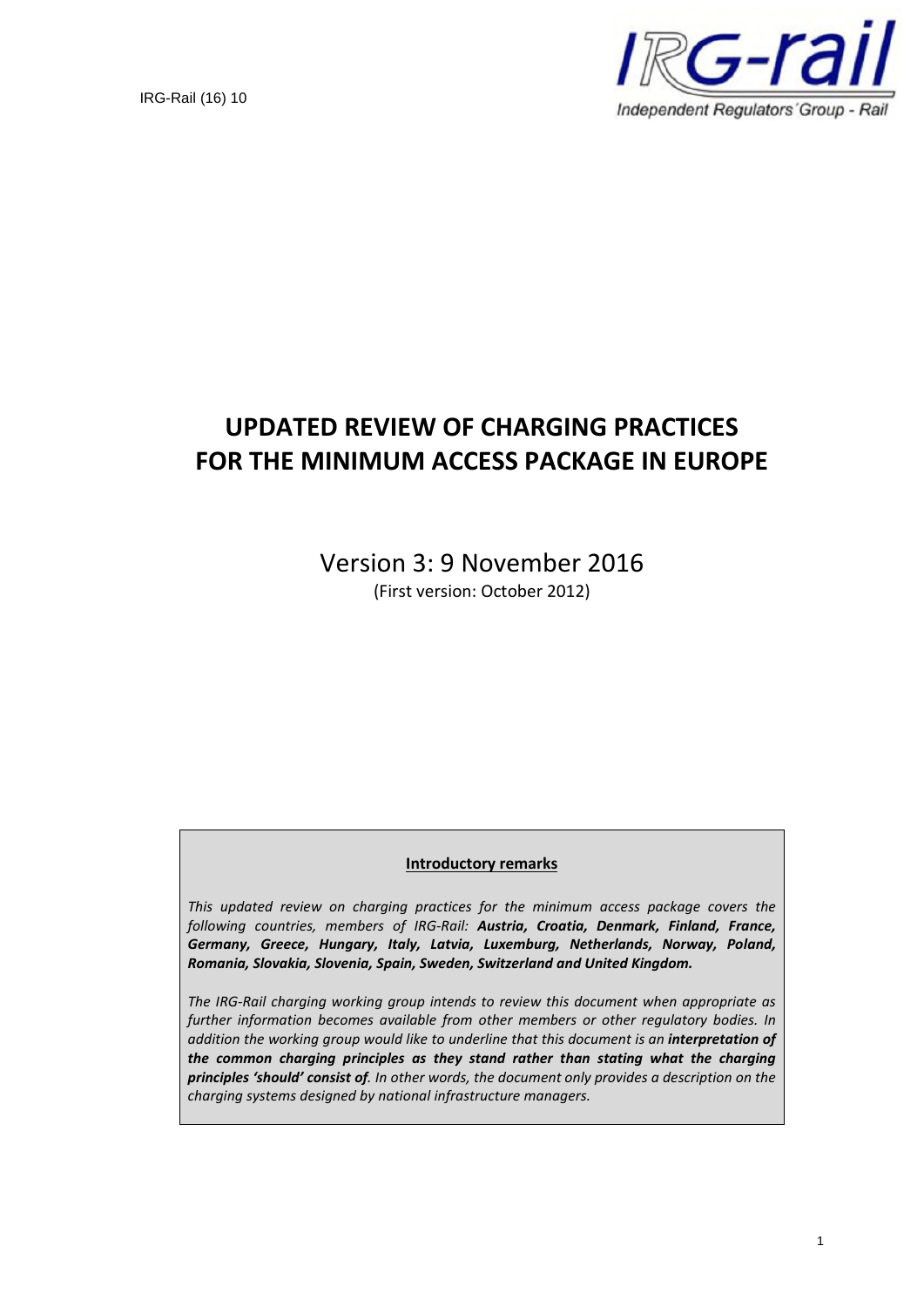

# **Table of contents**

| 1.    |  |
|-------|--|
| 2.    |  |
| 3.    |  |
| 4.    |  |
| 4.1.  |  |
| 4.2.  |  |
| 4.3.  |  |
| 4.4.  |  |
| 4.5.  |  |
| 4.6.  |  |
| 4.7.  |  |
| 4.8.  |  |
| 4.9.  |  |
| 4.10. |  |
| 4.11. |  |
| 4.12. |  |
| 4.13. |  |
| 4.14. |  |
| 4.15. |  |
| 4.16. |  |
| 4.17. |  |
| 4.18. |  |
| 4.19. |  |
| 4.20. |  |

# 1. General objectives of the document

The Directive 2012/34/EU was due to be implemented by the Member States before June  $16^{th}$ , 2015. As many Member States have implemented it only recently or have not implemented it yet,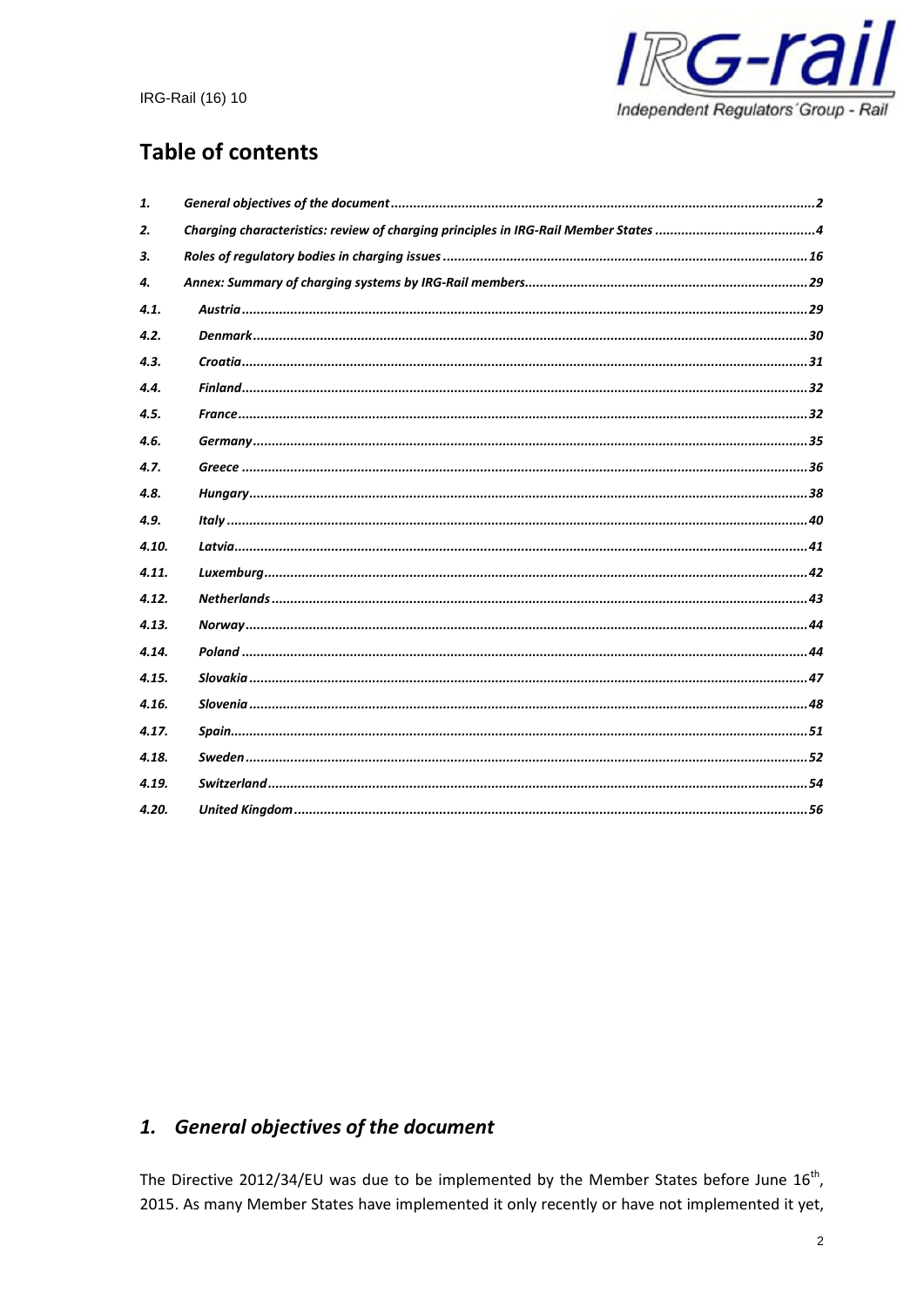

charging principles for the minimum access package are still based in some countries on the Pail principles outlined in the former directive (Directive 2001/14/EC). It is thus possible that some charging schemes will evolve in the coming months as a consequence of the Directive's transposition.

The 2012/34/EU Directive is considered to be the legal basis for establishing the principles governing rail charging systems in Europe. This Directive requires Member States to establish charging frameworks that meet the management independence initially laid down in Directive 91/440/EC, and sets out in particular the principles of accounting, legal organisation and decision making separation between railway companies and the state, and between infrastructure managers (IMs) and railway undertakings. A regulatory body, legally distinct and independent from any other public and private entity and independent from the IM, has to be implemented in order to guarantee fairness and transparency.

This framework is crucial for a successful functioning of the European railway market. As a result, Member States are now moving towards more transparent capacity allocation and charging systems.

The charging system can provide several desirable outcomes. It obviously provides a mechanism for the IM to recover costs. However it can also be used to incentivise the optimal use and provision of the infrastructure. For example, charges based on cost provide signals to operators and funders to only use the infrastructure where the benefits of use exceed this cost. Furthermore, it can incentivise railway undertakings to find ways to reduce the costs they place on the network by, for example, investing in less damaging trains.

The purpose of this document is to present an overview of the charging approaches for the minimum access package in the Member States which are part of the IRG-Rail charging working group.

IRG-Rail intends to expand this overview report and would like to invite other IRG-Rail members and European rail regulatory bodies to participate and submit information on their charging systems when available. **The present version is the second update of the overview published in October 2012. The second version provided an addendum (section 3) that explains the regulatory bodies' roles in charging issues. The third version includes descriptions on the role of regulatory bodies in respect of investments (section 3.4) and overviews on the impact of public compensation on charges (section 3.4).** The IRG-Rail charging working group will update the report as necessary.

The review of charging systems should allow the IRG-Rail charging working group to:

- 1. Obtain a common understanding of charging principles in rail in Europe;
- 2. Explore a common framework for the review of charging principles given by Directive 2012/34/EU;
- 3. Refine and/or expand activities considered in the working programme of the working group.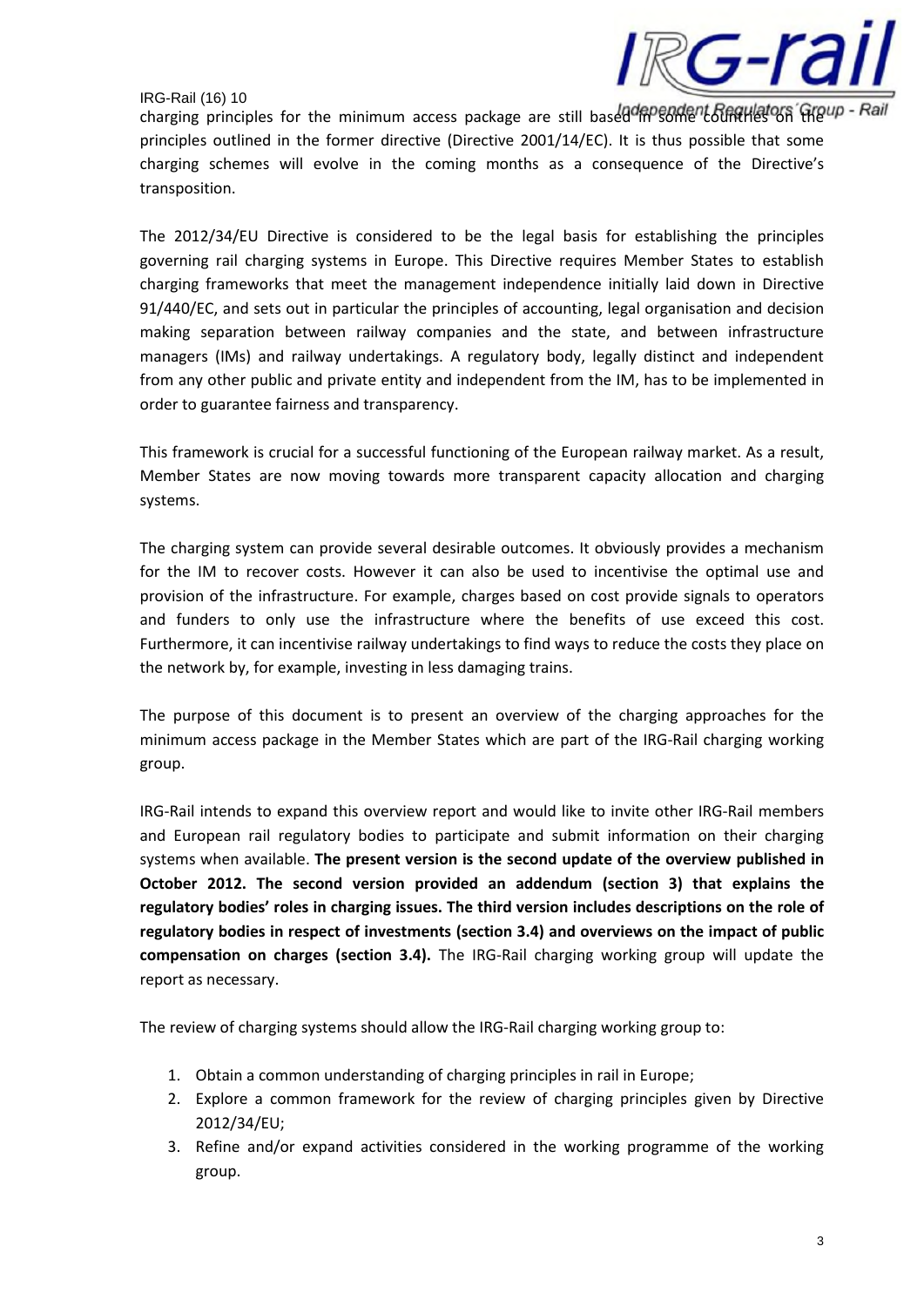

According to Directive 2012/34/EU, Annex II-1, the charges specified in the network statements should cover the items included in the minimum access package which are:

- Handling of requests for infrastructure capacity;
- Right to utilise capacity which is granted;
- Use of running track points and junctions;
- Train control including signalling regulation, dispatching and the communication and provision of information;
- Use of electrical supply equipment for traction current, where available;
- All other information required to implement or operate the service for which capacity has been granted.

The main charging principles laid down in Directive 2012/34/EU provide that:

- Charges for the use of rail infrastructure must be paid to the IM and be used to fund its activities (article 31(1) of Directive 2012/34/EU);
- Charges must be set at the "*cost that is directly incurred as a result of operating the train service"* (article 31(3) of Directive 2012/34/EU). This principle applies to the minimum access package (the methodology for the calculation of the cost that is directly incurred is given by the European Commission Regulation 2015/909 of June 2015. In November 2016, IRG-Rail issued a document presenting engineering and econometric methodologies which may be used to calculate direct costs<sup>1</sup>);
- There are exceptions to these charging principles :
	- o In order to obtain full recovery of costs, IMs are allowed to levy a mark-up if the market can bear it and provided that market segments have been defined (article 32.1 of Directive 2012/34/EU). Under this exception, the level of charges must not exclude the use of infrastructure by market segments which can pay at least the cost that is directly incurred as a result of operating a railway service, plus a rate of return that the market can bear;
	- o Besides, for specific future investment projects, or specific investment projects that have been completed after 1988, the IM may set or continue to set higher charges on the basis of the long-term costs of such projects if they increase efficiency or cost-effectiveness or both and could not otherwise be or have been undertaken (article 32(3) of Directive 2012/34/EU).
- Charges can also be levied to reflect scarcity of capacity of an identifiable segment of the infrastructure during periods of congestion (article 31(4) of Directive 2012/34/EU) or take account of environmental effects (article 31(5) of Directive 2012/34/EU);
- Infrastructure charging schemes must also encourage railway undertakings and the IM to minimise disruption and improve the performance of the railway network through a performance scheme (article 35 of directive 2012/34/EU).

<sup>&</sup>lt;sup>1</sup> IRG-Rail, An introduction to the calculation of direct costs in respect of implementing regulation 2015/909, November 2016.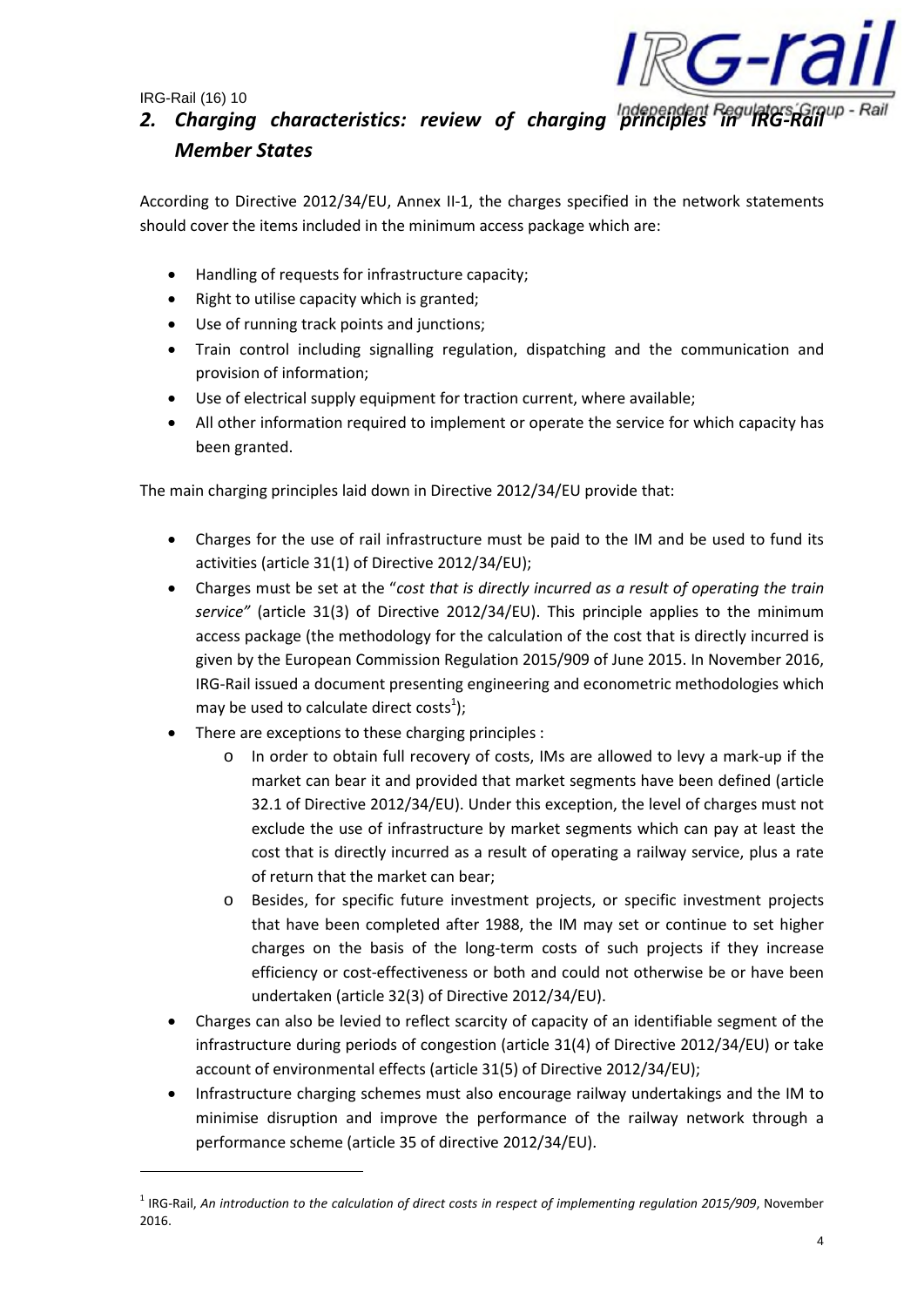

The table below (compiled by the working group) provides an overview of application of charges for the minimum access package in IRG-Rail members. The table is based on the assessment of charging practices in countries detailed in annex (pp. 29-58)<sup>2</sup>. It does not represent the full regulatory framework in each country as a regulatory framework may allow different solutions/options that the IM does not necessarily adopt. It provides information on the following charging characteristics:

- **Charge(s) reflecting direct costs according article 31(3) of Directive 2012/34/EU** : "[w]*ithout prejudice to paragraph 4 or 5 of this Article or to Article 32, the charges for the minimum access package and for access to infrastructure connecting service facilities shall be set at the cost that is directly incurred as a result of operating the train service*";
- **Mark-ups and market segmentation according article 32(1) of Directive 2012/34/EU** : "[i]*n order to obtain full recovery of the costs incurred by the infrastructure manager a Member State may, if the market can bear this, levy mark-ups on the basis of efficient, transparent and non-discriminatory principles, while guaranteeing optimal competitiveness of rail market segments. The charging system shall respect the productivity increases achieved by railway undertakings"*;
- **Annual prices :** the table indicates whether charges are set every year or not ;
- **Charge(s) under article 32(3) of Directive 2012/34/EU (long term costs):** "[f]*or specific future investment projects, or specific investment projects that have been completed after 1988, the infrastructure manager may set or continue to set higher charges on the basis of the long-term costs of such projects if they increase efficiency or cost-effectiveness or both and could not otherwise be or have been undertaken. Such a charging arrangement may also incorporate agreements on the sharing of the risk associated with new investments";*
- **Discounts under article 33(3) of Directive 2012/34/EU :** "[i]*nfrastructure managers may introduce schemes available to all users of the infrastructure, for specified traffic flows, granting time-limited discounts to encourage the development of new rail services, or discounts encouraging the use of considerably underutilised lines";*
- **Charges for the impact of public service operation contract under article 12 of directive 2012/34/EU :** "*Member States may, under the conditions laid down in this Article, authorise the authority responsible for rail passenger transport to impose a levy on railway undertakings providing passenger services for the operation of routes which fall within the jurisdiction of that authority and which are operated between two stations in that Member State"*;
- **Incentives under articles 30.1 of Directive 2012/34/EU : "***[i]nfrastructure managers shall, with due regard to safety and to maintaining and improving the quality of the*

 $^2$  Note: this table only refers to the mainline network of the incumbent. In some countries, this excludes high-speed lines where high speed trains (generally speed ≥200 km/h) are the only ones allowed. Other countries have a mixed usage of their whole network.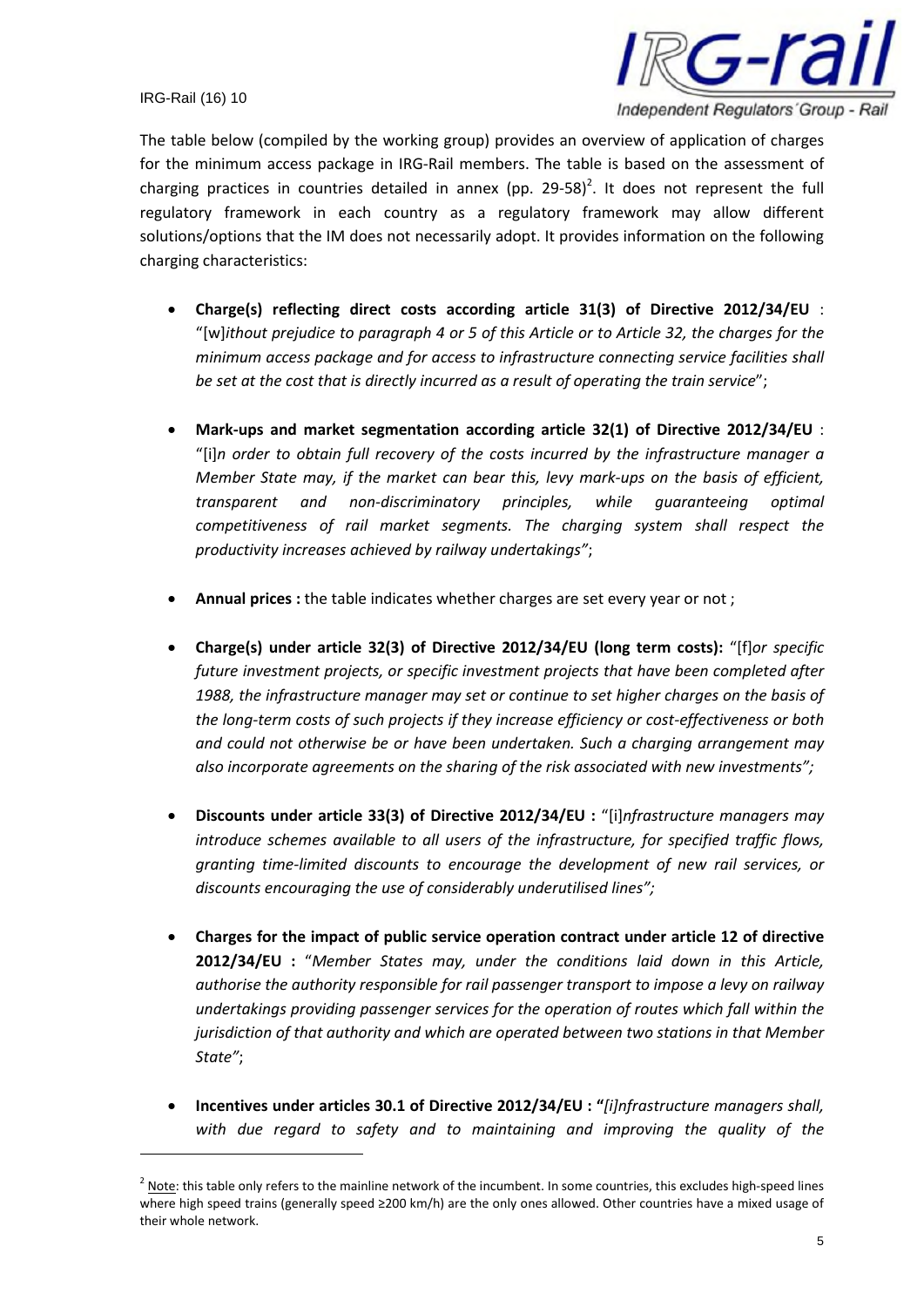

*infrastructure service, be given incentives to reduce the costs of providing infrastructure and the level of access charges".*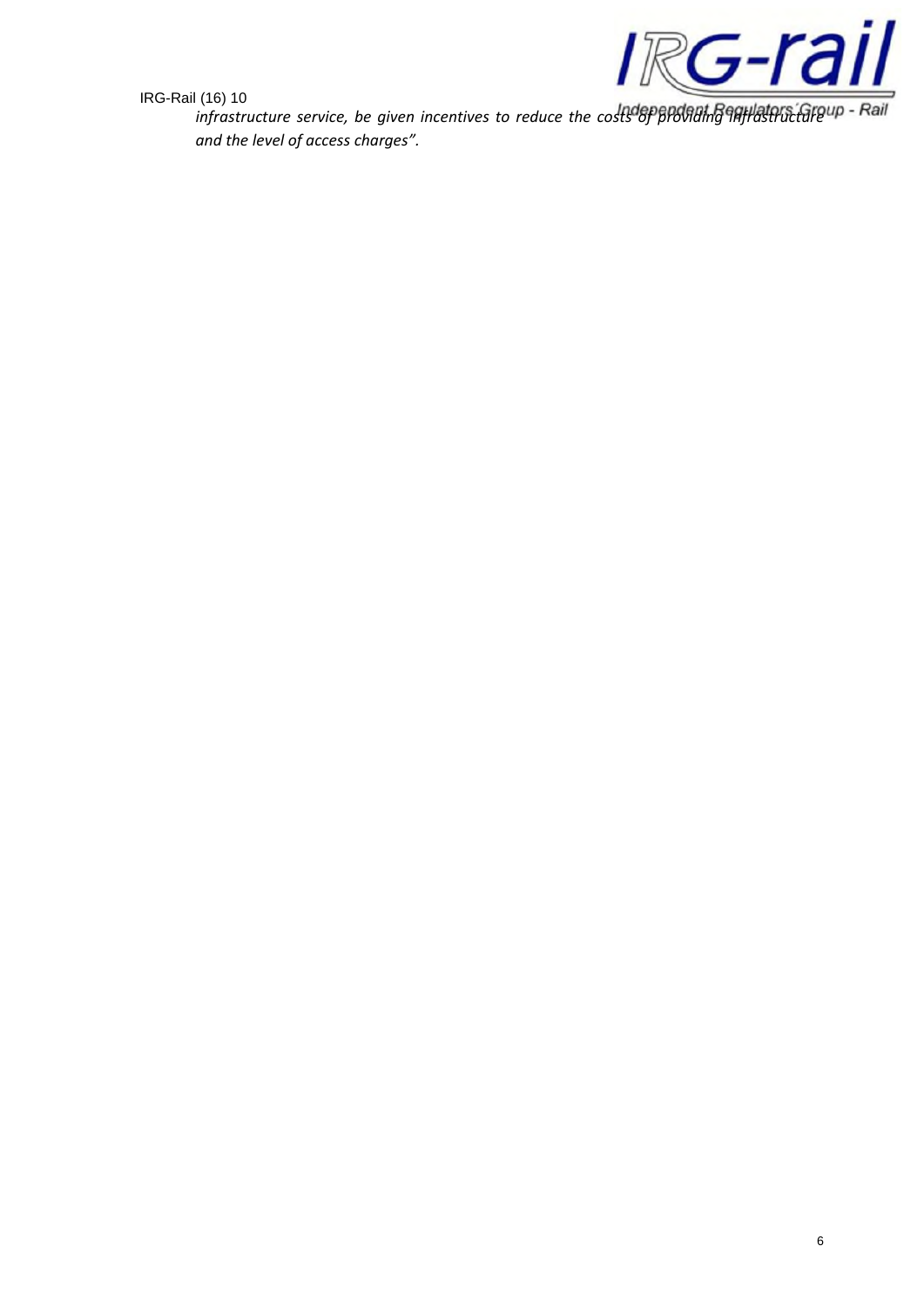

Independent Regulators' Group - Rail

|                | Charge(s)<br>reflecting direct<br>costs<br>(article 31.3 of<br>directive<br>2012/34/EU)                                                                                                                                         | Charge(s) under<br>article 32.3 of<br>directive<br>2012/34/EU<br>(long term costs)                                                                                    | <b>Annual</b><br>prices? | <b>Market</b><br>segments?<br>(article 32.1 of<br>directive<br>2012/34/EU) | Mark-ups "if the<br>market can bear<br>this" (article<br>32.1 of directive<br>2012/34/EU) | <b>Discounts</b><br>(article 33.3 of<br>directive<br>2012/34/EU) | <b>Charges for the</b><br>impact of PSO<br>contracts<br>(article 12 of<br>directive<br>2012/34/EU) | <b>Incentives under</b><br>article 30.1 of<br>directive 2012/34/EU |
|----------------|---------------------------------------------------------------------------------------------------------------------------------------------------------------------------------------------------------------------------------|-----------------------------------------------------------------------------------------------------------------------------------------------------------------------|--------------------------|----------------------------------------------------------------------------|-------------------------------------------------------------------------------------------|------------------------------------------------------------------|----------------------------------------------------------------------------------------------------|--------------------------------------------------------------------|
| Austria        | $\checkmark$                                                                                                                                                                                                                    | $\boldsymbol{\mathsf{x}}$                                                                                                                                             | $\checkmark$             | $\checkmark$                                                               | $\boldsymbol{\mathsf{x}}$                                                                 | n/a                                                              | n/a                                                                                                | n/a                                                                |
| Croatia        | $\checkmark$                                                                                                                                                                                                                    | $\mathbf x$                                                                                                                                                           | $\mathbf x$              | $\boldsymbol{\mathsf{x}}$                                                  | $\boldsymbol{\mathsf{x}}$                                                                 | $\boldsymbol{\mathsf{x}}$                                        | $\boldsymbol{\mathsf{x}}$                                                                          | $\mathbf x$                                                        |
| <b>Denmark</b> | $(\checkmark)$<br>(The charging<br>scheme<br>is<br>currently<br>based<br>on<br>direct<br>costs<br>the<br>but<br>current level of<br>charges does<br>reflect<br>not<br>direct cost. It<br>is foreseen to<br>be based in<br>2016) | $(\mathbf{x})$<br>(The)<br>train<br>kilometre<br>charge is as of<br>2016 foreseen<br>to be based on<br>direct<br>cost<br>through a 12-<br>year period :<br>2009-2020) | $\checkmark$             | $\boldsymbol{\mathsf{x}}$                                                  | $\boldsymbol{\mathsf{x}}$                                                                 | $\boldsymbol{\mathsf{x}}$                                        | $\boldsymbol{\mathsf{x}}$                                                                          | $\checkmark$                                                       |
| <b>Finland</b> | $\checkmark$                                                                                                                                                                                                                    | $\checkmark$<br>(One track<br>section)                                                                                                                                | $\mathbf x$              | $\mathbf x$                                                                | $\mathbf x$                                                                               | $\boldsymbol{\mathsf{x}}$                                        | $\boldsymbol{\mathsf{x}}$                                                                          | $\pmb{\times}$                                                     |
| France         | $\checkmark$                                                                                                                                                                                                                    | $\boldsymbol{\mathsf{x}}$                                                                                                                                             | $\checkmark$             | $\checkmark$                                                               | $\checkmark$                                                                              | $\boldsymbol{\mathsf{x}}$                                        | $\pmb{\times}$                                                                                     | $\pmb{\times}$                                                     |
|                | Charge(s)<br>reflecting direct<br>costs<br>(article 31.3 of                                                                                                                                                                     | Charge(s) under<br>article 32.3 of<br>directive<br>2012/34/EU                                                                                                         | <b>Annual</b><br>prices? | <b>Market</b><br>segments?<br>(article 32.1 of<br>directive                | Mark-ups "if the<br>market can bear<br>this" (article<br>32.1 of directive                | <b>Discounts</b><br>(article 33.3 of<br>directive<br>2012/34/EU) | <b>Charges for the</b><br>impact of PSO<br>contracts<br>(article 12 of                             | <b>Incentives under</b><br>article 30.1 of<br>directive 2012/34/EU |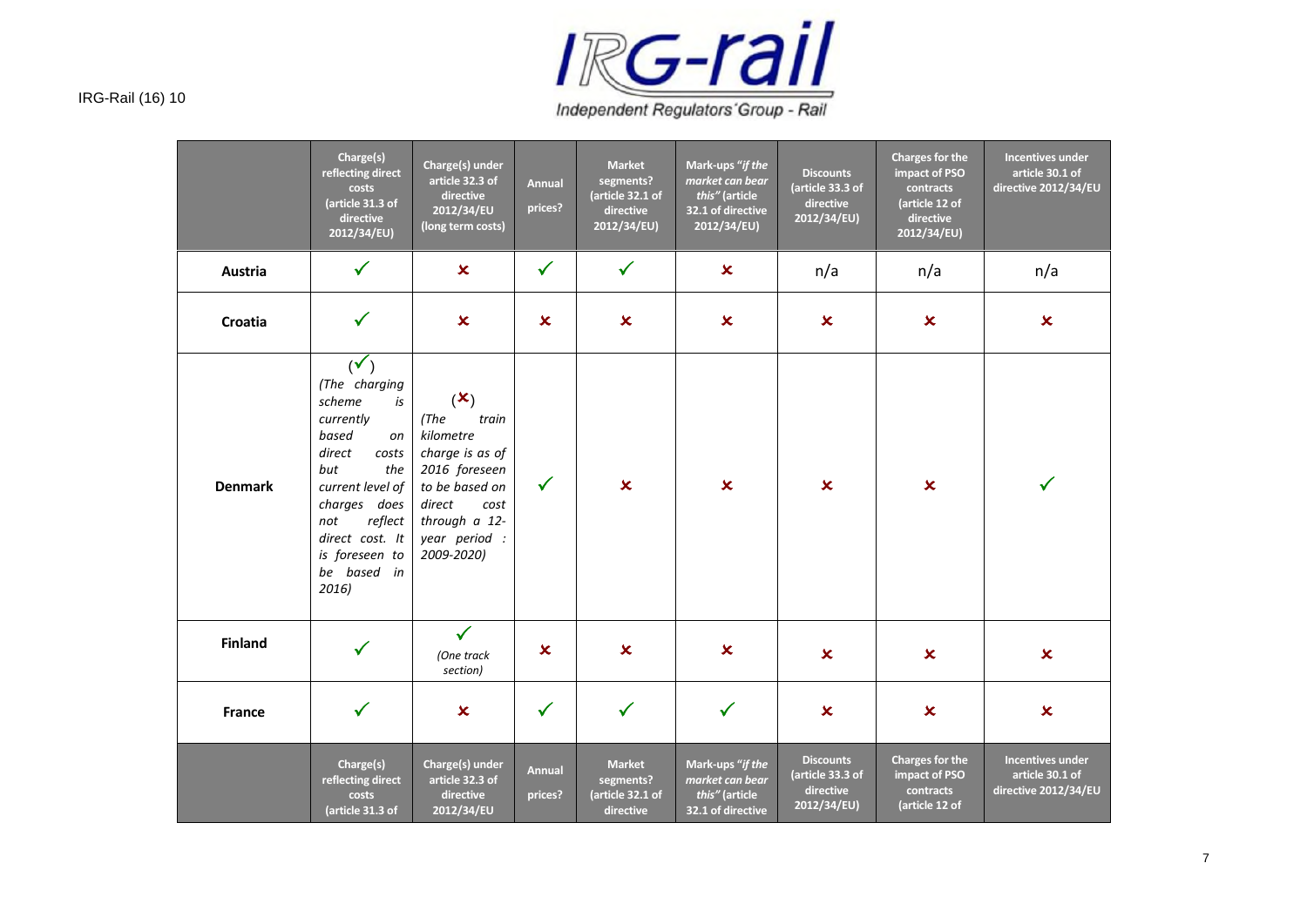

Independent Regulators' Group - Rail

|                | directive<br>2012/34/EU)                                                                                                                                                            | (long term costs)                                                                  |                                                                                                                   | 2012/34/EU)                                                                | 2012/34/EU)                                                                               |                                                                  | directive<br>2012/34/EU)                                                            |                                                                        |
|----------------|-------------------------------------------------------------------------------------------------------------------------------------------------------------------------------------|------------------------------------------------------------------------------------|-------------------------------------------------------------------------------------------------------------------|----------------------------------------------------------------------------|-------------------------------------------------------------------------------------------|------------------------------------------------------------------|-------------------------------------------------------------------------------------|------------------------------------------------------------------------|
| Germany        | $\checkmark$<br>The German law<br>foresees that on<br>basis of the MC<br>a surcharge for<br>cost recovery is<br>levied (Full costs<br>can partially be<br>covered by<br>subsidies). | $\pmb{\times}$<br>(but legally<br>possible for<br>specific<br>investments)         | $\checkmark$                                                                                                      | Currently under<br>examination by<br>BNetzA.<br>Introduction in<br>2018    | Currently under<br>examination by<br>the BNetzA.<br>Introduction in<br>2018               | $\checkmark$                                                     | $\boldsymbol{\mathsf{x}}$                                                           | Currently under<br>examination within<br>the implementation<br>process |
| Greece         | The Greek IM<br>gradually<br>applies the<br>implementing<br>regulation                                                                                                              | $\pmb{\times}$                                                                     | $\checkmark$                                                                                                      | $\boldsymbol{\mathsf{x}}$                                                  | $\boldsymbol{\mathsf{x}}$                                                                 | $\boldsymbol{\mathsf{x}}$                                        | $\overline{\mathbf{x}}$                                                             | $\boldsymbol{\mathsf{x}}$                                              |
| <b>Hungary</b> | $\checkmark$                                                                                                                                                                        | $\pmb{\times}$                                                                     | $\checkmark$                                                                                                      | $\checkmark$                                                               | $\checkmark$                                                                              | $\checkmark$                                                     | $\checkmark$                                                                        | n/a                                                                    |
| Italy          | $\checkmark$                                                                                                                                                                        | $\pmb{\times}$                                                                     | $\checkmark$                                                                                                      | $\checkmark$                                                               | $\checkmark$                                                                              | $\checkmark$                                                     | $\pmb{\times}$                                                                      | $\checkmark$                                                           |
| Latvia         | $\checkmark$                                                                                                                                                                        | $\overline{\mathbf{x}}$                                                            | $\checkmark$<br>(based<br>on a<br>current<br>year<br>cost<br>analysis<br>and a<br>forecast<br>of future<br>costs) | $\checkmark$                                                               | $\boldsymbol{\mathsf{x}}$                                                                 | n/a                                                              | n/a                                                                                 | n/a                                                                    |
|                | Charge(s)<br>reflecting direct<br>costs<br>(article 31.3 of<br>directive                                                                                                            | Charge(s) under<br>article 32.3 of<br>directive<br>2012/34/EU<br>(long term costs) | <b>Annual</b><br>prices?                                                                                          | <b>Market</b><br>segments?<br>(article 32.1 of<br>directive<br>2012/34/EU) | Mark-ups "if the<br>market can bear<br>this" (article<br>32.1 of directive<br>2012/34/EU) | <b>Discounts</b><br>(article 33.3 of<br>directive<br>2012/34/EU) | <b>Charges for the</b><br>impact of PSO<br>contracts<br>(article 12 of<br>directive | Incentives under<br>article 30.1 of<br>directive 2012/34/EU            |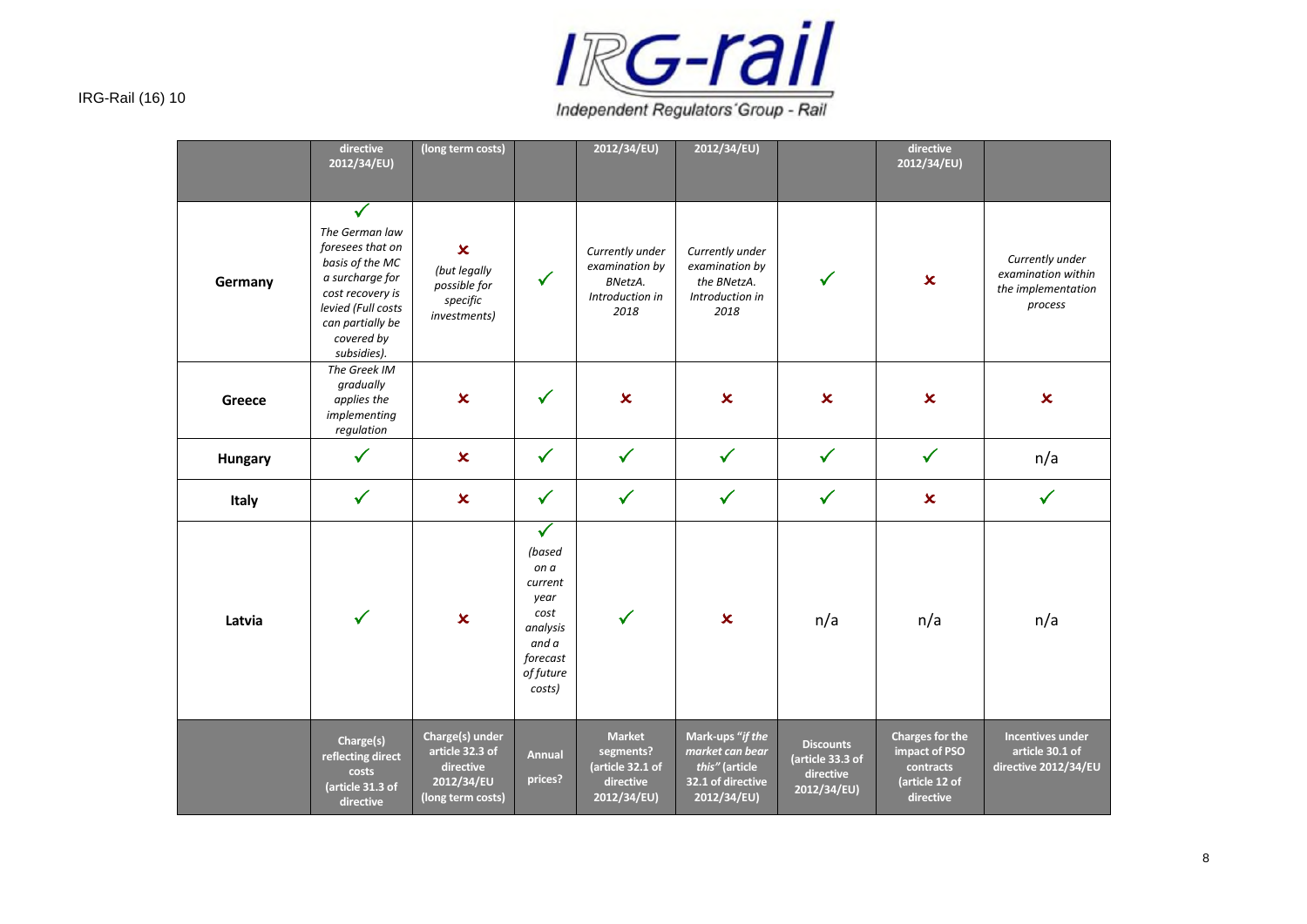

|                    | 2012/34/EU)                                                                             |                                                                                       |                           |                                                                            |                                                                                                             |                                                                  | 2012/34/EU)                                                                                 |                                                                       |
|--------------------|-----------------------------------------------------------------------------------------|---------------------------------------------------------------------------------------|---------------------------|----------------------------------------------------------------------------|-------------------------------------------------------------------------------------------------------------|------------------------------------------------------------------|---------------------------------------------------------------------------------------------|-----------------------------------------------------------------------|
| Luxemburg          | $\checkmark$                                                                            | $\overline{\mathbf{x}}$                                                               | $\checkmark$              | $\overline{\mathbf{x}}$                                                    | $\boldsymbol{\mathsf{x}}$                                                                                   | n/a                                                              | n/a                                                                                         | n/a                                                                   |
| <b>Netherlands</b> | $\checkmark$                                                                            | $\boldsymbol{\mathsf{x}}$                                                             | ✓                         | $\checkmark$                                                               | $\checkmark$<br>Only on lines<br>designated by<br>Transport<br>Ministry<br>(currently: high<br>speed -only) | $\pmb{\times}$                                                   | $\pmb{\times}$                                                                              | $\pmb{\times}$                                                        |
| Poland             | $\checkmark$                                                                            | $\checkmark$                                                                          | $\checkmark$              | Currently under<br>examination.                                            | $\boldsymbol{\mathsf{x}}$<br>Currently under<br>examination.                                                | $\checkmark$                                                     | $\boldsymbol{\mathsf{x}}$                                                                   |                                                                       |
| Romania            | $\checkmark$                                                                            | $\checkmark$                                                                          | $\checkmark$              | $\checkmark$                                                               | $\checkmark$                                                                                                | $\checkmark$                                                     | $\checkmark$<br>Currently under<br>examination<br>within the<br>implementation<br>process   |                                                                       |
| Slovakia           | $\checkmark$                                                                            | $\boldsymbol{\mathsf{x}}$                                                             | $\mathbf x$               | $\boldsymbol{\mathsf{x}}$                                                  | $\infty$                                                                                                    | $\boldsymbol{\mathsf{x}}$                                        | $\boldsymbol{\mathsf{x}}$                                                                   | $\boldsymbol{\mathsf{x}}$                                             |
| Slovenia           | $\checkmark$                                                                            | $\checkmark$                                                                          | $\boldsymbol{\mathsf{x}}$ | $\boldsymbol{\mathsf{x}}$                                                  | $\boldsymbol{\mathsf{x}}$                                                                                   | $\boldsymbol{\mathsf{x}}$                                        | $\checkmark$                                                                                | $\checkmark$                                                          |
| Spain <sup>3</sup> | $\boldsymbol{\mathsf{x}}$                                                               | $\mathbf x$                                                                           | $\checkmark$              | $\checkmark$                                                               | $\boldsymbol{\mathsf{x}}$                                                                                   | n/a                                                              | n/a                                                                                         | n/a                                                                   |
| Sweden             | $\checkmark$                                                                            | $\checkmark$                                                                          | $\checkmark$              | $\boldsymbol{\mathsf{x}}$                                                  | $\checkmark$                                                                                                | $\boldsymbol{\mathsf{x}}$                                        | $\boldsymbol{\mathsf{x}}$                                                                   | $\boldsymbol{\mathsf{x}}$                                             |
|                    | Charge(s)<br>reflecting direct<br>costs<br>(article 31.3 of<br>directive<br>2012/34/EU) | Charge(s) under<br>article 32.3 of<br>directive<br>2012/34/EU<br>(long term<br>costs) | <b>Annual</b><br>prices?  | <b>Market</b><br>segments?<br>(article 32.1 of<br>directive<br>2012/34/EU) | Mark-ups "if the<br>market can bear<br>this" (article<br>32.1 of directive<br>2012/34/EU)                   | <b>Discounts</b><br>(article 33.3 of<br>directive<br>2012/34/EU) | Charges for the<br>impact of PSO<br>contracts<br>(article 12 of<br>directive<br>2012/34/EU) | <b>Incentives under</b><br>article 30.1 of<br>directive<br>2012/34/EU |

 $^3$  Current access charges design is transitory as a new railway Law has been promulgated in September 2015. This law transposes the Recast Directive and foresees a direct cost approach.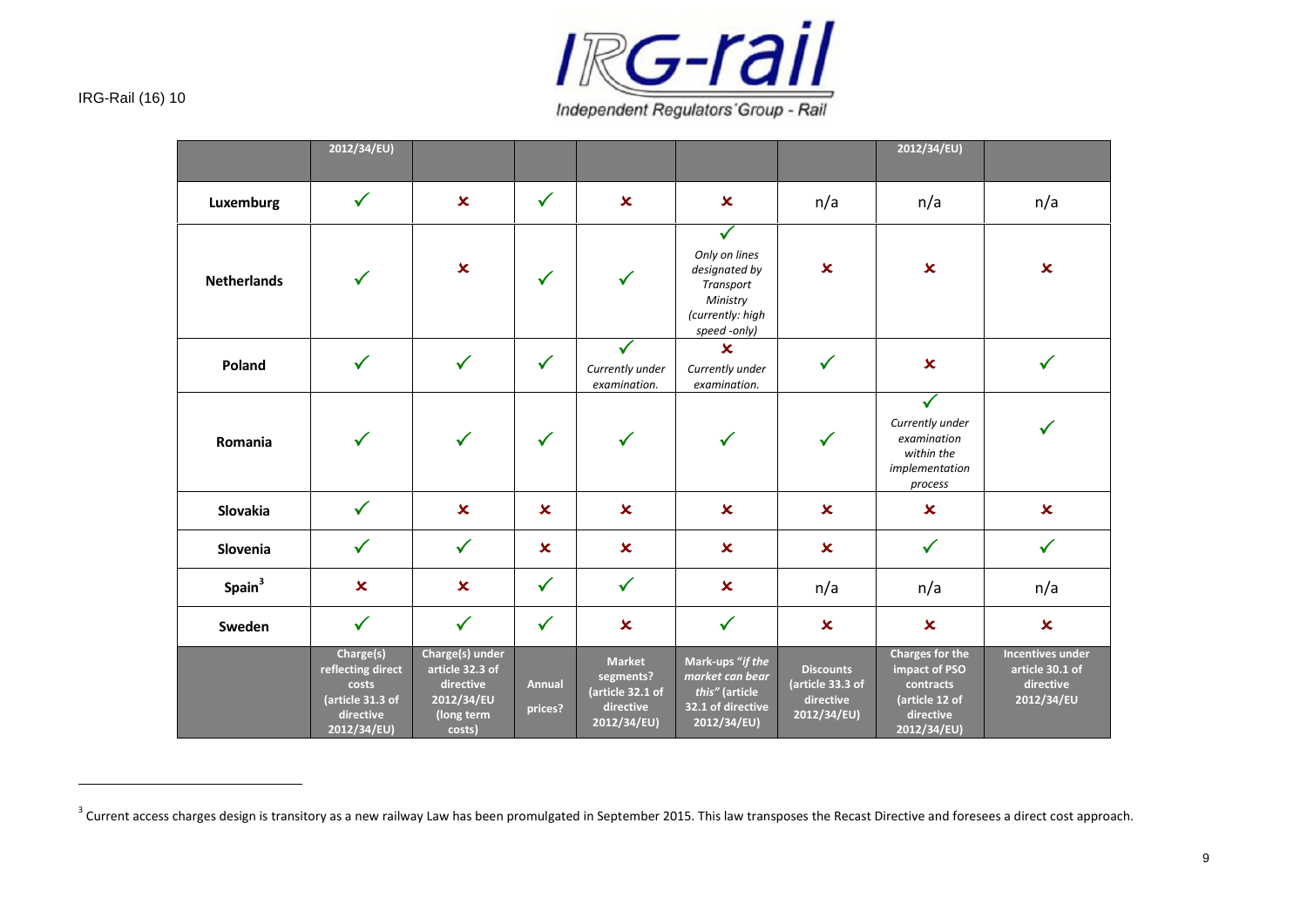

| Switzerland | $\overline{\phantom{a}}$<br>∼                                                                          |                                                             |  |   | x | 灬 |
|-------------|--------------------------------------------------------------------------------------------------------|-------------------------------------------------------------|--|---|---|---|
| UK          | v<br>∽<br>(Although High<br>Speed 1 has this<br>and there may<br>be more<br>examples in the<br>future) | $\boldsymbol{\mathsf{x}}$<br>Periodic<br>review,<br>5 years |  | x | x | ∽ |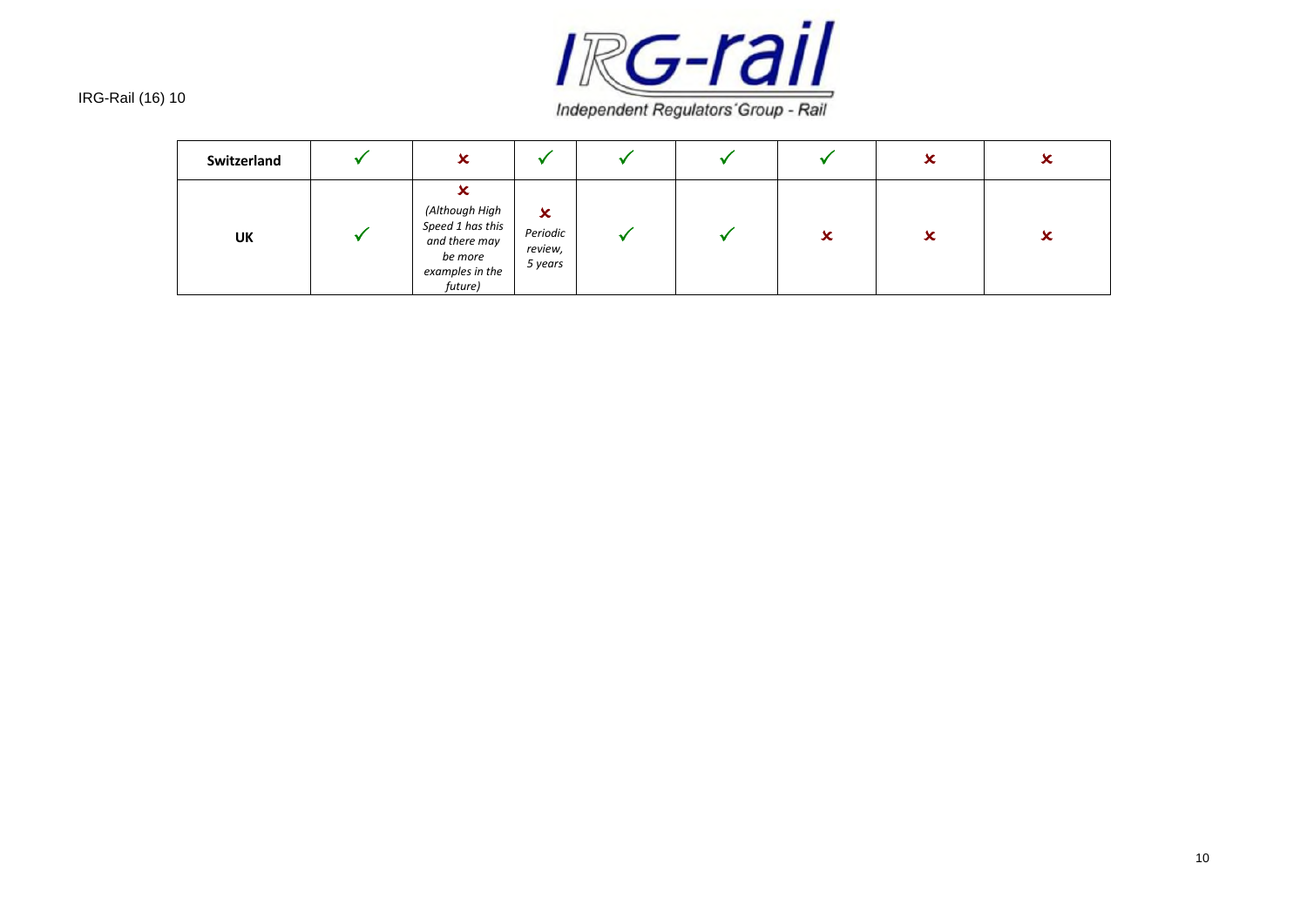IRG-Rail (16) 10 Findings of this charging review show that:



- In most countries, the charging models are based (at least partly) on the principle of **marginal cost pricing**, although the methods by which marginal costs are estimated and the charges' design vary between countries. In Italy, a new system has been implemented following the new regulatory framework issued by ART, last November 2015, coherent with the principles set in the Recast. Under the new setting access charges sum up different components: direct costs, mark-ups and other components (incentives for ETCS, surcharges for scarcity, environmental effects, etc.). There, direct costs are estimated on the basis of three factors: train overall mass, path traffic speed and contact wire (on the basis of type of the rolling stock)<sup>4</sup>. The new system will be applied from January 2018;
- Most countries have a **multi-part charging structure**;
- There is a trend to take into account external effects. **Sweden**, for instance, incorporates an emission charge levied on combustion engine-driven vehicles into its charging regime. Similar approaches are considered in other countries such as **Switzerland**, which expects to adopt a new rail charging structure for 2017, and **Germany** that introduced a noise differentiated charge for freight trains in June 2013. In 2015 about 15 per cent of railway undertakings of the rail freight segment used low-noise trains. However only 5 per cent of total train-path km were travelled by those low-noise trains.

In contrast to these areas where a broad commonality of approaches exists, there are several important differences in the approach when regulating IMs in IRG-Rail Member states. These include:

- **Mark-ups** and **market segmentation** are not applied in all countries and, when applied, it appears to differ across countries;
- There are also key differences in the **periodicity of access charges reviews**. In the UK or in Hungary, charges are reviewed every five years, whereas in most other countries, for example in France and Poland, this is done on an annual basis. In Italy, while the regulatory period lasts 5 years, access charges are updated every year (adjusting, as an example, for inflation and traffic forecasts).

Depending on the number of IMs in each country, **charging practices may also differ within an individual IRG-Rail Member state**. Our analysis has only focused on general trends for the main line network within each Member state and does not address charging systems of local passenger or freight networks or separate high speed lines.

In addition to the access charge reflecting direct costs incurred for the use of the network targeted by article 31(3) of Directive 2012/34/EU, most national charging systems consider other charges. In order to avoid confusion, common understandings of these additional charges are detailed below:

<sup>4</sup> See ART Decision 96/2015, available at the link: http://www.autorita-trasporti.it/wpcontent/uploads/2015/12/Determination-of-charges-for-access-and-use-of-railway-infrastructure\_ARTs-Regulatorymeasures1.pdf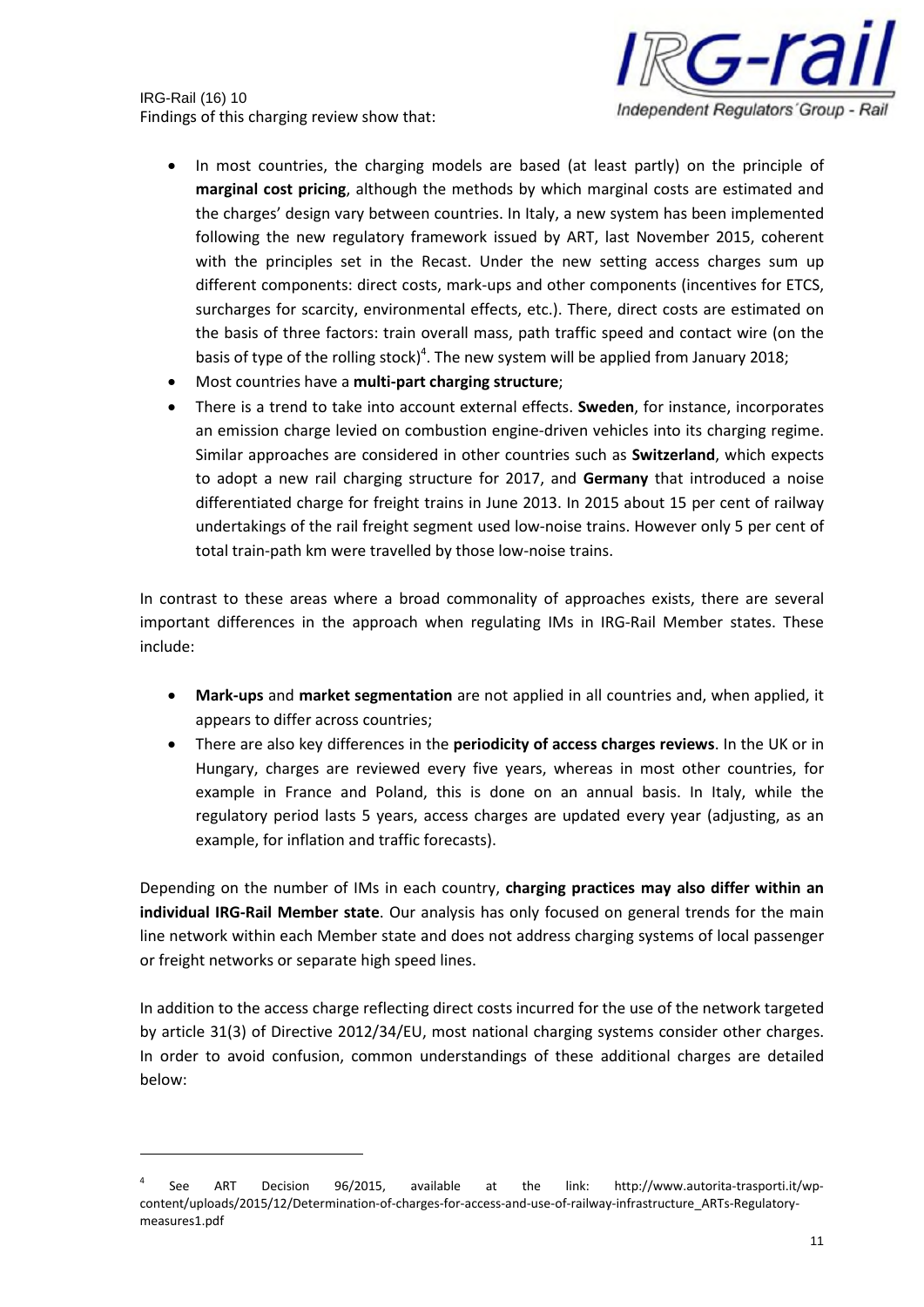## • **Congestion and scarcity charges<sup>5</sup>**



The issue of scarcity and congestion is addressed in Article 31(4) of Directive 2012/34/EU. It states that "*the infrastructure charge may include a charge which reflects the scarcity of capacity of the identifiable section of the infrastructure during periods of congestion."*

A table setting out whether national infrastructure managers include scarcity charge within their pricing schemes is included below.

## • **Environmental charges**

Directive 2012/34/EU states, under Article 31(5), that "*[t]he infrastructure charge may be modified to take account of the cost of the environmental effects caused by the operation of the train.*" It as well stresses that "*[s]uch a modification shall be differentiated according to the magnitude of the effect caused.*"

Some countries have decided to put more emphasis on environmental externalities and promote clean transport modes like rail. Germany uses an integrated system of bonus and malus for freight traffic: a malus for all not retrofitted wagons running on the network and a bonus for those wagons using retrofitted brake blocks. In Italy, following the Decision 96/2015, the IM is allowed to include in the access charges a component that boosts the reduction of noise effects<sup>6</sup>. Environmental charges are used to create a level-playing field across all modes based on impacts on the environment. IRG-Rail considers that all modes should be charged in a way that prevents one mode from being at a disadvantage compared to others.

#### • **Performance:**

Directive 2012/34/EU states, under article 35(1), that "[i]*nfrastructure charging schemes shall encourage railway undertakings and the infrastructure manager to minimise disruption and improve the performance of the railway network through a performance scheme. This scheme may include penalties for actions which disrupt the operation of the network, compensation for undertakings which suffer from disruption and bonuses that reward better-than-planned performance"*.

#### • **Reservation charge :**

Directive 2012/34/EU states, under article 36 that "[i]*nfrastructure managers may levy an appropriate charge for capacity that is allocated but not used. That non-usage charge shall provide incentives for efficient use of capacity. The levy of such a charge on applicants that were allocated a train path shall be mandatory in the event of their regular failure to use allocated paths or part*

<sup>&</sup>lt;sup>5</sup> It is worth noting that, in November 2014, IRG-Rail has adopted a position paper providing a common initial approach to capacity charging.

<sup>&</sup>lt;sup>6</sup> The IM may use the bonus/malus formula and the modalities provided for by Commission Implementing Regulation (EU) 2015/429.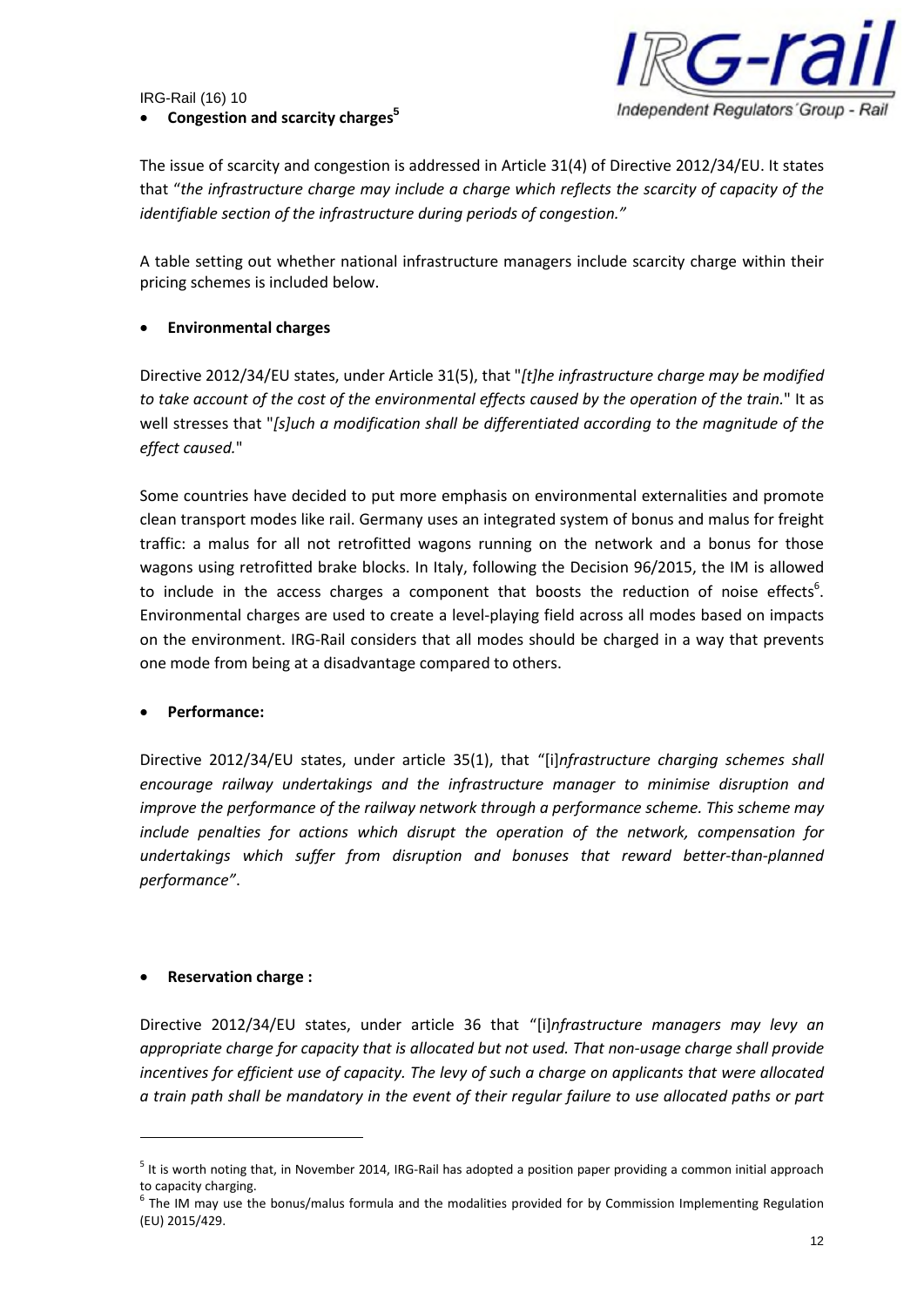

of them. For the imposition of this charge, the infrastructure managers shall publish ms from - Rail *network statement the criteria to determine such failure to use. The regulatory body referred to in Article 55 shall control such criteria in accordance with Article 56. Payments for this charge shall be made by either the applicant or the railway undertaking appointed in accordance with Article 41(1). The infrastructure manager shall always be able to inform any interested party of the infrastructure capacity which has already been allocated to user railway undertakings."*

In some countries this charge is introduced as a cancellation charge that applies, when one or several train running days on a train path or part of a train path are withdrawn by the ordering railway undertaking.

A summary of how these various charges are applied in IRG-Rail members is given in the table below.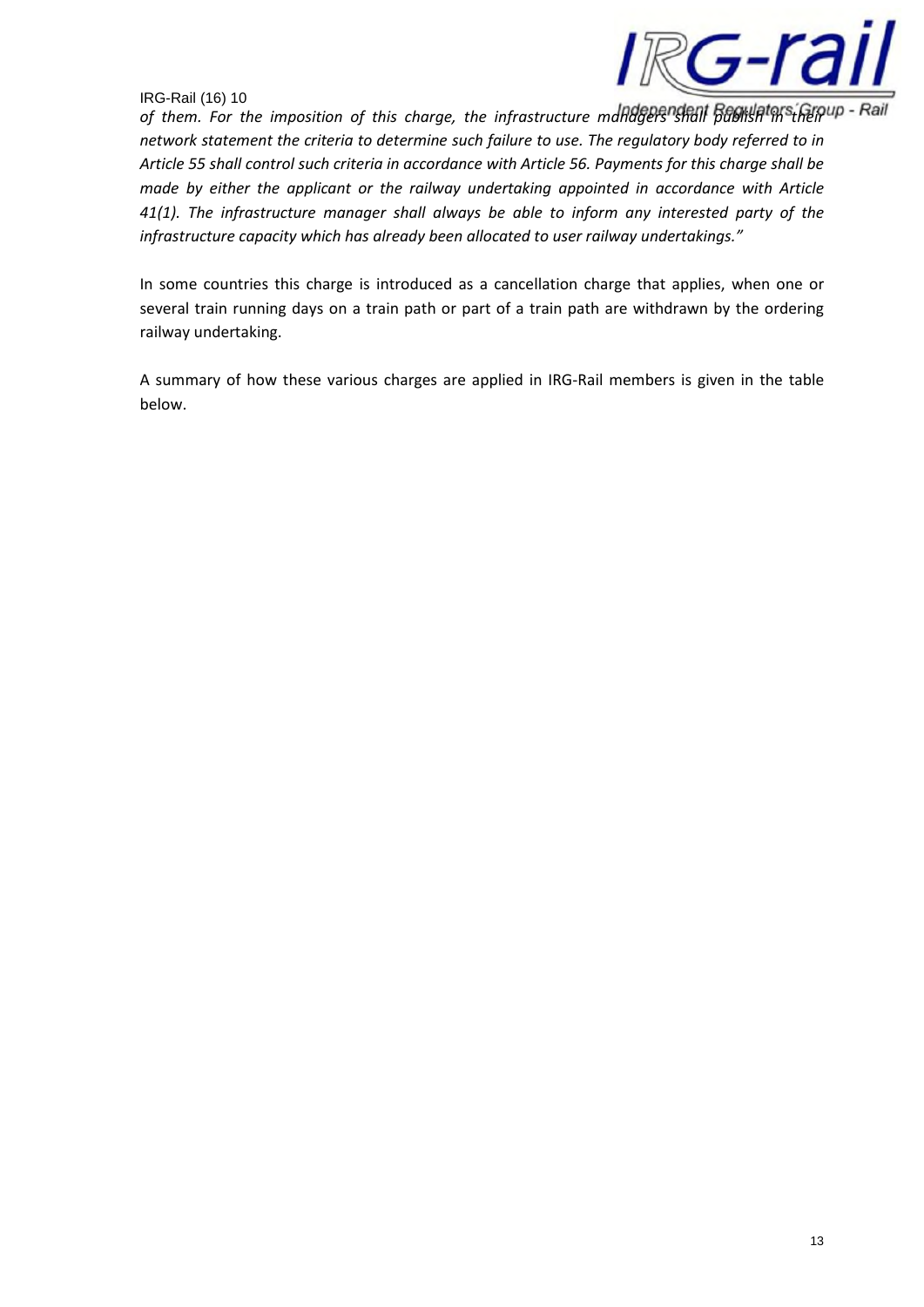

| <b>Country</b>     | <b>Congestion / Scarcity</b>                                                                                                                                                                                                                                                                       | Performance                                                      | <b>Environment</b><br>al.                                                  | <b>Reservation or</b><br><b>Cancellation charge</b>                                                                                     |
|--------------------|----------------------------------------------------------------------------------------------------------------------------------------------------------------------------------------------------------------------------------------------------------------------------------------------------|------------------------------------------------------------------|----------------------------------------------------------------------------|-----------------------------------------------------------------------------------------------------------------------------------------|
| Austria            |                                                                                                                                                                                                                                                                                                    |                                                                  | ×                                                                          | (Only for passenger<br>services)                                                                                                        |
| Croatia            | $\pmb{\times}$                                                                                                                                                                                                                                                                                     |                                                                  | $\boldsymbol{\mathsf{x}}$                                                  | (Late cancellation or non-<br>use fees. Depends on<br>cancellation time)                                                                |
| <b>Denmark</b>     | $\pmb{\times}$<br>(According to<br>Danish<br>Railway Law, congestion<br>is regulated by capacity<br>allocation schemes of the<br>Current<br>charging<br>IM.<br>contains<br>scheme<br>a<br>capacity charge. It is<br>foreseen that the charge<br>will<br>not<br>be<br>levied<br>anymore after 2016) |                                                                  |                                                                            |                                                                                                                                         |
| <b>Finland</b>     | ×                                                                                                                                                                                                                                                                                                  |                                                                  | $\boldsymbol{\mathsf{x}}$                                                  | $\boldsymbol{\mathsf{x}}$                                                                                                               |
| <b>France</b>      |                                                                                                                                                                                                                                                                                                    |                                                                  | ×                                                                          | (Charge combined with<br>mark-ups levied under<br>article 32.1 of Directive<br>2012/34/EU)                                              |
| Germany            | $\boldsymbol{\mathsf{x}}$                                                                                                                                                                                                                                                                          |                                                                  | (Noise<br>differentiated<br>track access<br>charges for<br>freight trains) | (Cancellation fee referring<br>to the withdrawal of one<br>or several train running<br>days on a train path or<br>part of a train path) |
| Greece             | $\pmb{\times}$                                                                                                                                                                                                                                                                                     | $\boldsymbol{\mathsf{x}}$                                        | $\boldsymbol{\mathsf{x}}$                                                  | $\boldsymbol{\mathsf{x}}$                                                                                                               |
| Hungary            | $\pmb{\times}$                                                                                                                                                                                                                                                                                     |                                                                  | $\boldsymbol{\mathsf{x}}$                                                  |                                                                                                                                         |
| Italy              |                                                                                                                                                                                                                                                                                                    |                                                                  | ✓                                                                          |                                                                                                                                         |
| Latvia             | $\boldsymbol{\mathsf{x}}$                                                                                                                                                                                                                                                                          | $\boldsymbol{\mathsf{x}}$                                        | $\boldsymbol{\mathsf{x}}$                                                  | $\boldsymbol{\mathsf{x}}$                                                                                                               |
| Luxemburg          |                                                                                                                                                                                                                                                                                                    | $\boldsymbol{\mathsf{x}}$                                        |                                                                            | (A reservation fee is<br>invoiced to avoid abusive<br>reservations)                                                                     |
| <b>Netherlands</b> |                                                                                                                                                                                                                                                                                                    | (Noise-related<br>and path quality<br>related (both<br>optional) | $\boldsymbol{\mathsf{x}}$<br>(Noise only)                                  | (Late cancellation or non-<br>use fees. Depends on<br>cancellation time)                                                                |
| <b>Country</b>     | <b>Congestion / Scarcity</b>                                                                                                                                                                                                                                                                       | Performance                                                      | Environmental                                                              | <b>Reservation or</b><br><b>Cancellation charge</b>                                                                                     |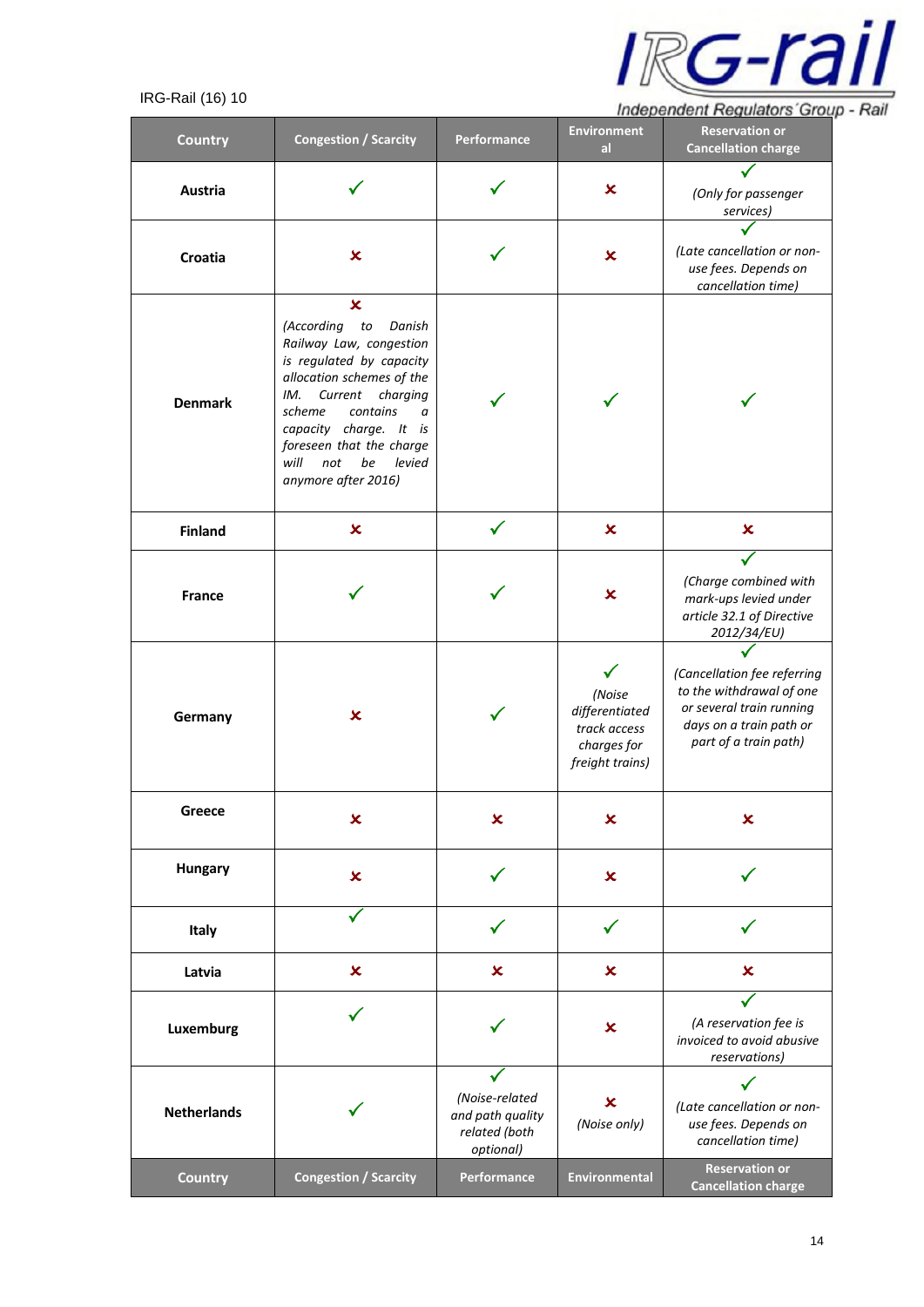

| $\overline{111}$ $\overline{111}$ $\overline{111}$ $\overline{111}$ $\overline{111}$ $\overline{111}$ |                                   |                                                                  |                                      | <b>Independent Regulators Group</b>                                                       |
|-------------------------------------------------------------------------------------------------------|-----------------------------------|------------------------------------------------------------------|--------------------------------------|-------------------------------------------------------------------------------------------|
| Poland                                                                                                | (Implemented but not<br>used yet) | $\boldsymbol{\mathsf{x}}$<br>(Currently under<br>implementation) | (Implemented<br>but not used<br>yet) |                                                                                           |
| Romania                                                                                               |                                   |                                                                  |                                      |                                                                                           |
| Slovakia                                                                                              | $\mathbf x$                       | $\boldsymbol{\mathsf{x}}$                                        | $\boldsymbol{\mathsf{x}}$            | $\boldsymbol{\mathsf{x}}$                                                                 |
| Slovenia                                                                                              |                                   | $\pmb{\times}$                                                   | $\pmb{\times}$                       | (Late cancellation or non-<br>use fees. Depends on<br>cancellation time)                  |
| Spain <sup>7</sup>                                                                                    | $\pmb{\times}$                    | $\overline{\mathbf{x}}$                                          | $\boldsymbol{\mathsf{x}}$            | $\overline{\mathbf{x}}$                                                                   |
| Sweden                                                                                                |                                   | (Quality charge)                                                 |                                      |                                                                                           |
| Switzerland                                                                                           |                                   | $\overline{\mathbf{x}}$                                          |                                      |                                                                                           |
| UK                                                                                                    | $\pmb{\times}$                    |                                                                  | $\boldsymbol{\mathsf{x}}$            | $\overline{\mathbf{x}}$<br>(There is only a<br>reservation charge on the<br>High Speed 1) |

The review of charging approaches highlights that Member States apply different pricing components to address additional charging possibilities. This may be a consequence of different political preferences, structural differences, different traffic patterns as well as different approaches to regulating the broader transportation sector. It is worth noting that the environmental charge is only applied in few countries (*e.g.* Germany, Poland, and Sweden)

The table below provides information on the main charging units used by Member States. It highlights that the train.km is the most commonly used charging unit (few Members States currently use the tonne.km).

 $^7$  Current access charges design is transitory as a new Railway Law has been promulgated in September 2015. This law transposes the Recast Directive and foresees a direct cost approach.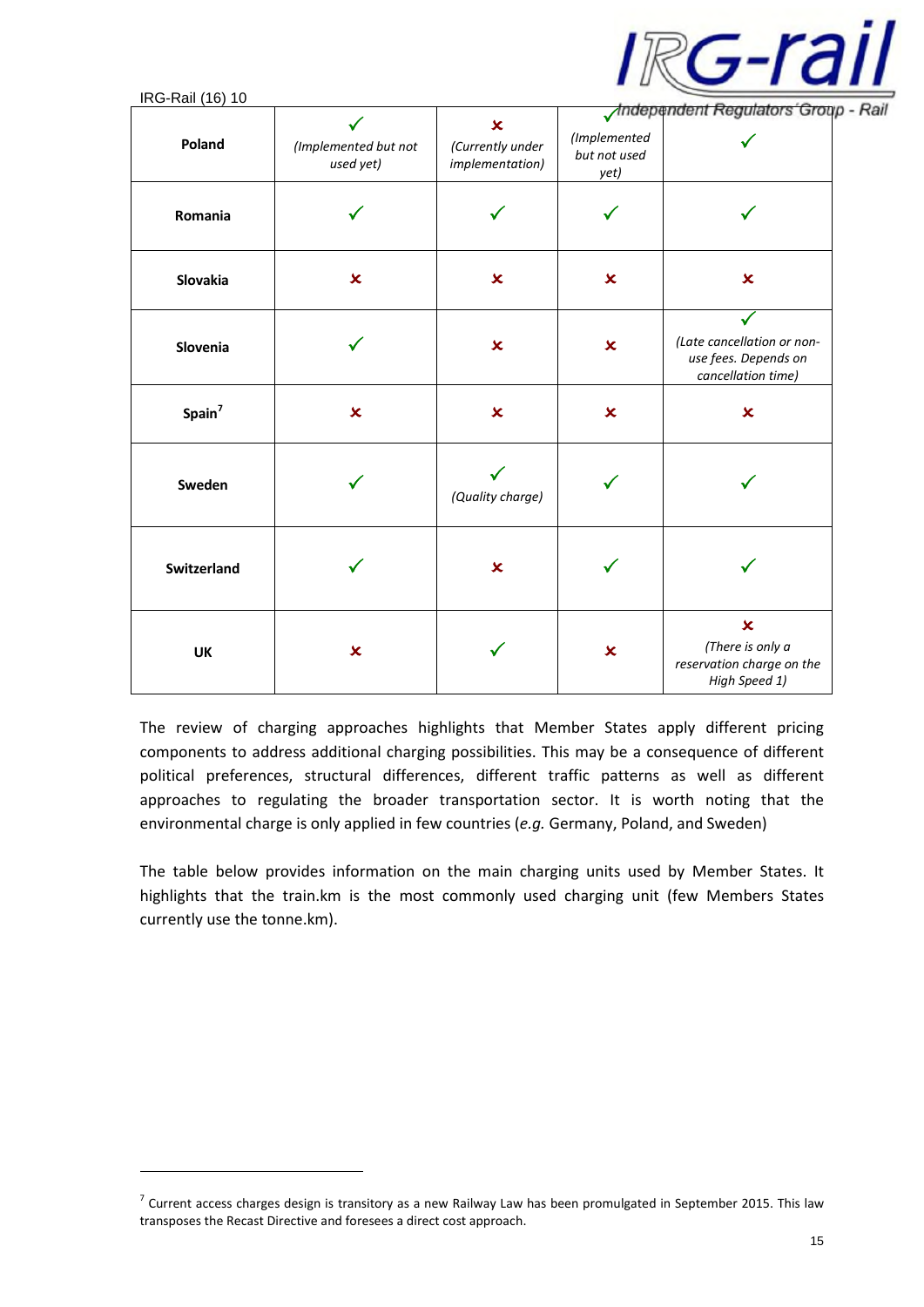

Independent Regulators' Group - Rail

| <b>Country</b>                                 | <b>Main charging units</b>                                                        |  |  |  |  |
|------------------------------------------------|-----------------------------------------------------------------------------------|--|--|--|--|
| Austria                                        | Train.km and gross-tonne.km                                                       |  |  |  |  |
| Croatia                                        | Train.km                                                                          |  |  |  |  |
| <b>Denmark</b>                                 | Train.km and DKK/train                                                            |  |  |  |  |
| <b>Finland</b>                                 | Gross-tonne.km                                                                    |  |  |  |  |
| <b>France</b>                                  | Path.km, train.km and €/year                                                      |  |  |  |  |
| Germany                                        | Path.km                                                                           |  |  |  |  |
| Greece                                         | Train.km                                                                          |  |  |  |  |
| Train.km and number of paths<br><b>Hungary</b> |                                                                                   |  |  |  |  |
| <b>Italy</b>                                   | Train.km                                                                          |  |  |  |  |
| Latvia                                         | Train.km                                                                          |  |  |  |  |
| Luxemburg                                      | Path.km                                                                           |  |  |  |  |
| <b>Netherlands</b>                             | Train.km                                                                          |  |  |  |  |
| Poland                                         | Train.km                                                                          |  |  |  |  |
| <b>Romania</b>                                 | Train.km and gross tonne.km                                                       |  |  |  |  |
| <b>Slovakia</b>                                | Train.km and gross tonne.km                                                       |  |  |  |  |
| Slovenia                                       | Train.km                                                                          |  |  |  |  |
| <b>Spain</b>                                   | Path.km, seats.train.km and train.km                                              |  |  |  |  |
| Sweden                                         | Gross tonne.km, train.km and €/minute                                             |  |  |  |  |
| <b>Switzerland</b>                             | CHF/year, train.km, gross tonne.km, powered axle.km, % of<br>traffic revenues     |  |  |  |  |
| UK                                             | Thousand gross tonne vehicle.mile,<br>vehicle.mile, train.mile and billing period |  |  |  |  |

# *3. Roles of regulatory bodies in charging issues*

The IRG-Rail Charging working group is currently working on reviewing and understanding the role of regulatory bodies in the context of charging review in the different Member States. Most regulatory bodies are involved in the review of access charging. However, their roles and degree of involvement appear to diverge significantly from one country to another. In some countries like Italy, the Regulatory body can impose specific criteria and principles that must be followed by the IM in the determination of the access charges. The "prescriptions" may include costing and pricing rules as well as specific economic values (as for example in the application of the CAPM/WACC formula).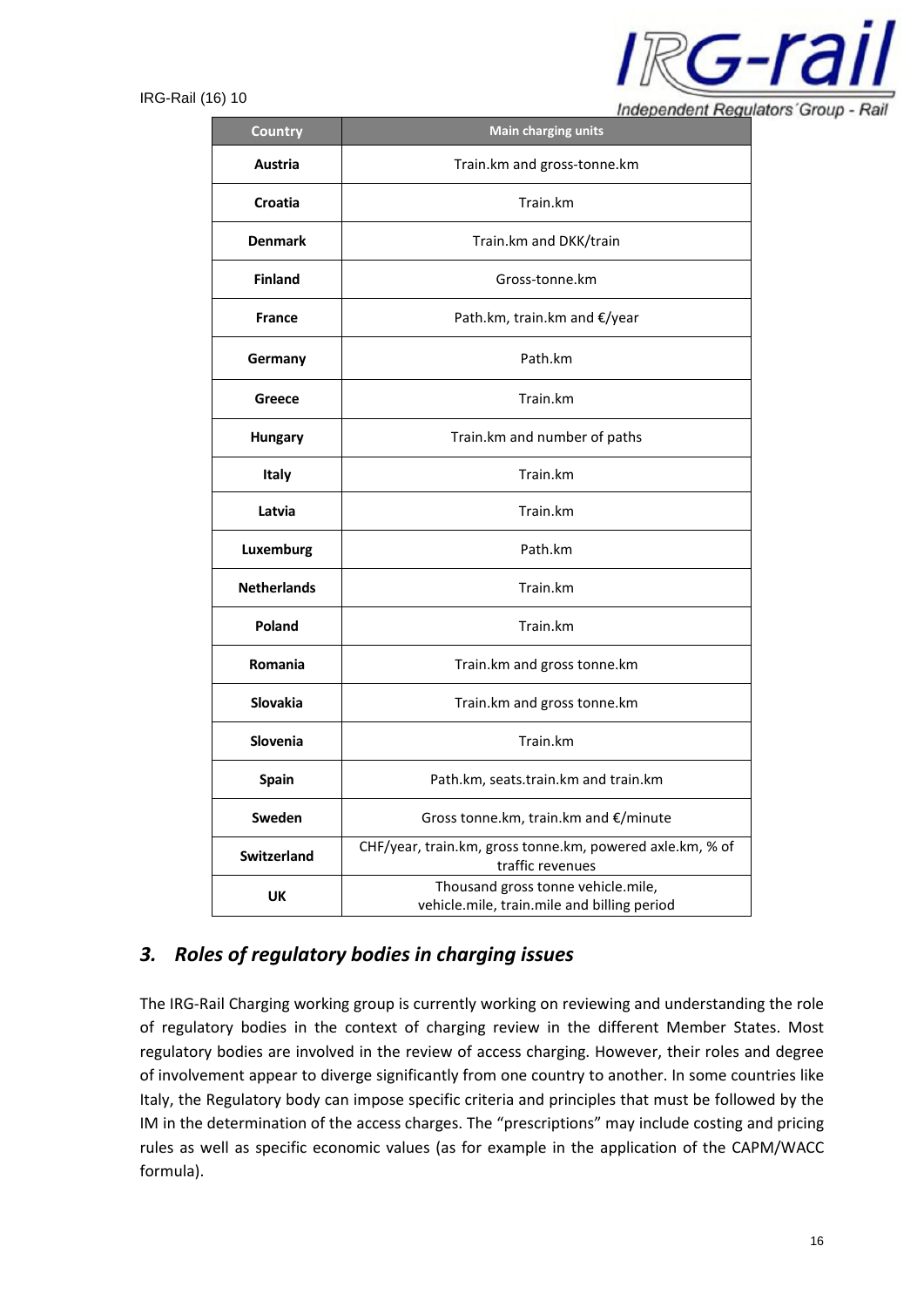

In this context, the IRG-Rail Charging working group has produced a questionnaire to map they roles of regulatory body in respect of charging. The questionnaire aims at establishing what the general approaches to charging in various Member States are and exploring in further details some aspects of charging issues.

The following paragraphs present a summary of the main results of the questionnaire, organized by section, *i.e.* (1) general regulatory issues, (2) charging review, (3) charging principles and cost model, (4) investment and subsidies, (5) earnings and cost of capital, (6) efficiency, (7) market segments, (8) performance regime / performance scheme, (9) traffic forecasts and (10) complaints.

## **3.1 General regulatory issues**

• *Scope of regulatory bodies' mission*

Although most railway regulatory bodies (*e.g.* the Danish, Norwegian, Finnish, Polish and Swiss regulatory bodies) are only responsible for the regulation of the railway market, some members have a wider spectrum of responsibilities in the transport sector and regulate airports (or even the whole aviation sector), or all the liberalized public transport markets. For example, the Belgium regulatory body also regulates Brussels Airport Operations. In Italy, the *Autorità di Regolazione dei Trasporti* (ART), beside railways, is also in charge of airports, highways, local public transport (buses and, under some respects, taxi) and ports. The Slovakian Transport Authority is also responsible for air and water transports. The Swedish Transport Agency is the regulatory body for rail, roads, maritime routes, and the whole aviation sector. The French regulatory body is in charge of the rail, road and coach sector regulation, while the UK regulator has a monitoring function for roads too.

A few regulatory bodies are also responsible for the regulation of other network industries such as telecommunications and postal services as in Slovenia, the Netherlands or Germany. For the latter, the energy sector (electricity and gas)and energy grid expansion are also part of the regulatory body's competencies. The Spanish Regulatory Body is also in charge of more general competition-related issues.

Within the railway sector, IRG-Rail members can also be responsible for issues other than economic regulation such as licensing in Greece, passenger complaints in Austria, Slovenia and Italy or safety as in Slovakia. Both in the UK and Poland, the regulatory body is responsible for economic rail market regulation, licensing, safety regulation and passenger rights. The Swedish Transport Agency is also the National Safety Agency (NSA) in charge of licensing and safety regulation. In Hungary, the regulatory body is also in charge for licensing and passengers' rights, and operates within the Hungarian Transport Authority that is responsible for rail safety regulation and road, shipping and aviation issues as well. In Italy, ART has competences on passenger rights for the following transportation modes: railways, bus and navigation.

• *Regulation regime for charges foreseen by national law*

In most countries, the regulatory regime for charges intended by national law is based on a direct cost regime. Most IRG-Rail members have a multi-part charging structure. However, the approach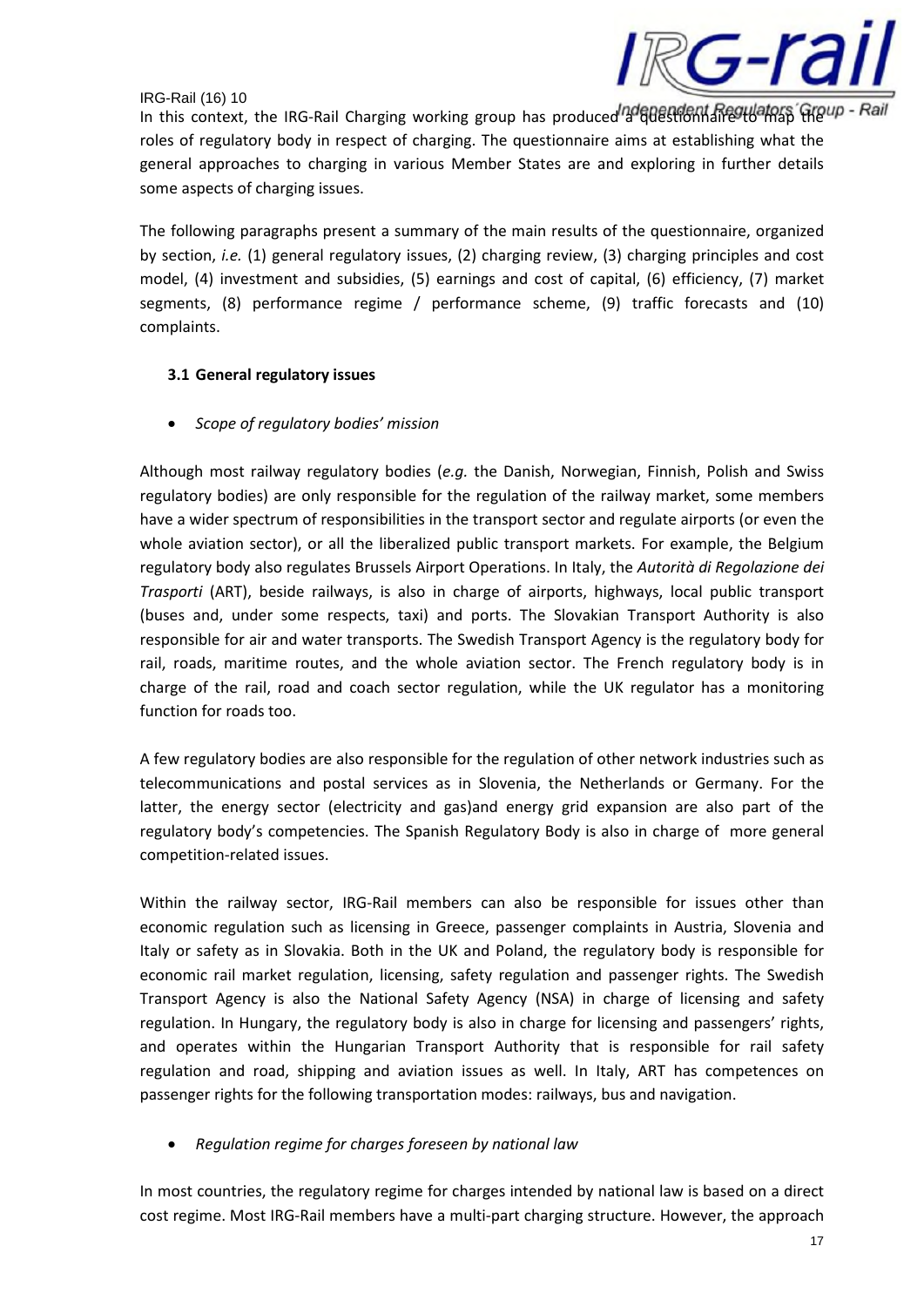

to mark-ups on direct costs differs among IRG-rail countries. In fact, mark-ups are not applied in up many countries and, when implemented, they appear to diverge across countries. This is also related to the choices as to public investment in the railway network that vary across countries (see Section 3.4 for a more thorough development on the impact of public compensation on charges).

Depending on the number of infrastructure managers in each country, charging practices may also differ within an individual IRG-Rail Member state. For instance, when the Directive 2012/34/EU is fully implemented within the UK, several infrastructure managers will be in scope and different mechanisms will apply for each of these in order to deliver the requirements of the Directive.

# **3.2 Charging review**

• *Review of charging principles and the level of charges*

All regulatory bodies are required to review charging principles and/or the level of charges<sup>8</sup>. In some cases such as Finland, Denmark, Switzerland and Sweden, the regulatory body has to date performed a summary review or no review at all for the main IM's access charges; an extensive review having yet to be undertaken. In Italy, as said before, a new system has been implemented in July 2016 following the new regulation issued by ART last November.

Other IRG-Rail members, namely Norway, Spain and the Netherlands, review charges predominantly when dealing with complaints related to the level of charges, or when supervising negotiations.

Croatia, Greece, Finland, Hungary, the Netherlands, Norway, Switzerland and Sweden do not have the power of *ex ante* control of charging principles.

Only the French, UK and Polish regulators approve the charges. In France and Poland, all rail infrastructure managers' charges are approved every year, prior to their entry into force. In the UK the regulatory body approves the charges every five years. In Austria, Finland, Slovakia and Norway, the Ministry is also involved in the approval of charges. Germany and Italy verify access charges before they are applied. In Germany all IMs submit their charges to BNetzA, who has the right to object. In Italy, access charges must be verified by the Regulatory body, in order to assess if they are coherent with the Law and regulation. In Austria, according to § 67d EisbG (national railway act), if mark ups on direct cost charges are levied, they have to be approved by the regulatory body.

• *Documents examined in the charges review*

When reviewing the charges, the regulatory bodies examine a variety of documents. As a matter of fact, in addition to the network statement, some regulators look into accounts and regulatory statements. Depending on the country, other specific documents are examined. These range from studies or technical reports that the IMs are obliged to prepare to business plans, cost models and

 $^8$  For some regulatory bodies, the legal basis for this mission could be different from the transposition of the Directive 2001/14/EC or the Directive 2012/34/EU.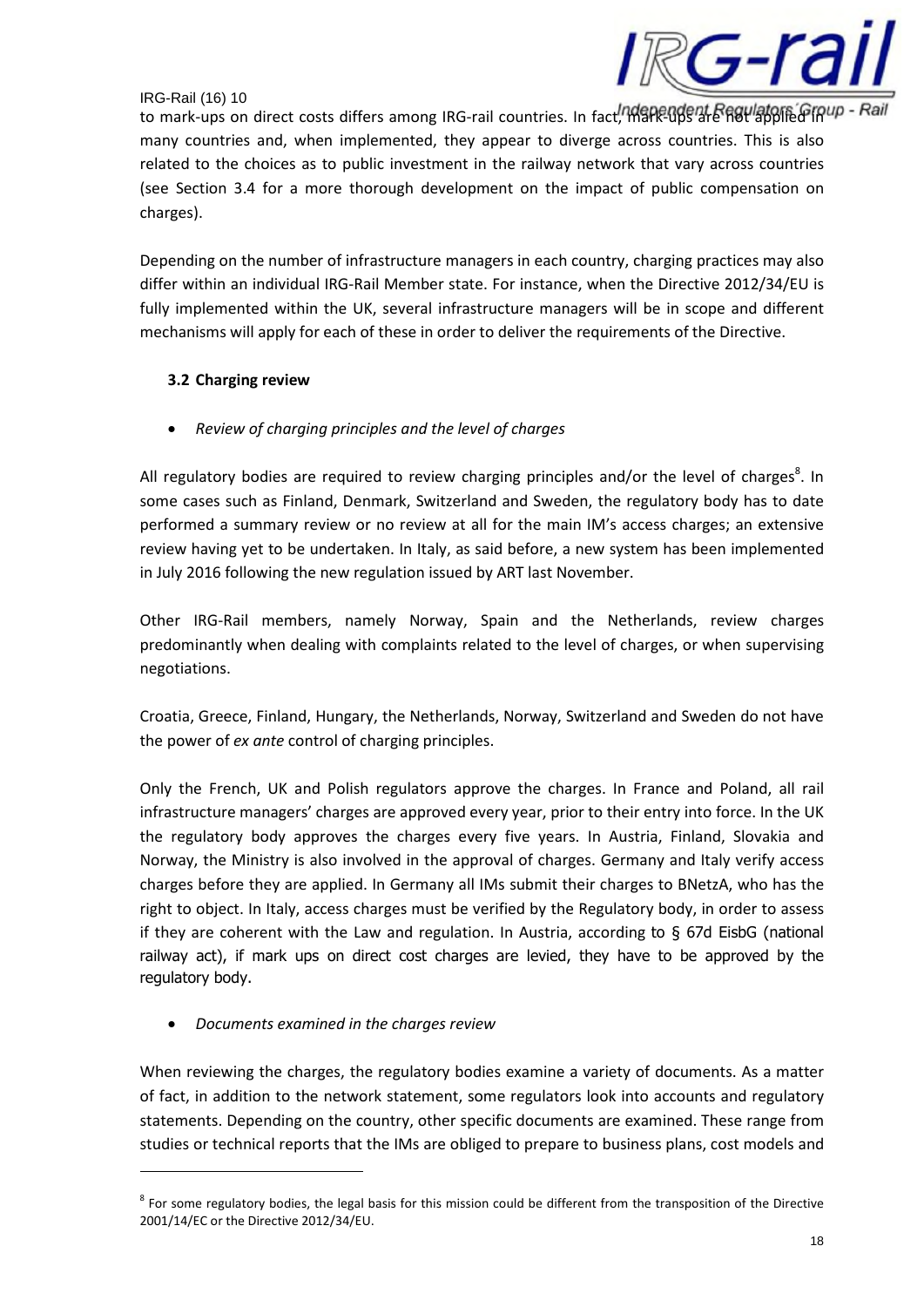

charging methodologies, contracts with the State and with railway undertakings, and and the opinions in of stakeholders on charges. In Poland, IMs must submit applications for approval of unit rates of charges with the calculation of costs. Disparities are due to the existence of many national legal frameworks, different obligations to IMs and railway undertakings and different processes of establishing charges. In Hungary for instance, in addition to the annual charging document, the regulatory body examines the charging methodology set for a five year period.

Regarding the collection of cost data, some countries, such as France and Germany, declare having difficulties to obtain this information. Sometimes, this can be explained by the IM's lack of a proper information system (this is the case in Spain where the IM is adjusting the cost accounting model to the new charging framework). In other cases, the cost data is provided at an aggregated level, even though the IM may possess more detailed data. In the Netherlands, the regulatory body has powers to enforce power of imposing pecuniary penalties to constrain companies to provide information.

Only a small number of regulators have reported that they organise public consultations, prior to the issue of their decision on charges. This is the case of UK, France, Italy, Slovakia and Poland, for example.

• *Frequency of charging reviews*

While many regulatory bodies review the charging principles on a regular basis, a few have no regular schedule for doing so. This is the case in Denmark, Finland, the Netherlands or Sweden. In general, periodic reviewing is annual - for example Poland, Belgium, Slovakia and France - but it can be more or less frequent. In Hungary, in Italy and in the UK, the regulatory period extends to five years. Charges are reviewed every month in Slovenia, though the charging model is only reviewed when subject to changes. In the case of Sweden, the frequency of reviewing is approximately four years but it can vary across IMs and yearly plans. In the Netherlands, charges are reviewed when there has been a complaint.

Modifications within the regulatory period can also be subject to reviewing as in Germany or Hungary for example.

• *Time span of the reviewing process*

There is no common trend across IRG-Rail members regarding how long it takes to review or control charges. Regulators that perform annual reviews carry them out in a time span ranging from one month to a whole year. In France for instance, the formal review process takes two months. In Poland, the procedure for approval of unit rates of charges should last one month and, in the case of particularly complicated cases, two months. As for countries in which the regulatory period exceeds one year, more time is needed to perform the charging review. This requires approximately six months in Hungary and significantly longer in the UK.

Where the statutory time span for *ex ante* review may be short in some cases, for *ex post* controls, timescales, if any, may be less limited. For instance, the German regulator has two months for *ex*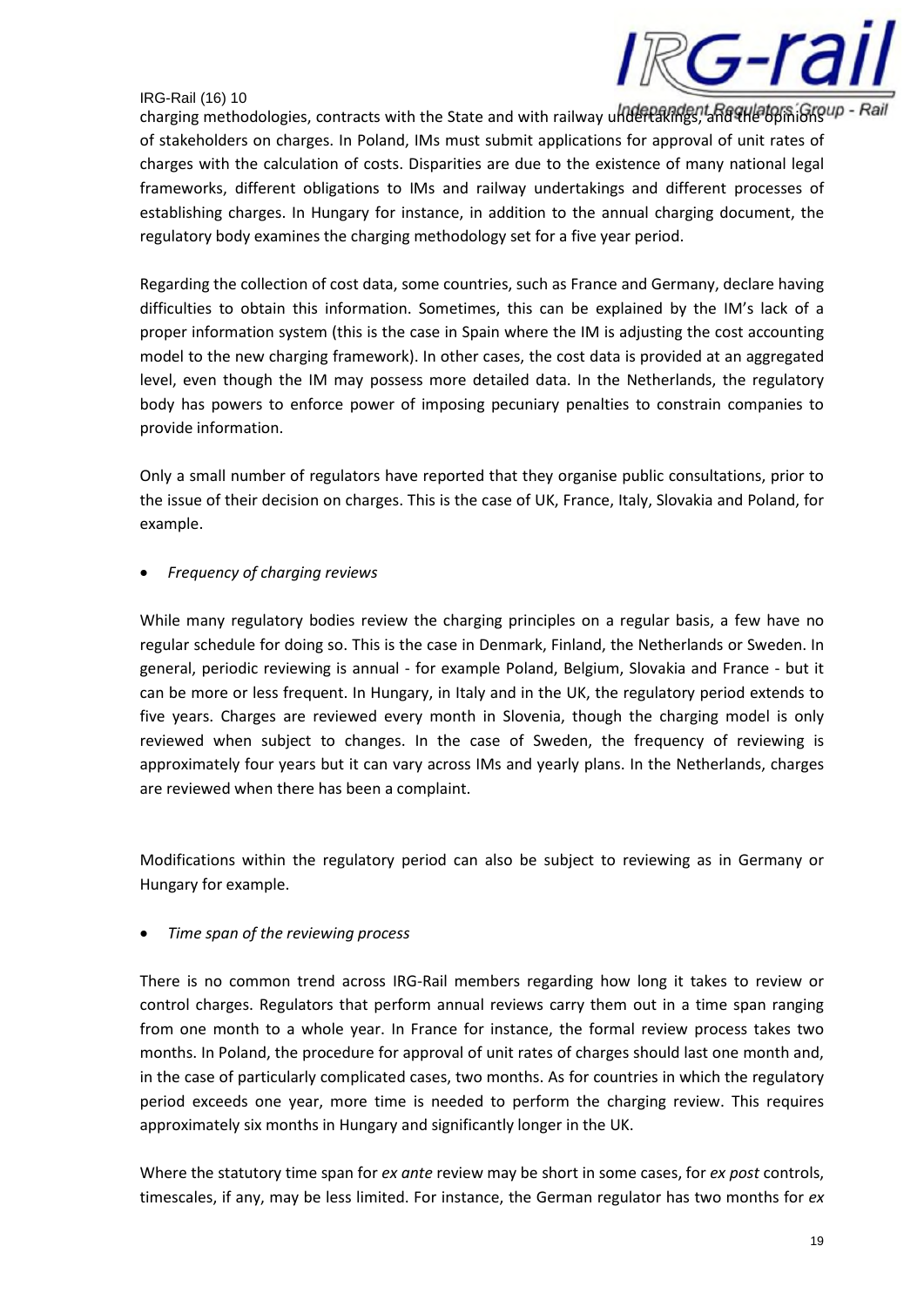

ante reviews but no time limit for *ex post* reviews. The Slovakian regulator also does not have a Rail legal deadline for *ex post* reviews, while its *ex ante* reviews are limited by law to three months. In Slovenia, although the regulatory body examines the fees on a monthly basis, in the case of an appeal, it makes its decision within two months. In the Netherlands, the regulatory body has a maximum deadline of nine to ten months for a review upon complaint and five years for *ex officio* reviews.

## • *Publication of the review*

Not all IRG-Rail members publish the result of their charging reviews. Some members systematically publish the review and some never have so far but intend to as is the case for the Swedish regulator. The German regulatory body only has a legal obligation to publish an annual report and an activities report every two years; however it issues press releases and publishes all decisions. In Poland, all decisions on charges for access and use of rail infrastructure are published as required under Polish law where decisions of public administrations (such as the Office of Rail Transport) are public information. The Spanish regulatory body has a legal obligation to publish the charging review as well as an annual activities report. Every citizen should have access to the text of decision. Other members only publish reviews based on complaints or *ex officio* investigations; this is the case in Denmark, Finland or Slovenia. The UK regulatory body publishes its final decision, together with any relevant consultation documentation or reports produced in the course of the five-year review. The same situation applies in Italy, where the new system of access charges was adopted, following several public consultations and a final assessment by ART on the coherence of the actual set of charges designed by the IM with the Law and regulation in place<sup>9</sup>.

Most regulatory bodies pay attention to the confidentiality issue regarding any sensitive information that may be contained in their published decisions or reviews. For instance, in Poland and Germany some parts of the decisions are not published if they are considered as a secret of the IM or other involved party. In Italy, the documents provided by the stakeholders during the consultations are published in their non-confidential versions.

## **3.3 Charging principles and costs model**

• *Charging principles and regulatory bodies' review of cost assessment*

In most countries, the charging models are based (at least partly) on the principle of marginal cost pricing. In the case of Finland and Sweden charging systems are solely based on marginal costs. While some of the governments support IMs through a subsidy, others require the IM to recover some of its fixed costs through the charging framework in the form of mark-ups, as in France, Germany, Italy, the Netherlands (for one high speed line only), Norway, Switzerland and the UK.

In most countries, a multi-annual contract approved by the IM and the government, states, among other things, the amount of public subsidy for maintaining the infrastructure and a range of

<sup>&</sup>lt;sup>9</sup> All the documents of the consultations and the final decision are available on the ART website: www.autoritatrasporti.it.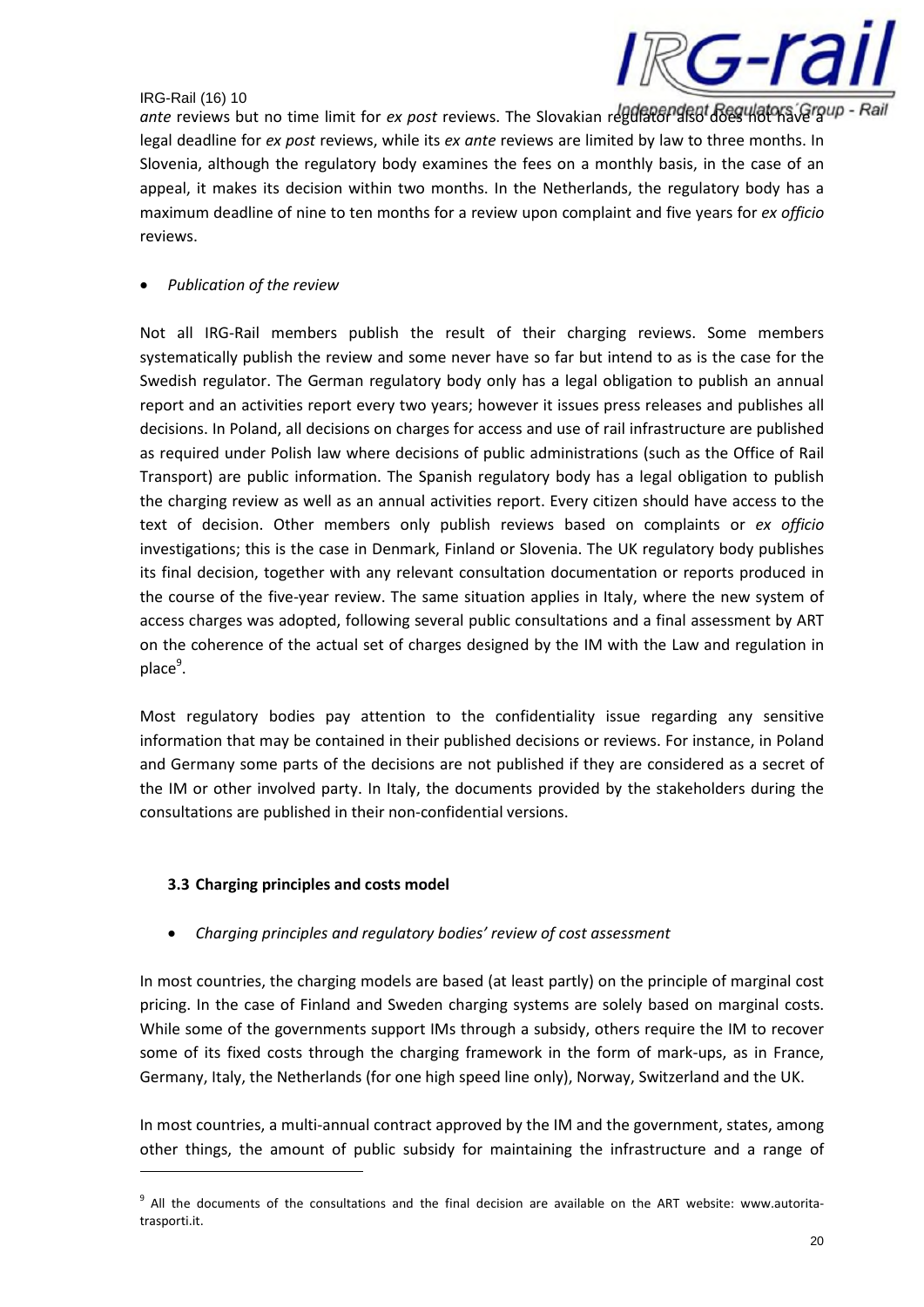

defined quality standards. In the UK, statutory arrangements play this ROEP. There is no contract and the Rail per se.

Most regulatory bodies are involved in the review of access charging. However, their roles and degree of involvement appear to diverge significantly from one country to another. All members are required to review charging principles, even though in some few cases, the regulatory body is not involved in determining the charges in any way, such as in Norway where the Government budget process determines the charges. Regulatory bodies in France, Germany, Italy and in the UK carry out an *ex ante* review of the methodology of charges calculation and of cost assessment. The ORR requires Network Rail to consult the rail industry on its methodology for calculating each charge. In addition, the ORR reviews the methodology and, for some work, appoints independent experts to subject the methodology to scrutiny and audit. A consultation of pricing scheme and network statements is required by law in Germany.

• *Costs model*

In some IRG-Rail countries the regulatory body uses cost models to review the calculation of costs.

As stated before, the charging models are, in most countries, based on the principle of marginal cost pricing, although the methods by which the marginal cost is estimated varies between countries.

Econometric approaches are already implemented by some IMs, as in Belgium, Finland, France, Netherlands, Norway and Sweden. In addition, IRG-Rail recommends the use of bottom-up engineering methods too, as they are also able to provide robust estimates of direct costs. An engineering method is implemented in Austria. French, Dutch, Swiss and UK IMs already resort to such engineering and modelling calculations. Beyond that, the Swedish Transport Administration (Trafikverket) and the ORR have developed and implemented their own top-down econometric models (and bottom-up ones for the ORR). In Italy, a mixed approach has been recently chosen. Once determined the full (efficient) cost of providing the service of access to the railway network, all non-admissible costs, as identified by Regulation 909/3015, have been dropped in order to identify the total direct costs (following a top-down approach) while the determination of the component of access charges related to direct costs associated to a specific request of track is computed on the basis of technical parameters such as mass, speed and contact wire that characterize the specific operator request (following a bottom-up methodology).

• *Costs drivers*

In their review of charging principles most regulatory bodies consider cost drivers. Most regulatory bodies interpret the cost directly incurred as a short-run marginal cost that should include operating costs (*e.g.* signalling), maintenance costs (*e.g. wear and tear costs*), and renewal costs. IRG-Rail members consider that examples of costs that are not costs directly incurred may be the cost of capital.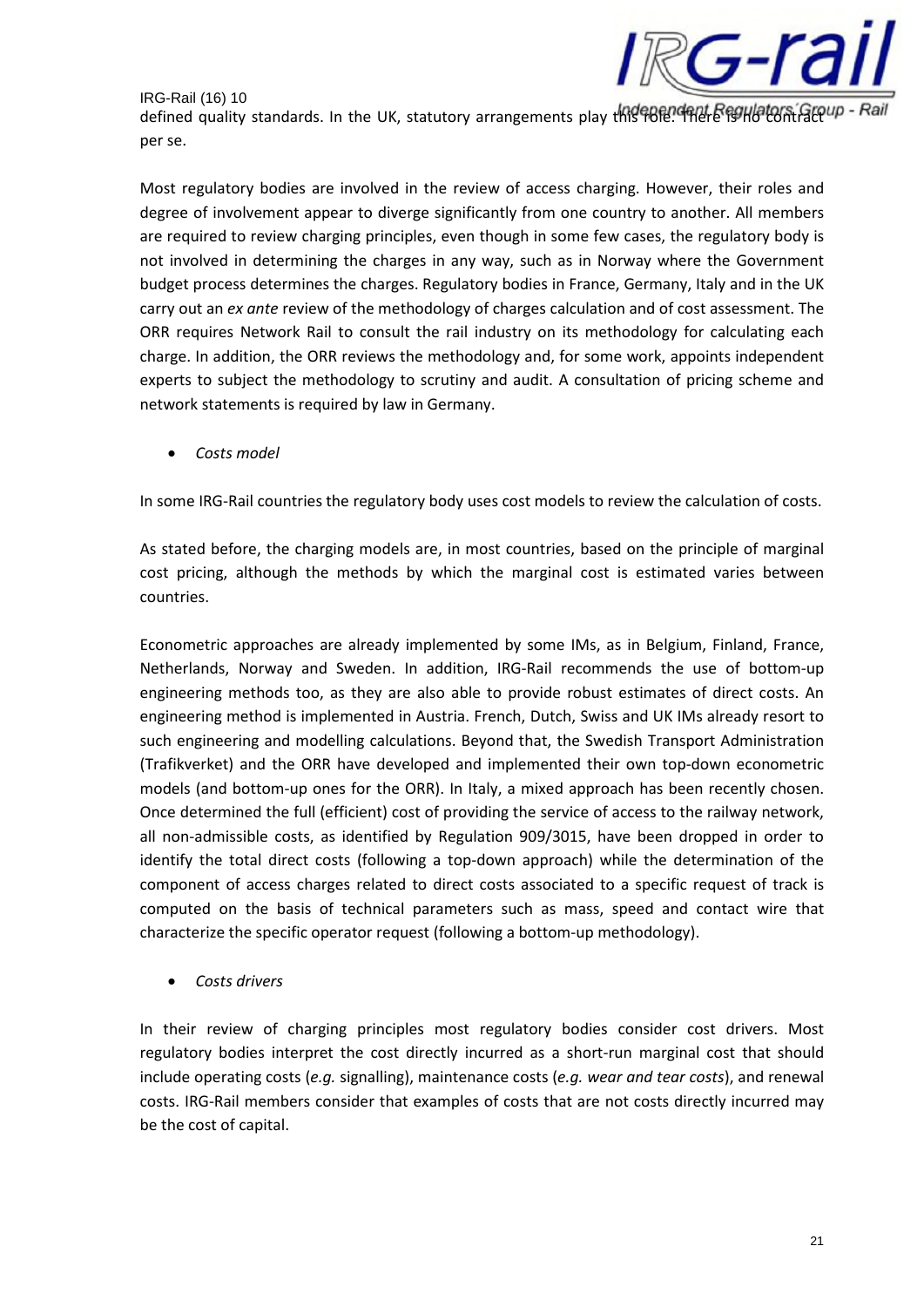

For most Member States, marginal cost based charges are only differentiated Bogweight and Pail passenger traffic<sup>10</sup>. Essentially, they are not broken down into smaller market segments. In general, direct costs charges do not vary by other market segments.

## **3.4 Investment and subsidies**

## • *Review of the IM's investment programmes*

Only the two regulatory bodies of France and the UK have the task of formally reviewing the investments or investment programmes of the IMs. Some other regulatory bodies may however be consulted, as part of a more general consultation procedure, on medium to long term investments plans. In Sweden, the regulator is consulted on the national transportation plan which is prepared by the transport administration and constitutes a national investment plan over a period of 10-12 years. The Spanish Railway Act, transposing Directive 2012/34/EU, also foresees a general consultation procedure, which would include the rail regulator, on the strategic plan of Network development. Finally, some regulators may have access to information on investments, without being formally consulted. The Italian regulatory body is for example informed of the content of the contractual arrangements between the State and the IM which fix the investments and the renewals over a five-year period. The German IM has to set up a business plan including investment- and financing programs. The RB has the possibility to comment the document.

In France, the regulatory body by law reviews maintenance, renewal or enhancement investment programmes for projects over 200 million euros. This review takes the form of a non-binding opinion and should assess the financial viability of the project for the infrastructure manager. Article 2111-10-1 of the French Transportation Code states that the regulator's opinion should notably focus on (1) the relevance of the revenue forecasts from the project and (2) on the adequacy between these revenue forecasts and projected investment costs.

In the UK, the regulatory body is involved at all stages of the investment lifecycle, on all capital expenditures of the infrastructure manager, including maintenance, renewals and enhancements. Its role notably consists in determining the efficient price of the infrastructure investment at the beginning of the Control Period (5 year-period), monitoring it through-out development and delivery and then determining the actual value of addition to the Regulatory Asset Base. To do so, the UK rail regulator analyses a series of documents (e.g. Project Management Plan, Asset Management Plan, Estimate Report, benchmarking and unit rate analysis, Investment Paper, etc.). The infrastructure manager is incentivized to deliver the project at the target price, which is set at the regulator's efficient determination of price<sup>11</sup>. Any change to the target price throughout the lifecycle of the project is monitored and approved by the UK regulatory body.

• *Financing of the IM's investment programmes (replacement, expansion and maintenance investments)*

 $10$  This is not the case for Italy, as explained above.

 $11$  Note that target prices may be set for individual projects or efficient cost may be calculated for a portfolio of projects. In case of a portfolio, the infrastructure manager is able to overspend on one project, provided that there is no net change on the overall portfolio cost.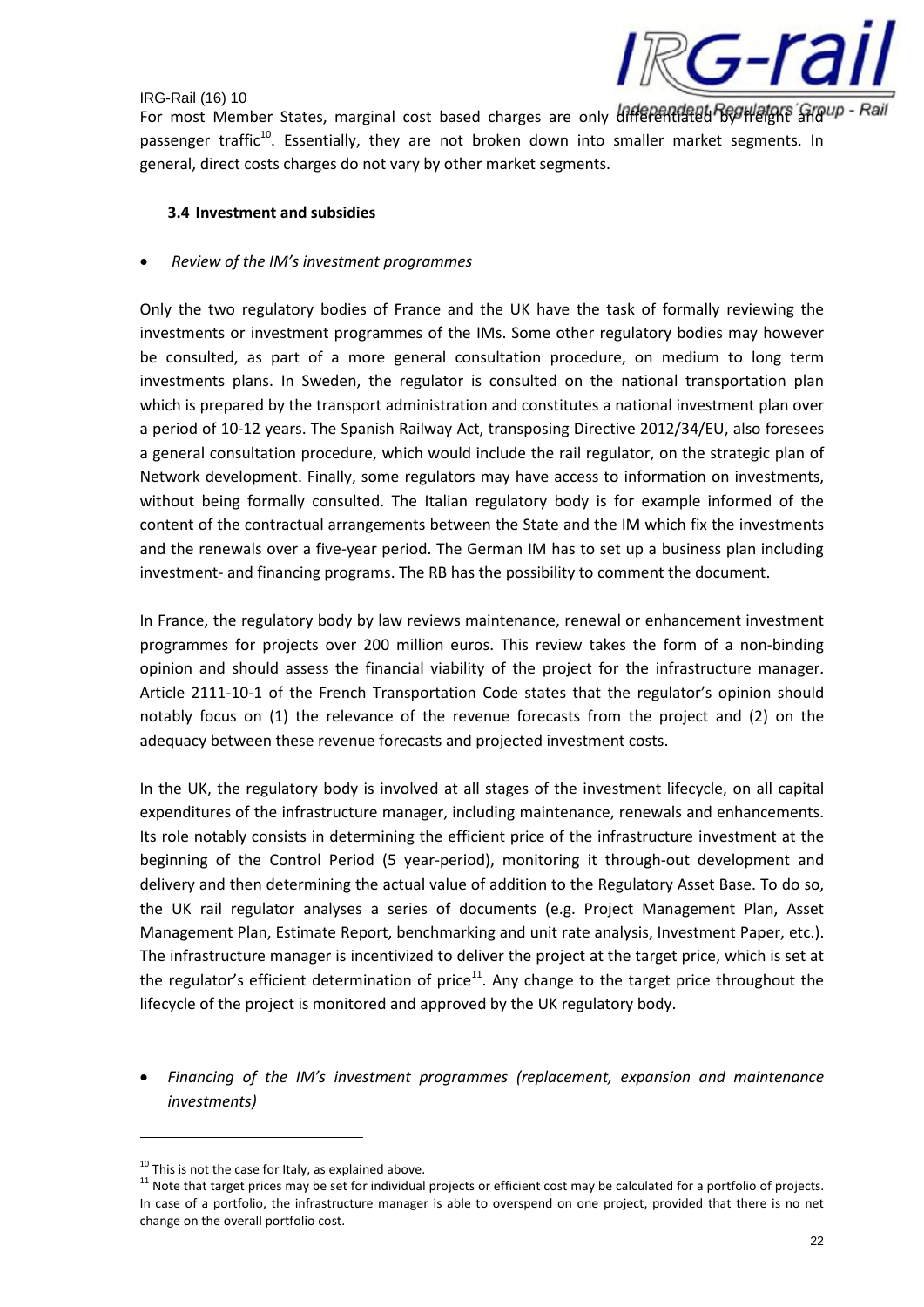

The IMs are largely financed either by governments (subsidies), railway undertakings (infrastructure charges) or the European Union (European funds). Some infrastructure managers also receive other income as in UK for example, where Network Rail receives income from property. For all IRG-Rail members, the IMs receive subsidies to finance its investment programmes. In Norway, for example, the IM is fully financed by the Ministry of Transport. In other countries, public grants represent a high percentage in terms of the costs that are covered. This percentage may change depending on the type of investment (replacement, expansion and maintenance). For example, in Finland approximately 90% of the IM's expenses (including expansion investments) are funded by the State budget. In Greece, no less than 70% of the total costs are subsidized by the State. In Italy, State provides funds for investments in the conventional network (fully covered) and High Speed Network (partially); renewals and maintenance are financed by the State.

Investment programmes can also be cofounded by European Union funds. This is the case for example in Denmark, Hungary, Greece, Croatia, Italy, Germany and Poland. In Hungary, for example, the major renewal and upgrading works are mainly funded by EU funds. The maintenance cost, on the other hand, is financed using the IMs' incomes.

In some countries, such as the Netherlands, Sweden, and Poland new infrastructure projects (expansion investments) are generally financed by the State, whereas renewals, expansions and upgrades of the existent infrastructure are financed by the IM. The IM also receives government subsidies to finance these expenses. In Sweden, the state essentially finances both development and maintenance of infrastructure. The principle has been that the government deducts track charges from the Swedish Transport Administration's appropriation needs and assigns the difference. In the Netherlands, for example, about 75-80% of the operation and maintenance costs incurred by the IM are financed by subsidies. In Sweden this percentage rises up to 85%.

In contrast with this subsidy allocation depending on the type of expense, the UK IM receives a grant from the relevant governments which is not allocated towards a particular category of expenditure although the governments have specified what enhancements should be delivered within the same five year period of time.

In France, new investments are mainly financed by public subsidies and private funds (private funds are predominant in the case of concessions). The national legislation states that the investments incurred by the IM should not result in "bad" debt.

• *The impact of public compensation on charges*

#### **High level impact of public compensation on charges**

The railway networks regulated by IRG-Rail members are natural monopolies. As such, the question of the recovery of costs and, in particular of fixed costs, is central. Directive 2012/34/EU foresees a charging system based on direct costs (Article 31(3)) to which mark-ups that consider the competitiveness of the market segments may be added, in order to obtain full recovery of the costs incurred by the infrastructure manager (Article 32(1)). In addition to this charging system, Article 8(2) allows EU Member States to provide the infrastructure manager with public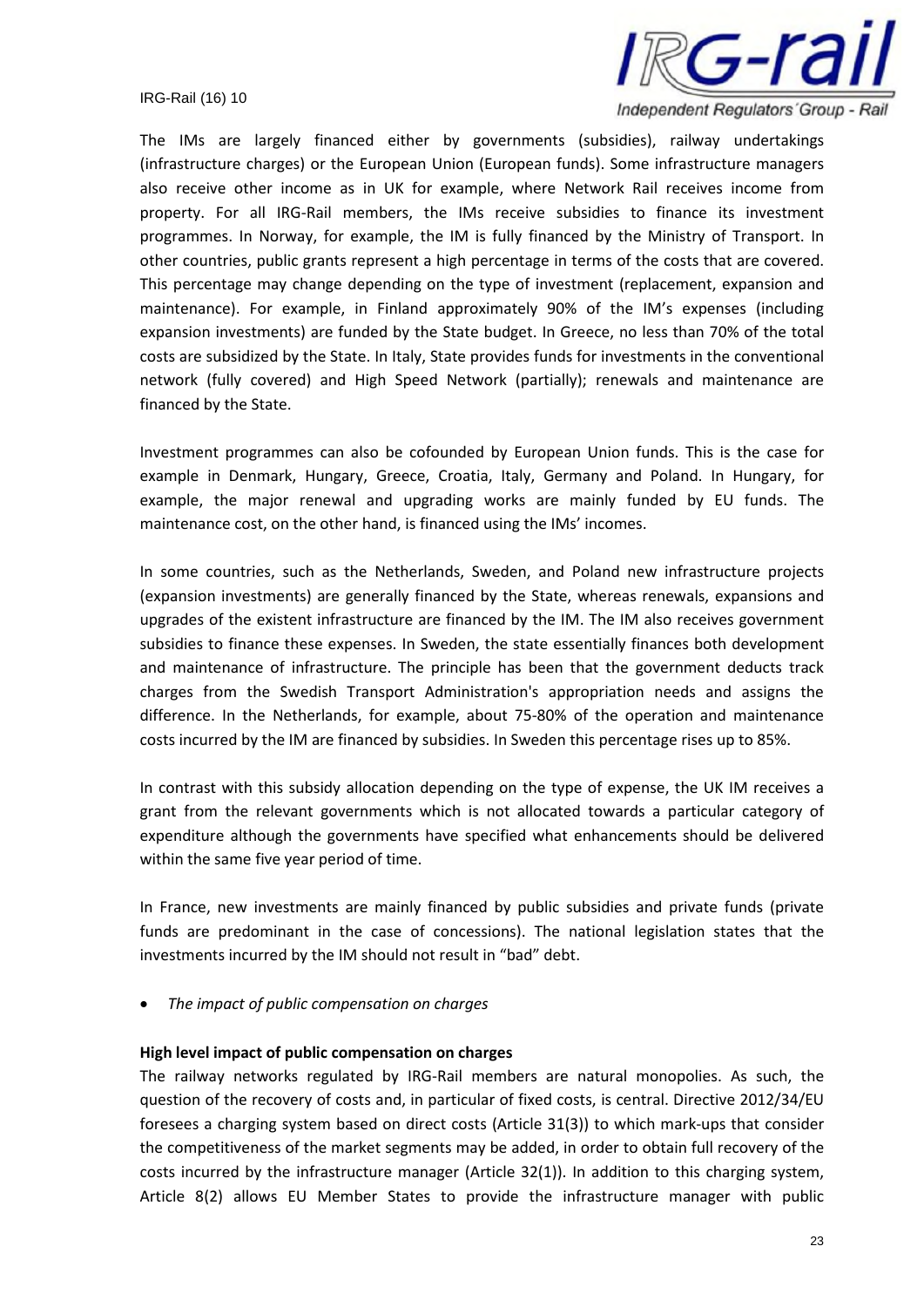

compensations. Given this framework, it can be argued that the **Redependent compensations**. Given this framework, it can be argued that the RedPort of Campensations. necessarily impacts the overall level of charges paid by railway undertakings. Indeed, the Recast does not impose on Member States to levy mark-ups in accordance with Article 32(1). Thus, depending on the level of public compensation provided to the infrastructure manager, charges may be set at the directly incurred costs or mark-ups may be introduced to cover a larger share of the full costs of the network.

## **The impact of public compensations on direct costs and mark-ups**

Concerning individual charges, the level of directly incurred costs in a given country must not be impacted by public compensation as this charge should only reflect the additional costs incurred as a result of operating the train service. For countries which levy mark-ups and in the context of full recovery of costs incurred by the infrastructure manager, two diverging approaches may be used to set the level of these charges. In countries such as Spain, Finland, Slovakia or Greece, the level of charges is calculated in a first step. Then, public compensations, and in particular government subsidies, are set to balance the accounts of the infrastructure managers. An opposite approach is taken in Italy, the UK or Germany. In these countries, the level of public compensation is set first and the level of charges is then derived so as to cover the full costs incurred by the infrastructure managers. Using one methodology instead of the other to calculate mark-ups is likely to impact their level. In Italy, the length of the regulatory period is set at 5 years that is also the duration of the contract between the State and the IM for the public subsidies for investments and maintenance.

#### **The impact of public compensations on amounts paid by RUs**

Public compensations may also be used to impact the amounts paid by railway undertakings, rather than the level of charges. This is for instance the case in Italy and France where governments have chosen to support the railway freight sector. In France, the governmental support applies to all freight traffic while in Italy it only concerns freight traffic towards or from the South of the country. In both states, the concerned freight services do not pay the full charges set by the infrastructure manager. In Italy, the government subsidies, at the moment set for three years, cover the full amount of charges to the railway undertakings that benefit from the incentive. Moreover, in most countries, indirect public contributions are also made to the infrastructure manager to cover part of the track access charges of railway undertakings operating under public service contracts. In 2014, the German Federal Government provided regional transport authorities about 7.3 billion euros for the organization of regional passenger transport, of which 3.1 billion euros were used to cover part of the track access charges for these services. The overall level of contribution increased in 2015 and reached 8 billion euros in 2016. France has a similar organization in which the federal government pays for part of the track access charges of regional and national public services. In 2016, this contribution represented approximately 2 billion euros.

#### **Breakdown of IMs' revenues between access charges and public compensations**

As underlined in the previous subsection, public compensations represent a substantial part of the revenues of the infrastructure manager in most IRG-Rail Member States. In Greece, around 70% of the revenues of the infrastructure manager come from public compensations. In Slovakia, public subsidies amount to around 80% of the IMs' incomes, while in Finland they represent 90%. The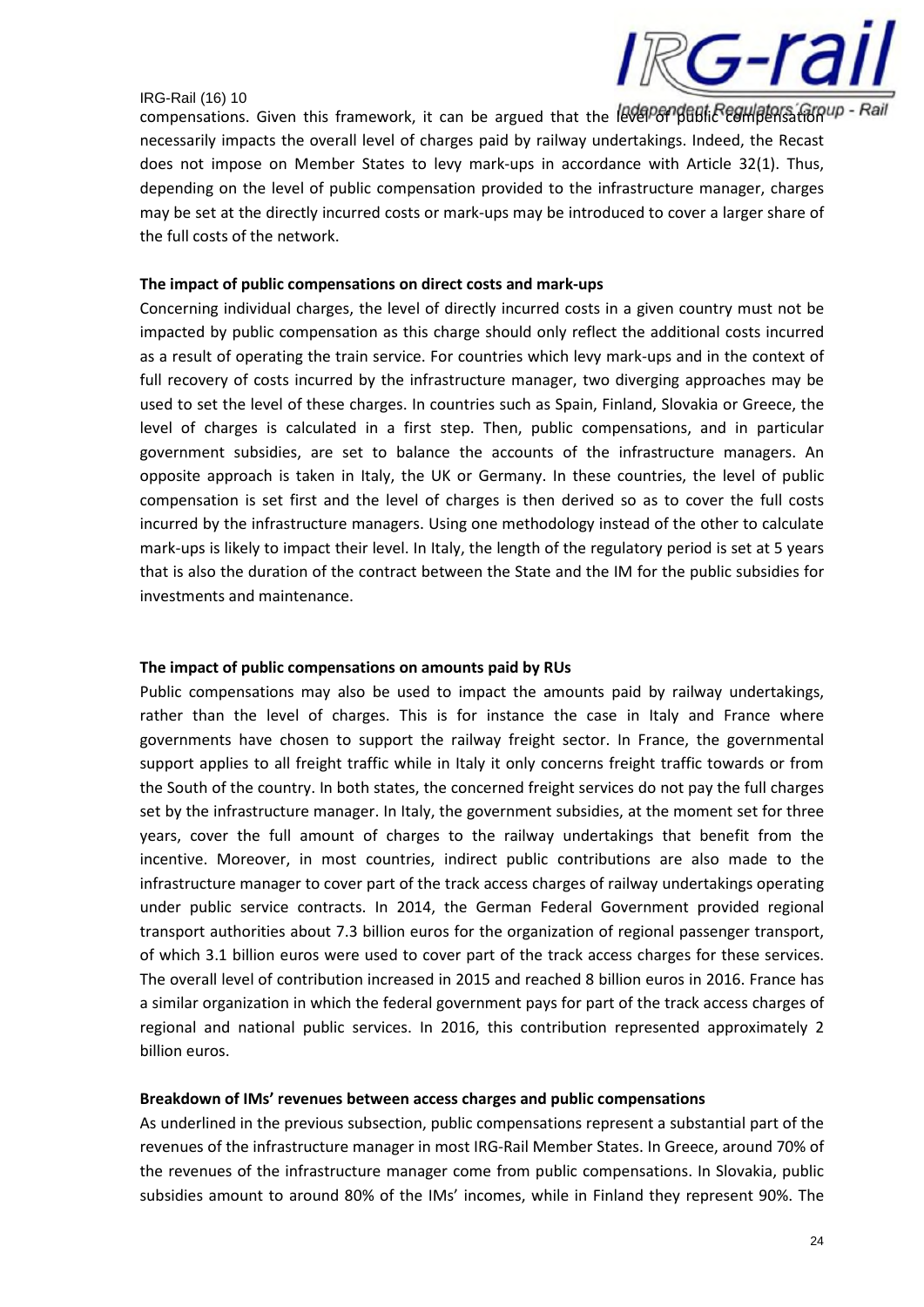

rest is covered by access charges. In Norway, no access charges are currently levied with the vall exception of two lines. In this country, over 99% of the infrastructure manager's revenues come from public compensation. The breakdown of incomes between charges and subsidies within a country may vary for different parts of the network. For instance, in Spain, public subsidies represent 90% of the infrastructure manager's revenues on conventional lines, whereas they only represent 45% on high speed lines.

## **Time periods for the determination of public compensations**

Depending on the country or the source of financing, the level of public compensation may be set for different time periods. In countries such as Finland and Norway, public compensations are decided on an annual basis. In Germany, Italy and the UK, the bulk of public compensations is set for multi-annual periods. In the UK, the Department for Transport (for England and Wales) and Transport Scotland (for Scotland) pays a Network Grant to the infrastructure manager for a five year period. In Italy and in Germany, part of the public compensations is included in the contract between the State and the infrastructure manager, for a period of five years. In Germany, some public compensation such as infrastructure upgrading subsidies is set on an annual basis.

## **3.5 Other cost and accounting issues**

• *The cost of capital*

Only a few regulators review the cost of capital included in the pricing of the infrastructure. This is the case of Austria, France, Germany, Hungary and the UK. The methodology that prevails when determining this cost of capital is a CAPM/WACC approach. In Italy, the regulatory body has identified criteria for the determination of the parameters used in the CAPM/WACC formula, and for some of them, the specific economic values to fill in the formula.

In France and Germany, the cost of capital is considered as a fixed cost. In Hungary the cost of capital is divided into direct and indirect costs.

• *Definition of complete cost*

France and Italy are among the countries where the national legislation provides a definition for the full cost of the infrastructure. Article L. 2111-10 of the transport code states that the complete cost corresponds to all the charges borne by the IM related to construction, operation, maintenance and renewal of the infrastructure, including the amortization of investments and the remuneration of the capital invested by the IM. In Italy, the same content is provided by Article 16(1) of the national Legislative Decree 112/2015 that implements the Recast.

• *Charges based on article 32.3 of the Directive 2012/34/EU*

Four IRG-members reported that the IMs base part of their charges on article 32.3 of Directive 2012/34/EU (recovery of long term cost). This is the case for the Dialbolo project in Belgium, for the single rail line between Kerava and Lahti in Finland, for the high speed line Amsterdam-Breda-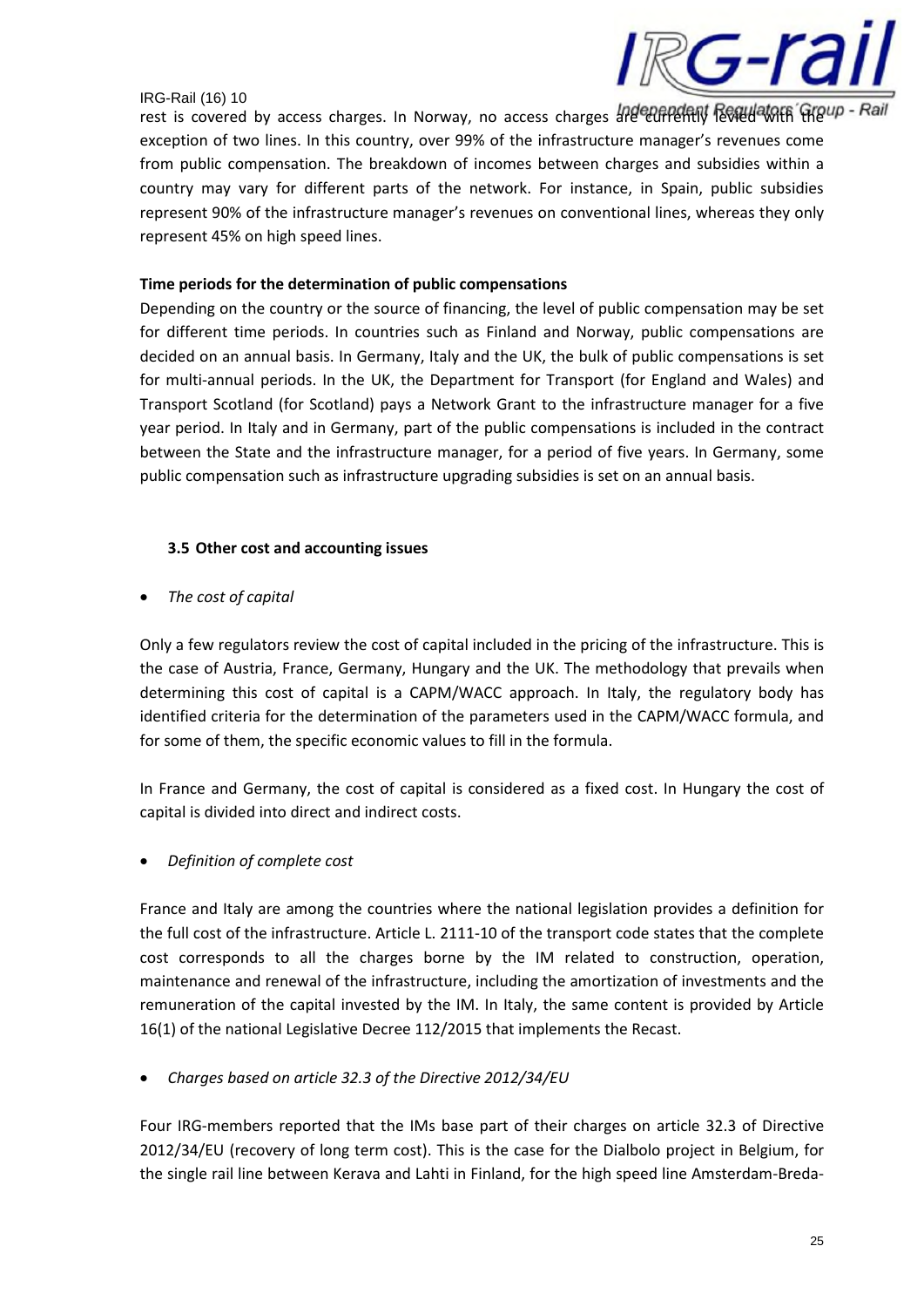

Belgian border in the Netherlands, for the high speed line Turin-Milan-Rome-Naples in Italy and Pail for the rail line between Stockholm and The Arlanda airport in Sweden.

• *The regulatory asset base*

In four IRG-Rail members a regulatory asset base is determined for charging purposes. This is the case in Croatia, Germany, Italy and the United Kingdom. In Germany, Italy and the United Kingdom the calculation is based on both internal data (cost data) and external data (annual report). In Croatia the estimation is only based on internal data.

## • *Valuation of assets*

Only a few regulators reported having a national law or a practice for valuing assets for consideration within the calculation of charges. In Austria, Croatia and Finland use an historic value approach for the value of assets. Instead, the Netherlands estimate forward looking maintenance and renewal costs. Germany uses the historic costs based on the balance sheets, but corrections are made considering important changes in current costs. In Italy, the net book value of the assets used in operating the train service, with the exclusion of the assets financed by public subsidies, is taken into account for the computation of the cost of capital; IAS and IFRS apply.

## **3.6 Efficiency**

Some regulatory bodies review the efficiency of the infrastructure manager. The ORR reviews the regulatory accounts and produces an annual efficiency and finance assessment of Network Rail. The ORR's *final determination* sets the complete costs of Network Rail with respect to some efficiency assumptions on costs that allow reaching the outputs set by railway funders. Then, the assumptions ORR has made on the level of Network Rail's maintenance and renewals expenditure will be reflected in the level of charges that operators pay, given that charges are set to be cost reflective. Those assumptions are made *ex ante* for the five year control period.

The French and the Dutch IMs also include efficiency targets within the annual evolution of (some) charges. In Italy, after a process of consultation a target of an annual rate of 2% of reduction in total costs was adopted by the Regulatory body for the first regulatory period (2016-2021). Nevertheless, those efficiency evaluations remain far less sophisticated than the British ones. The latter involve top-down and bottom-up efficiency assessments.

## **3.7 Market segments**

Regulatory bodies are responsible for controlling the list of market segments that is listed in the network statement of the infrastructure manager (article 32.1 of Directive 2012/34/EU).

There are several important differences in the approach used with regard to mark-ups and market segmentation. The latter are not applied in all countries and, when applied, they appear to differ across countries.

French, Italian, German (considering the new legislative framework after the transposition of the Recast) and UK IMs for example, consider market segments when calculating charges. In general,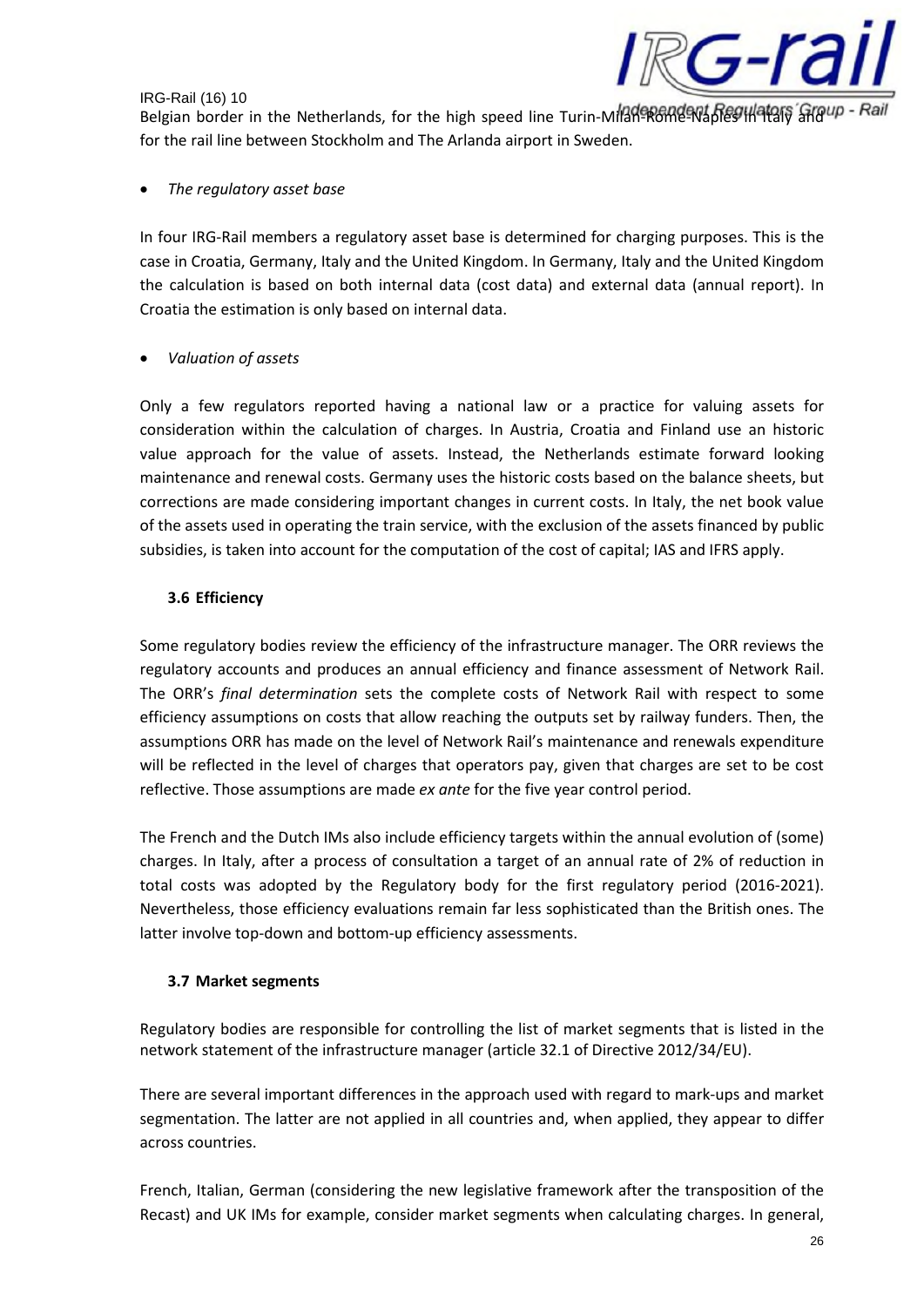

market segmentation differentiates passenger services from freight traffic. Some sub segments in may complete the freight segmentation, as it does in the UK and in Germany (considering the new legislative framework after the transposition of the Recast). On the subject, a specific analysis is provided in the "Initial approach to market segment definition and criteria for an assessment of mark-ups in consideration of Directive 2012/34/EU" (IRG-Rail, 2016).

## **3.8 Performance regime**

Almost all members of the IRG-Rail have a performance regime included in their national legal framework. In Denmark there is a performance regime on the payment for the use of the state owned rail network and on the environmental subsidy to freight transport. In the Netherlands, there is a performance regime included in the Network Statement and it is agreed with railway undertakings in their access agreements. A performance regime can also be tailored to fit for a particular railway undertaking.

## **3.9 Traffic forecasts**

Only five regulators challenge the traffic forecasts made by the IM as part of the examination of charges. In the Netherlands, the charges are corrected by the IM *ex ante* on the basis of capacity applied for and extrapolations of volumes in previous years. In Germany traffic forecasts are also challenged during the *ex ante* examination of charges. The forecast of passenger train km is based on an extrapolation of current train km by knowledge of additional or fewer service requirements or by changes in train km due to construction sites. Freight train km are projected with the help of an internal analysis on the basis of general economic figures. In Poland, the regulatory body examines the forecast for operational work of the IM for each category of lines and weight. In case of a significant difference with the charge of the last timetable, the regulatory body asks the IM to provide a justification. In Italy, traffic forecasts over the regulatory period (5 years) are estimated by the IM on the basis of a consultation of the railway undertakings and their consistency is evaluated by the Regulatory body.

In the UK, the majority of charges are not that sensitive to demand forecasts, because they are calculated per unit of traffic. However, when traffic forecasts do affect the level of charges, they are challenged *ex ante*.

## **3.10 Complaints**

Some regulatory bodies declared having received complaints on charging issues. Some of them, as Croatia, Denmark and the Netherlands have received a reduced number of complaints (one for the case of Croatia, two and a court case for the case of Denmark and three for the Netherlands). In Denmark, two complaints have been received on charging issues. The first complaint concerns the charging principles of a previous ton-kilometre charge for freight trains (case JN34-00006). The second one, from the same freight operator, lies in the continuity of the first one: this complaint (case JN34-00018) focuses on the calculation of the level of charges resulting from the decision of the Danish RB in case JN34-00006. The Danish rail Regulatory Body was also summoned by the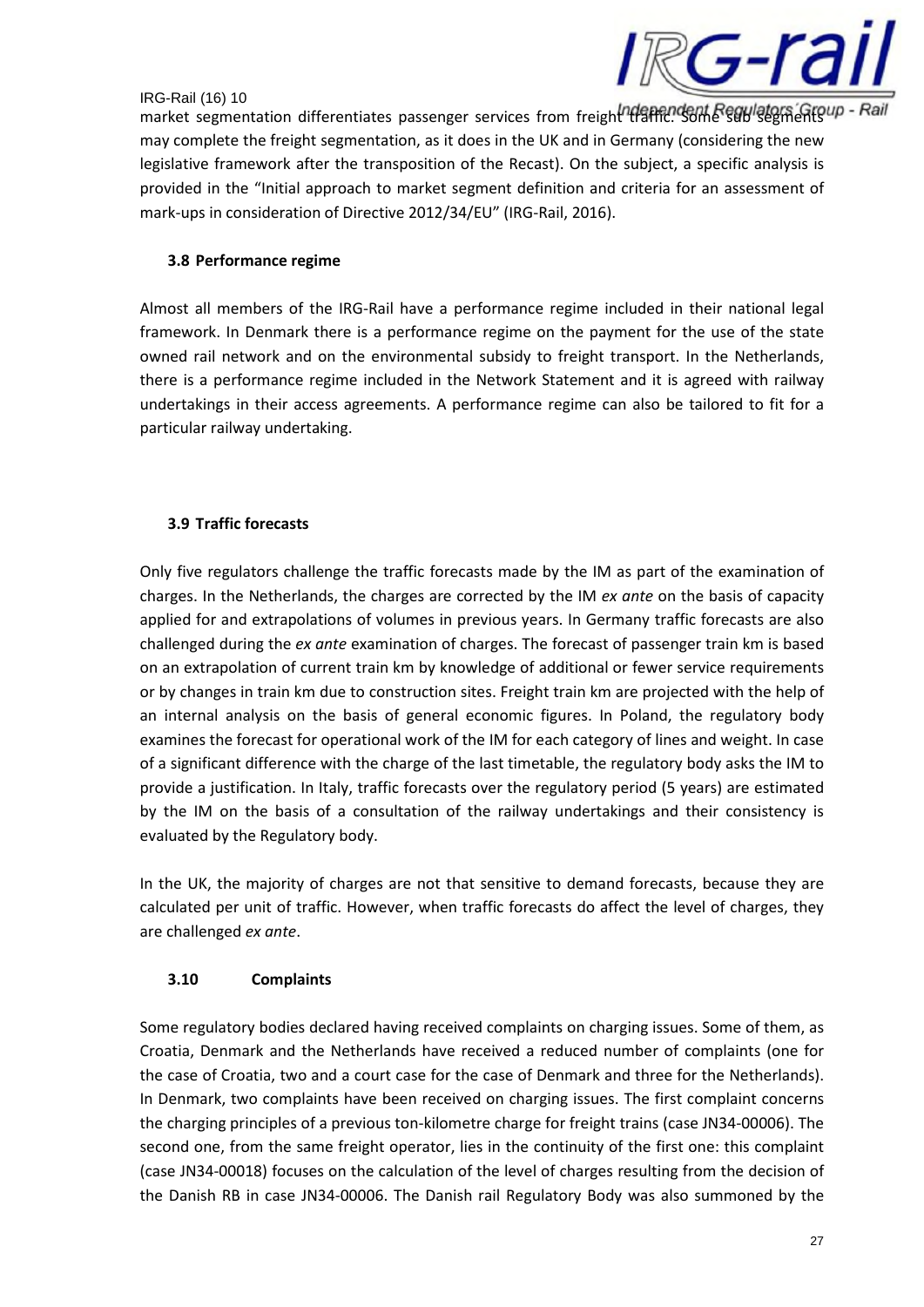

Court in a court case issued by a freight operator upon Rail Net Denmark as *Court in a court case issued by a freight operator upon Rail Net Denmark as Consequence of Rail* JN34-00018. In the Netherlands, one complaint was related to the costs included in the minimum usage charge proposal for 2010, which included some fixed costs. Other countries such as Poland and Germany receive complaints on a more regular basis. For example, the Polish regulatory body states that the most common complaints are from rail carriers regarding the method and accuracy of the IM's calculation of charges for basic service for the minimum access to the infrastructure. The German regulatory body has received complaints on diverse topics, such as the level of price, price discrimination, performance regimes, billing errors and network statements.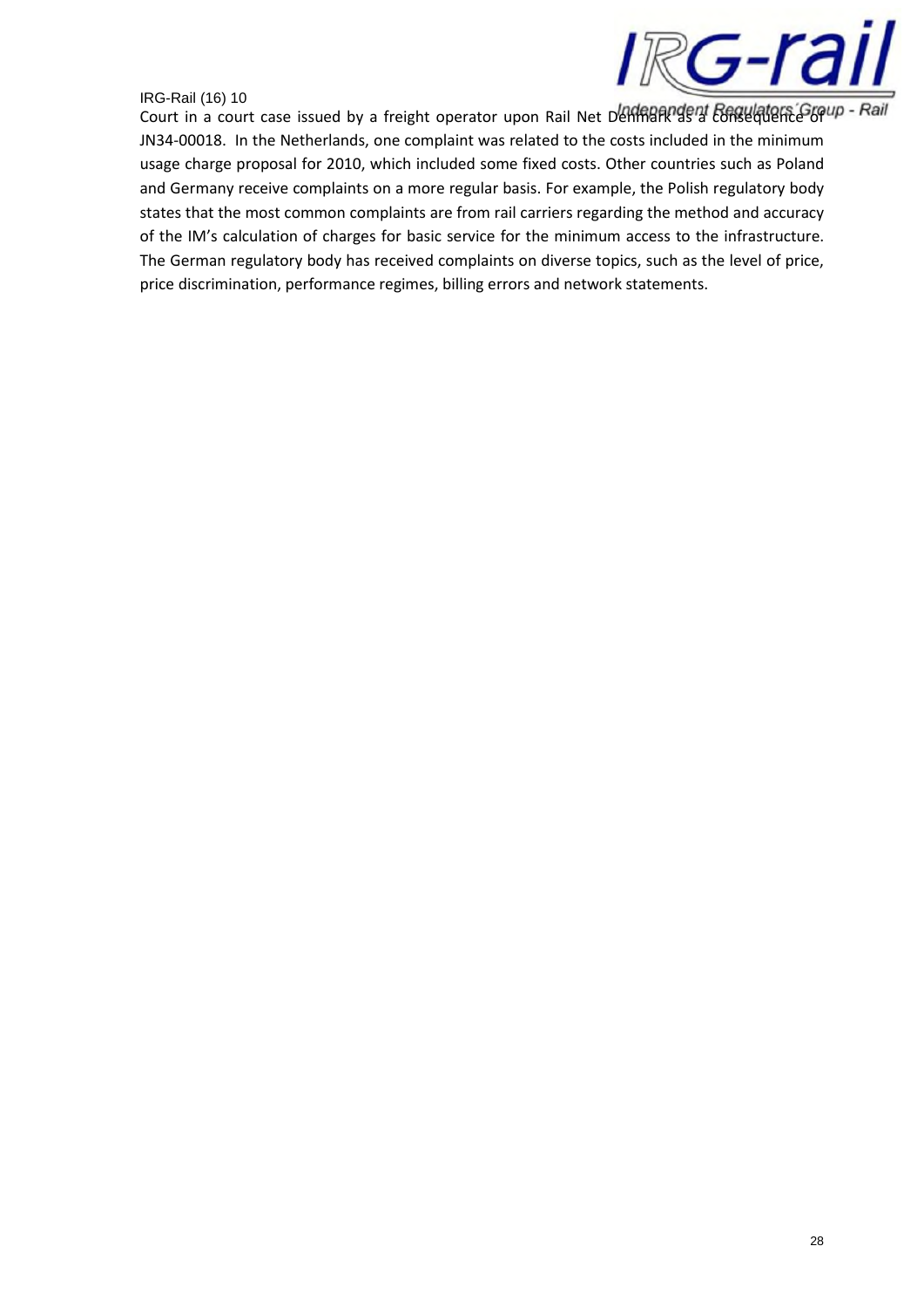

# *4. Annex: Summary of charging systems by IRG-Rail members*

## *4.1.* **Austria**

In Austria there are two charges for the minimum access package:

- the basic charge 1 is based on train-km and is different between three different market segments and between five different route categories;
- the basic charge 2 is charged on gross-tonne km and this shall cover the cost for repair and renewal. Incentives and mark-ups are added to the basic charges.

| <b>Charge</b>              | <b>Unit</b>        | <b>Differentiation</b>                                                                                                                                                                                                                                                         | <b>Cost covered</b>                      |
|----------------------------|--------------------|--------------------------------------------------------------------------------------------------------------------------------------------------------------------------------------------------------------------------------------------------------------------------------|------------------------------------------|
| <b>Basic Charge 1</b>      | €/train-km         | Route category (5)<br>Market segmentation (traffic) (3)                                                                                                                                                                                                                        | Marginal cost and part<br>of fixed costs |
| <b>Basic Charge 2</b>      | €/gross-<br>ton km | No market segmentation                                                                                                                                                                                                                                                         | Cost for repair and<br>renewal           |
| Incentives and<br>Mark-ups | €/train-km         | Incentive for capacity optimisation<br>(1)<br>Corridor-specific Freight Traffic<br>Incentive (2)<br>Engine classification (3)<br>Congestion charge (1)                                                                                                                         |                                          |
| Performance<br>regime      | €/min<br>delay     | To reduce disturbance in the rail<br>network, a charge will be levied for<br>each additional minute of delay on<br>selected trains if the delays are<br>attributable to causes which can<br>be influenced. Unit is by delay in<br>minute (capped) attributable to IM<br>or RU. |                                          |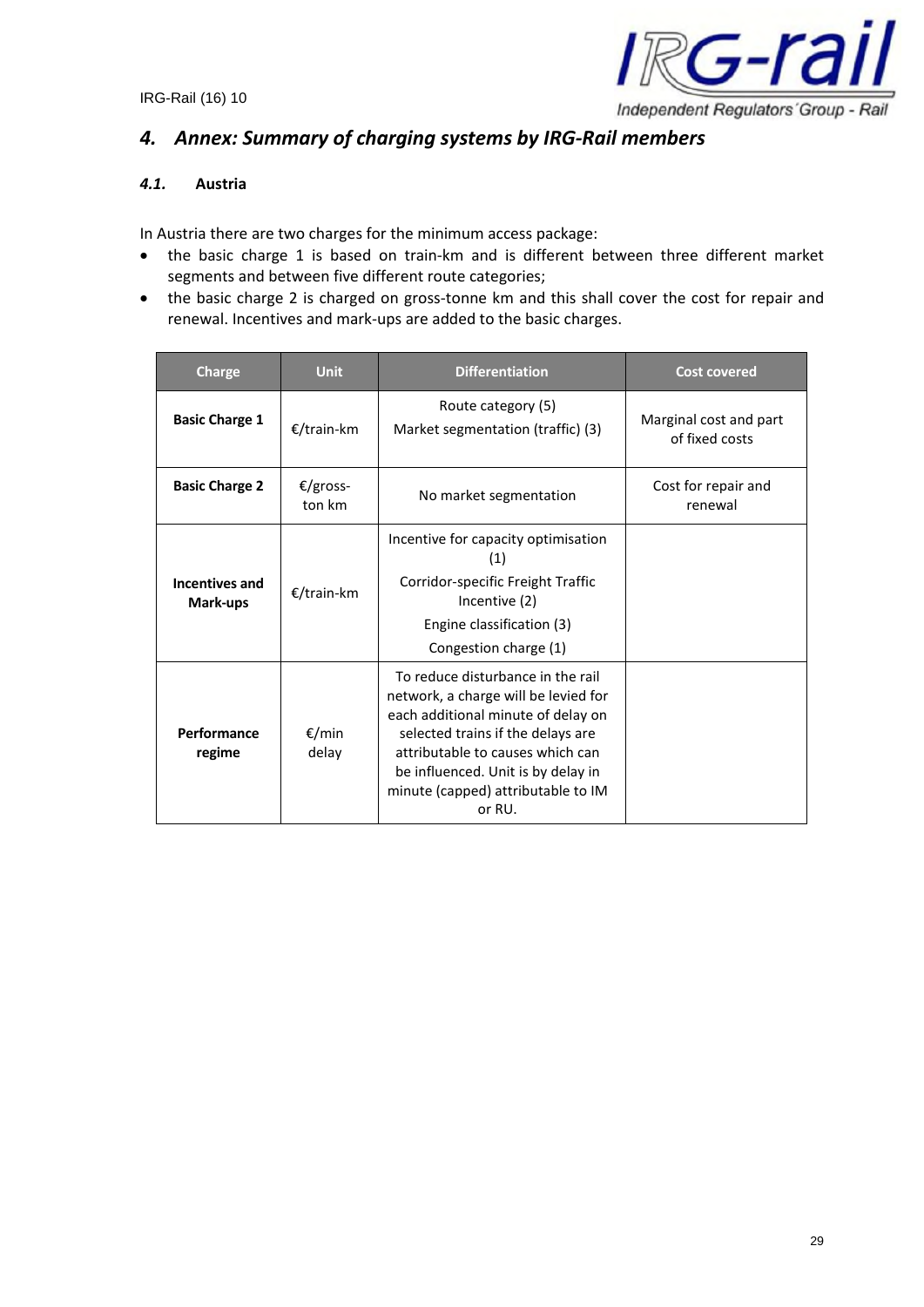#### IRG-Rail (16) 10 **4.2. Denmark**



Charges for 2016 are levied as laid down in Danish Railway Act n° 686 of 27 May 2015 § 21 point 1, a national statutory order from the Transport Ministry n° 1379 of 1 December 2015 on payment of use of the state owned rail network and on environmental subsidy to freight transport on railway and a national statutory order from Rail Net Denmark n° 1357 of 27 November 2015 on infrastructure charges for the state owned rail network. The charging scheme is based on direct costs.

In 2016 The IM (Banedanmark) introduced a charge based on direct costs and train.km. The charging system will include a uniform charge (in DKK/train.km) for both passenger and freight trains and a bridge charge.

The charge is calculated on the basis of the directly costs to maintenance of the tracks for the period 2009-2020. For the period 2009-2013 the calculation is based on real costs and train-km. For the period 2014-2020 the costs and train-km are estimated.

The directly costs are related to the maintenance of the tracks only. At the moment the IM is not able to separate other expenses concerning the directly use of the tracks.

The IM has calculated the charge DKK 4,80 (0,64 Euro) each Train-km. (2015 price level). This charge will be regulated yearly by an index based on the general level for prices and wages.

| Charge                                    | <b>Unit</b>  | <b>Differentiation</b>                                                                                                                                                                                                            | <b>Cost covered</b> |
|-------------------------------------------|--------------|-----------------------------------------------------------------------------------------------------------------------------------------------------------------------------------------------------------------------------------|---------------------|
| Charge                                    | DKK/train.km | No market segmentation, but<br>some kinds of transportation are<br>free of charge                                                                                                                                                 | Direct costs        |
| Incentives and<br>Mark-ups                | DKK/train.km | Incentives for capacity<br>optimization<br>No mark-up is levied                                                                                                                                                                   |                     |
| Performance<br>DKK/min<br>delay<br>regime |              | To reduce disturbances on the<br>rail network, a capacity charge is<br>levied for delayed trains.<br>The IM has to pay a charge to<br>the railway company for delays<br>attributable to him and under<br>different circumstances. |                     |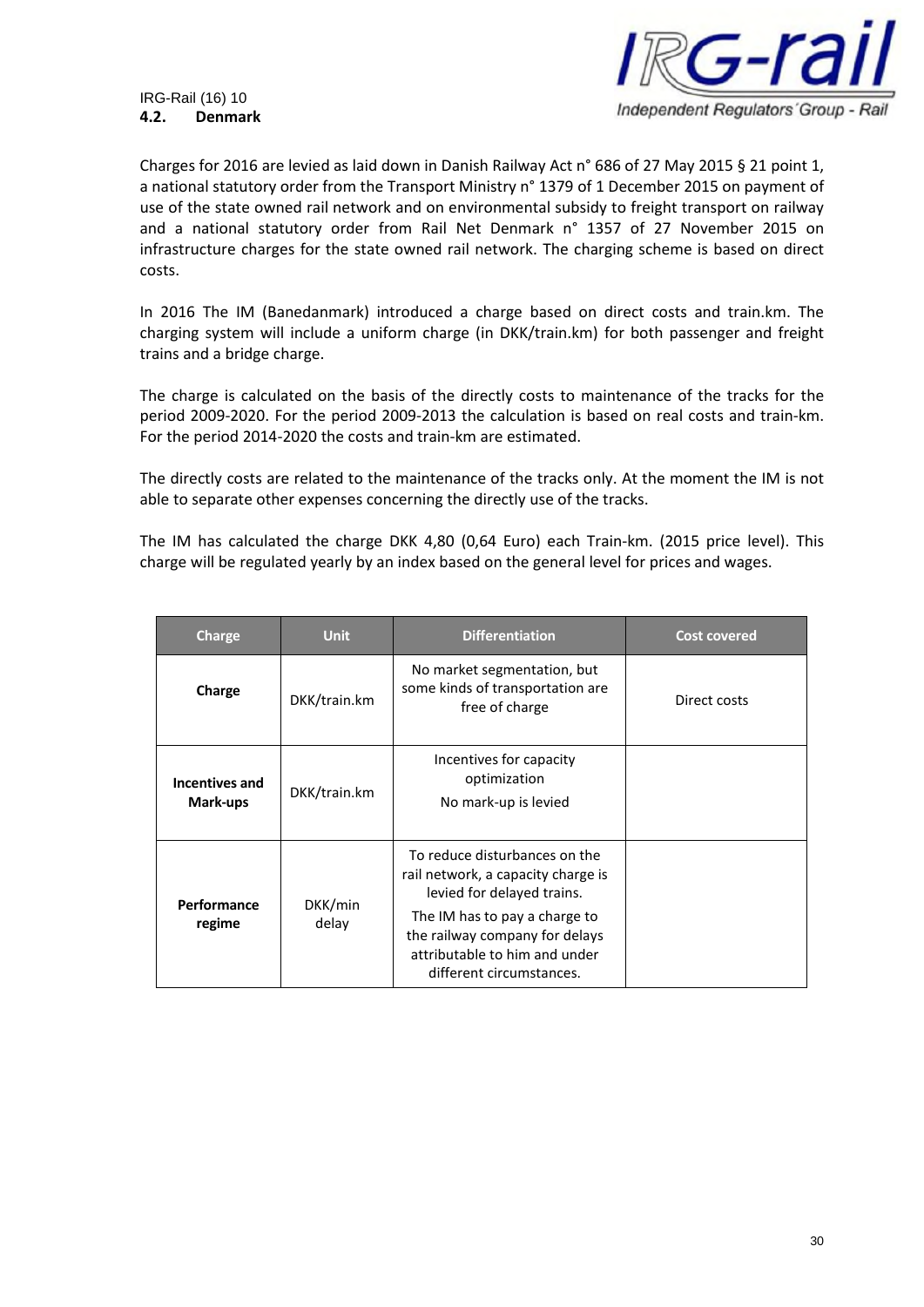

IRG-Rail (16) 10 **4.3. Croatia**

In Croatia charges for minimum package of access services are based on the costs directly incurred as a result of operating the train service and they are applied on non-discriminatory terms to all rail companies. Fee for minimum package of access services is calculated through formula which is published in Network Statement by infrastructure manager. Based on formula every railway undertakings can calculate the cost of using rail infrastructure.

Track access charges for the minimum access package are calculated considering:

- the number of train kilometres preformed on certain line categories;
- type of power car;
- type of towing vehicle;
- weighting of the line category;
- coefficient of the power car category.

The calculation of charges for minimum access package takes into account the part of the cost which is directly incurred as a result of operating train service, in particular the part of the cost of maintenance and renewal and rail traffic management.

The calculation of charges for minimum access package doesn't include cost which are not directly incurred as a result of operating train service, in particular administration cost, financial cost and indirect cost.

Charges depend on train km and they are different on the basis of sex different line categories and weight of trains.

| <b>Charge</b> | <b>Unit</b> | <b>Differentiation</b>                                                                                    | <b>Cost covered</b>                                                                                                                         |
|---------------|-------------|-----------------------------------------------------------------------------------------------------------|---------------------------------------------------------------------------------------------------------------------------------------------|
|               |             | Minimum Access                                                                                            |                                                                                                                                             |
|               |             | Differentiation between freight<br>and passenger trains.                                                  |                                                                                                                                             |
| <b>Access</b> | €/train.km  | Freight: train km change with<br>weight category.<br>Passengers: train km change<br>with weight category. | The costs directly<br>incurred for running the<br>railway service (for<br>instance maintenance<br>and renewal, rail traffic<br>management). |
|               |             | Line category (7)                                                                                         |                                                                                                                                             |
|               |             | Main line (3)                                                                                             |                                                                                                                                             |
|               |             | Regional line (4)                                                                                         |                                                                                                                                             |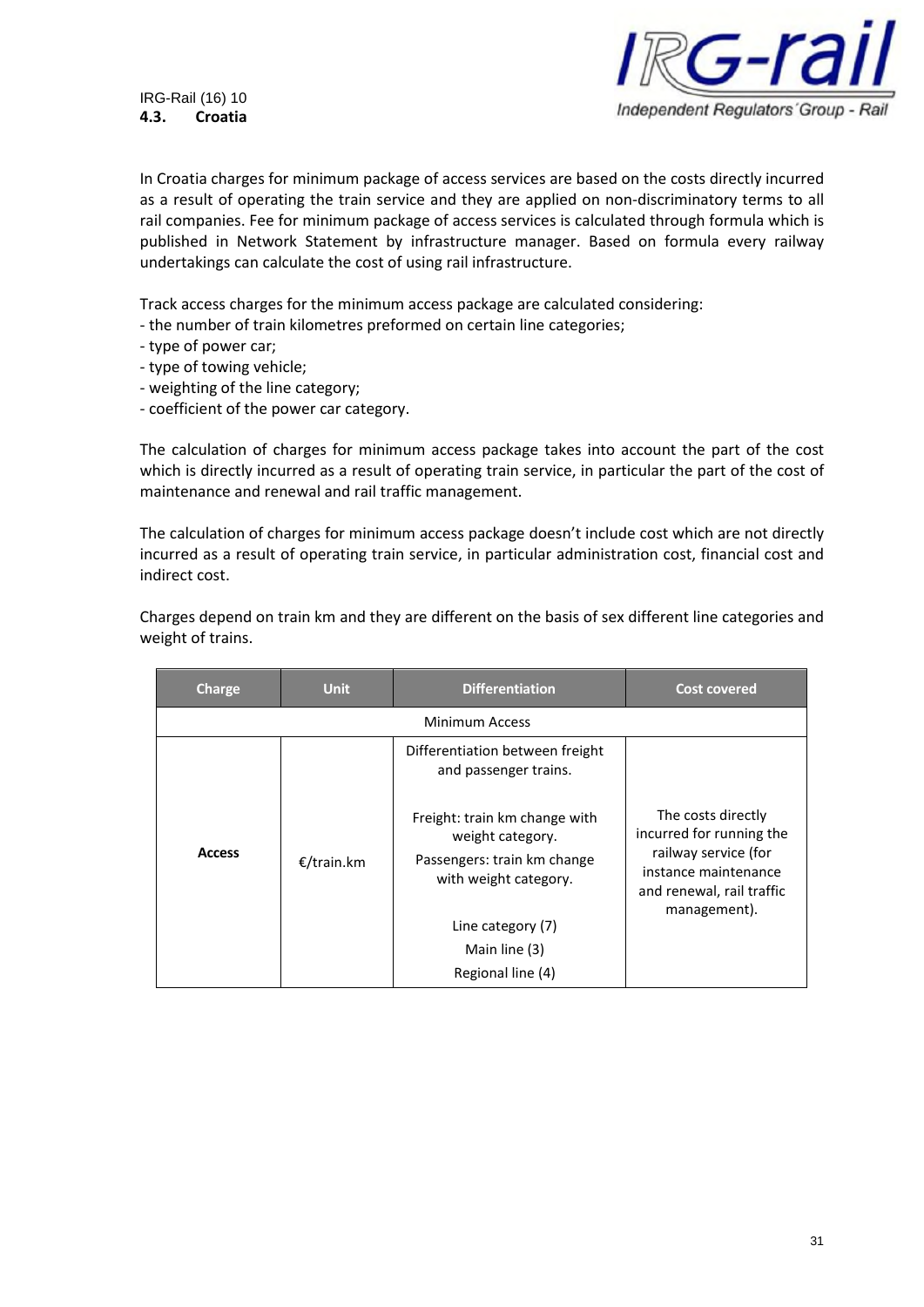IRG-Rail (16) 10 **4.4. Finland**



Track access charges include three components: basic charge, infrastructure tax and, for a single rail line, investment tax.

| <b>Charge</b>         | <b>Unit</b>         | <b>Differentiation</b>                                                                                                                                                                                                                                                                                                                                                                                                                                                                                                                                                                                                      | <b>Cost covered</b>                                                                                             |
|-----------------------|---------------------|-----------------------------------------------------------------------------------------------------------------------------------------------------------------------------------------------------------------------------------------------------------------------------------------------------------------------------------------------------------------------------------------------------------------------------------------------------------------------------------------------------------------------------------------------------------------------------------------------------------------------------|-----------------------------------------------------------------------------------------------------------------|
| <b>Basic Charge</b>   | €/gross<br>tonne.km | Passenger and freight traffic                                                                                                                                                                                                                                                                                                                                                                                                                                                                                                                                                                                               | Marginal cost                                                                                                   |
| Infrastructure<br>tax | €/gross<br>tonne.km | Passenger traffic, freight traffic<br>(electricity) and freight traffic<br>(diesel)<br>Currently not charged for freight<br>traffic. For passenger traffic this<br>component is small (< 10 % of the<br>basic charge)                                                                                                                                                                                                                                                                                                                                                                                                       | Origin in environmental<br>and accident costs                                                                   |
| <b>Investment tax</b> | €/gross<br>tonne.km | No                                                                                                                                                                                                                                                                                                                                                                                                                                                                                                                                                                                                                          | Charge based on article<br>32.3 of directive<br>2012/34/EU<br>Charged for a single rail<br>line: Kerava - Lahti |
| Performance<br>regime |                     | A rail operator shall compensate<br>the Finnish Transport Agency (IM)<br>if the operation of the rail<br>operator essentially differs from<br>the rail capacity allocated to it for<br>a reason due to the operator, and<br>such a deviation impedes the<br>functioning of the railway system.<br>The Finnish Transport Agency shall<br>compensate a rail operator if, for<br>reasons due to the Finnish<br>Transport Agency, the availability<br>of the rail network essentially<br>differs from the rail capacity<br>allocated to the operator, and such<br>a deviation impedes the<br>functioning of the railway system. |                                                                                                                 |

#### **4.5. France**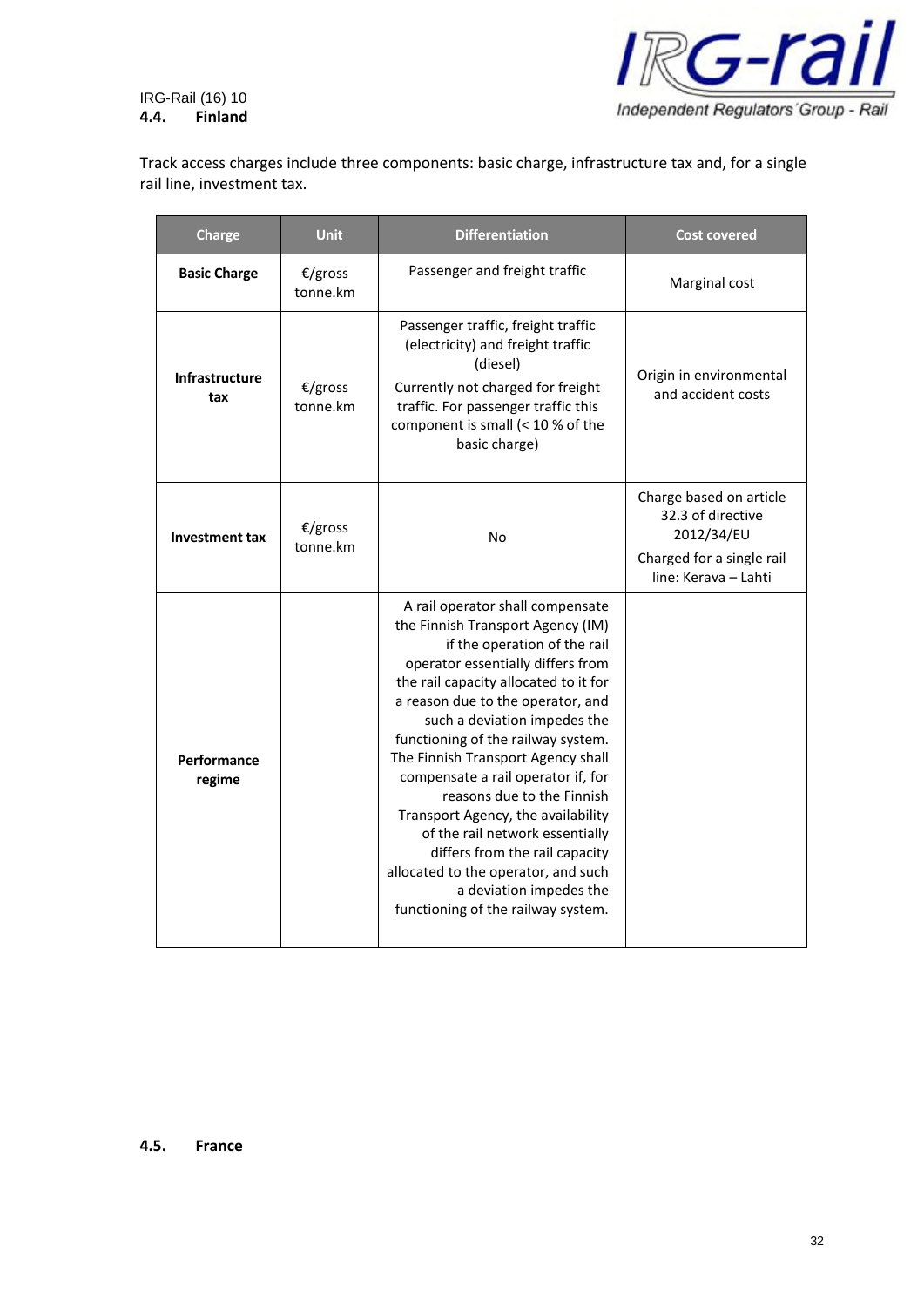

In France, the charging system implemented by SNCF Réseau<sup>12</sup> is **Based on at Requisions Graup** regime for activities under a public contract (*e.g.* regional trains) and a two-part tariff for the other activities (*e.g.* high speed trains). An additional charge is applied in both cases but only to trains using electric traction facilities.

As defined in the French Decree No. 97-446 of 5 May 1997(amended), the current charging system includes running charges, reservation charges and access charges (only for activities under a public contract). As of 2016, a charge for the use of electric traction facilities, corresponding to the variable costs of using electrical traction facilities, was added to the charges reflecting the minimum access package.

In application of article L. 2133-5 of the French Transportation Code, ARAFER has the duty to issue a binding opinion on the charges set by SNCF Réseau for the use of the infrastructure. Since its first opinion in 2011 on timetable 2012, ARAFER has repeatedly identified elements of SNCF Réseau's structure of charges that needed to be revised and proposed some modifications to do so, notably with the entry into force of directive 2012/34/EU in mind.

In its opinion n°2015-004 of 3 February 2015 on timetable 2016, ARAFER has observed that a number of previously identified shortcomings of SNCF Réseau's charges still had not been addressed. Thus, ARAFER has asked SNCF Réseau to commit to a complete overhaul of its structure of charges within a reasonable delay and has set a binding deadline for timetable 2018. ARAFER has, in particular, asked for the revision of the following elements:

- the cost model used to estimate directly incurred costs;
- the indexation of charges;
- the charges reflecting the scarcity of capacity;
- the definition of market segments and the application of a market test to all mark-ups.

| <b>Charge</b>                   | <b>Unit</b> | <b>Differentiation</b><br>(as implemented by SNCF Réseau in the<br>Network Statement for 2016)                                                                                                                                        | <b>Cost covered</b><br>(as laid down in Decree No. 97-<br>446 of 5 May 1997)                                              |
|---------------------------------|-------------|---------------------------------------------------------------------------------------------------------------------------------------------------------------------------------------------------------------------------------------|---------------------------------------------------------------------------------------------------------------------------|
| <b>Running</b><br>charge        | €/train.km  | Type of service/train<br>The charge is issued only if the<br>reserved path is run                                                                                                                                                     | Variable costs for<br>operating, maintenance<br>and renewal                                                               |
| <b>Access</b><br>charge         | €/year      | Only for activities under a public<br>contract<br>(TER, Transilien and TET)                                                                                                                                                           | Fixed costs for<br>operating, maintenance<br>and renewal                                                                  |
| <b>Reservation</b><br>Charge    | €/ path.km  | Period of the day<br>Route category<br>Crossing Paris area or not on<br>high speed lines<br>Regional routes on high speed<br>lines<br>Speed (freight)<br>High speed trains where the<br>origin (destination) is or not<br>Switzerland | 0-100% of the cost of<br>capital<br>Mark-ups "if the market<br>can hear this"<br>Costs related to capacity<br>constraints |
| <b>Charge for</b><br>the use of | €/train.km  | This charge is only applied to<br>trains using the electric traction                                                                                                                                                                  | Charge corresponding to<br>the variable portion of                                                                        |

 $12$  The other infrastructure managers regulated by ARAFER are not considered here.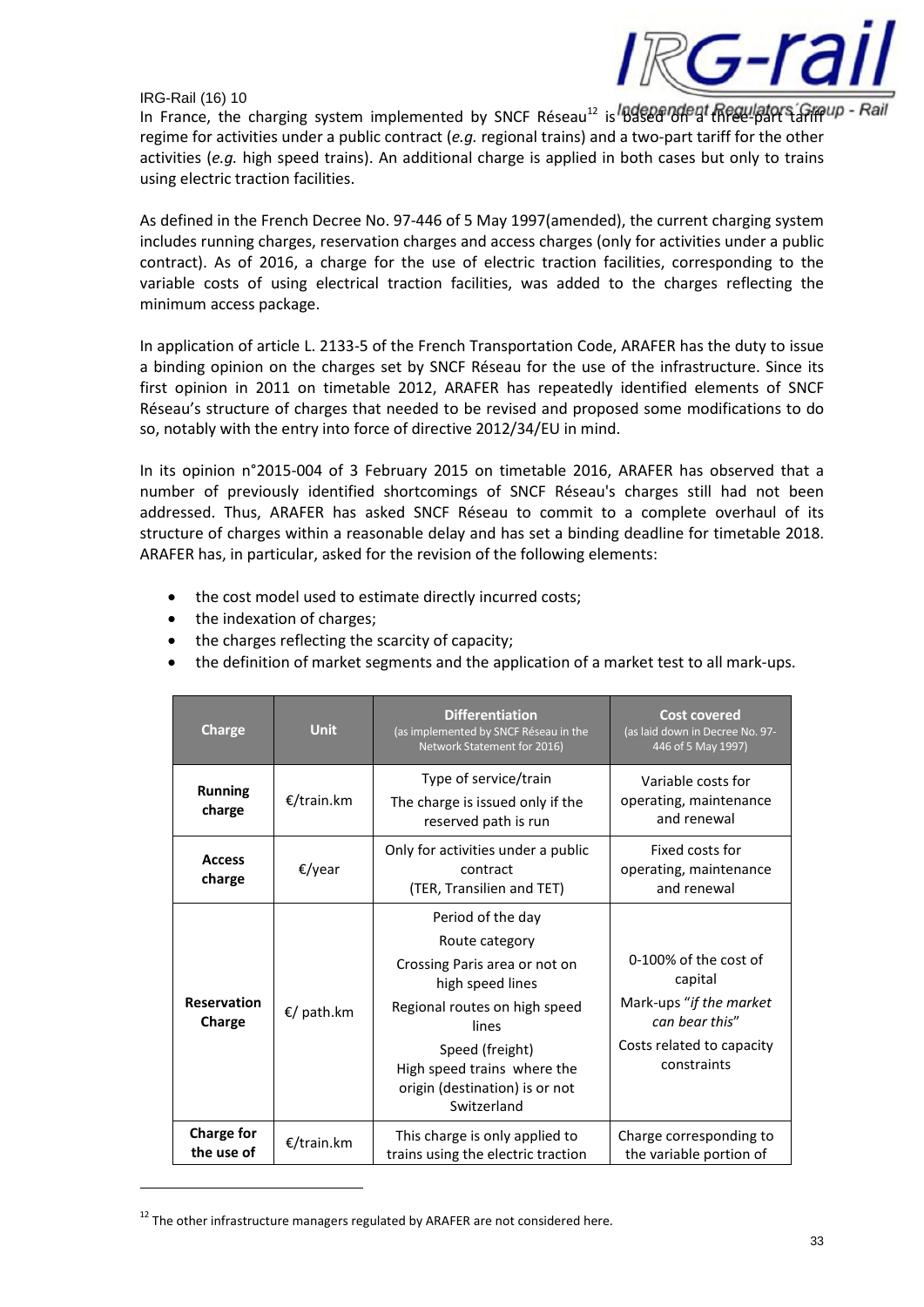

| electric<br>traction<br><b>facilities</b><br>(RCE) |          | facilities | <i><b>Todependent Requiators</b></i><br>traction facilities                                                                    | 'Group - Ra |
|----------------------------------------------------|----------|------------|--------------------------------------------------------------------------------------------------------------------------------|-------------|
| <b>Performance</b><br>regime                       | €/minute |            | Penalties for disrupting<br>the operation of the<br>network and<br>compensation for actors<br>which suffer from<br>disruptions |             |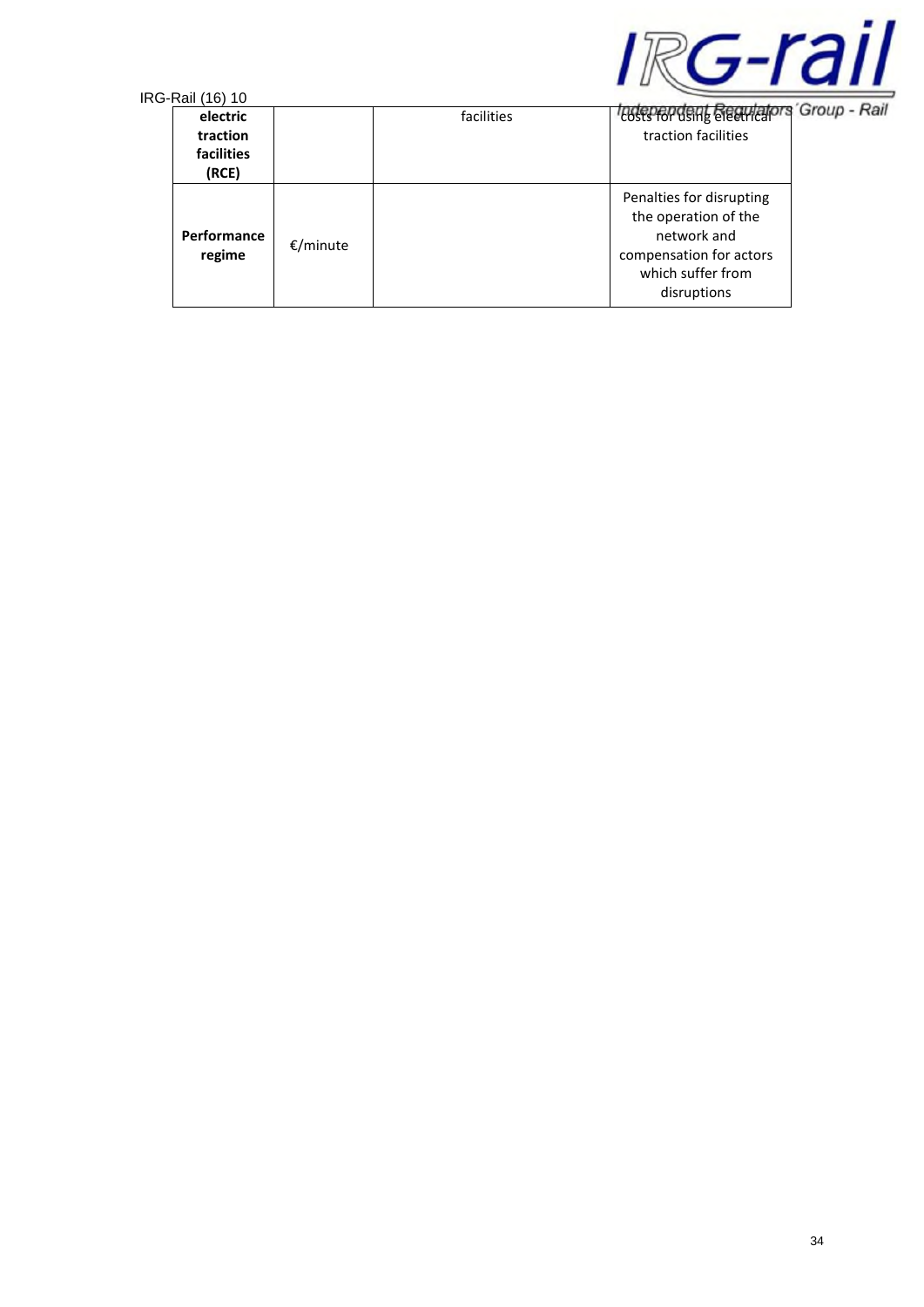

The following description is for the track access pricing scheme 2017. For 2018 elements will change due to the transposition of the recast into German law in 2016.

The charging system for the minimum access package is composed of a user-dependent component (route category, train path product), a service-dependent component (incentive system and deviation from minimum speed), a noise differentiated component and other components (load component, offer charge etc.). The charging unit is the train path kilometre.

| Charge <sup>13</sup>                                                                                                                               | <b>Unit</b>                                                       | <b>Differentiation</b>                                                                                                                                                                                                                                                                                                                                                                                                                                                              | <b>Cost covered</b>                                             |
|----------------------------------------------------------------------------------------------------------------------------------------------------|-------------------------------------------------------------------|-------------------------------------------------------------------------------------------------------------------------------------------------------------------------------------------------------------------------------------------------------------------------------------------------------------------------------------------------------------------------------------------------------------------------------------------------------------------------------------|-----------------------------------------------------------------|
| <b>Basic price</b>                                                                                                                                 | € / train-<br>path.km                                             | 12 route categories                                                                                                                                                                                                                                                                                                                                                                                                                                                                 |                                                                 |
| <b>Train path</b><br>product factor                                                                                                                | Factor (x 0.5<br>up to $x$ 1.8)                                   | 7 product factors (4 for freight trains, 4 for<br>passenger trains)                                                                                                                                                                                                                                                                                                                                                                                                                 |                                                                 |
| <b>Minimum</b><br>speed                                                                                                                            | Factor $(x 1.5)$                                                  | Where a minimum speed of 50 km/h is not<br>achieved on long distance routes and urban<br>rapid transit routes                                                                                                                                                                                                                                                                                                                                                                       |                                                                 |
| Performance<br>regime                                                                                                                              | 10 ct / delay<br>minute,<br>capped<br>attributable to<br>IM or RU | To reduce disturbance in the rail network, a<br>charge of 10 cents will be levied for each<br>additional minute of delay on selected trains if<br>the delays are attributable to causes which can<br>be influenced.<br>Passenger transport ≥ 6 min, freight transport ≥<br>31 min.                                                                                                                                                                                                  |                                                                 |
| Load<br>component                                                                                                                                  | 1,00 € / train-<br>path km                                        | For trains > 3000 tonnes                                                                                                                                                                                                                                                                                                                                                                                                                                                            | Sum of revenues<br>should cover the                             |
| <b>Charge for</b><br>preparing an<br>offer                                                                                                         | 80 € / offer                                                      | Charge in case a train path ordered is not taken<br>up (a processing fee per train path is charged<br>for not accepting a train path offer)                                                                                                                                                                                                                                                                                                                                         | costs of the IM<br>(full costs -<br>meaning total cost          |
| <b>Cancellation</b><br>$\epsilon$ / train. path<br>(offer)<br>charge<br>train path.                                                                |                                                                   | A minimum cancellation fee is to be paid for a<br>cancellation amounting to the fee required for<br>preparing the offer. In addition, a percentage-<br>based cancellation fee will be levied depending<br>on when the cancellation was made and the<br>standard fee for the cancelled train path or<br>cancelled part of the train path. The<br>cancellation fee will not exceed the equivalent<br>of the foregone access charge for the cancelled                                  | - minus public<br>payments and<br>plus return on<br>investment) |
| <b>Noise</b><br>Malus in<br>differentiated<br>percent of the<br>track access<br>basic price;<br>bonus in cents<br>charge<br>(NDTAC)<br>per axle-km |                                                                   | NDTAC addresses only RUs and consists of two<br>components. Loud freight trains have to pay a<br>noise-based surcharge on top of their train<br>access charge. The surcharge amounts to 2.5<br>per cent. Furthermore, RUs receive a bonus<br>amounting to 0.5 cents per axle-kilometres<br>(maximum 211 EUR per axle) for the use of<br>retrofitted freight wagons based on the mileage<br>generated. Quiet freight trains are excluded<br>from paying the surcharge if they submit |                                                                 |

<sup>&</sup>lt;sup>13</sup> Figures are copied from DB Netz AG (2015), The Train Path Pricing System 2016 of DB Netz AG.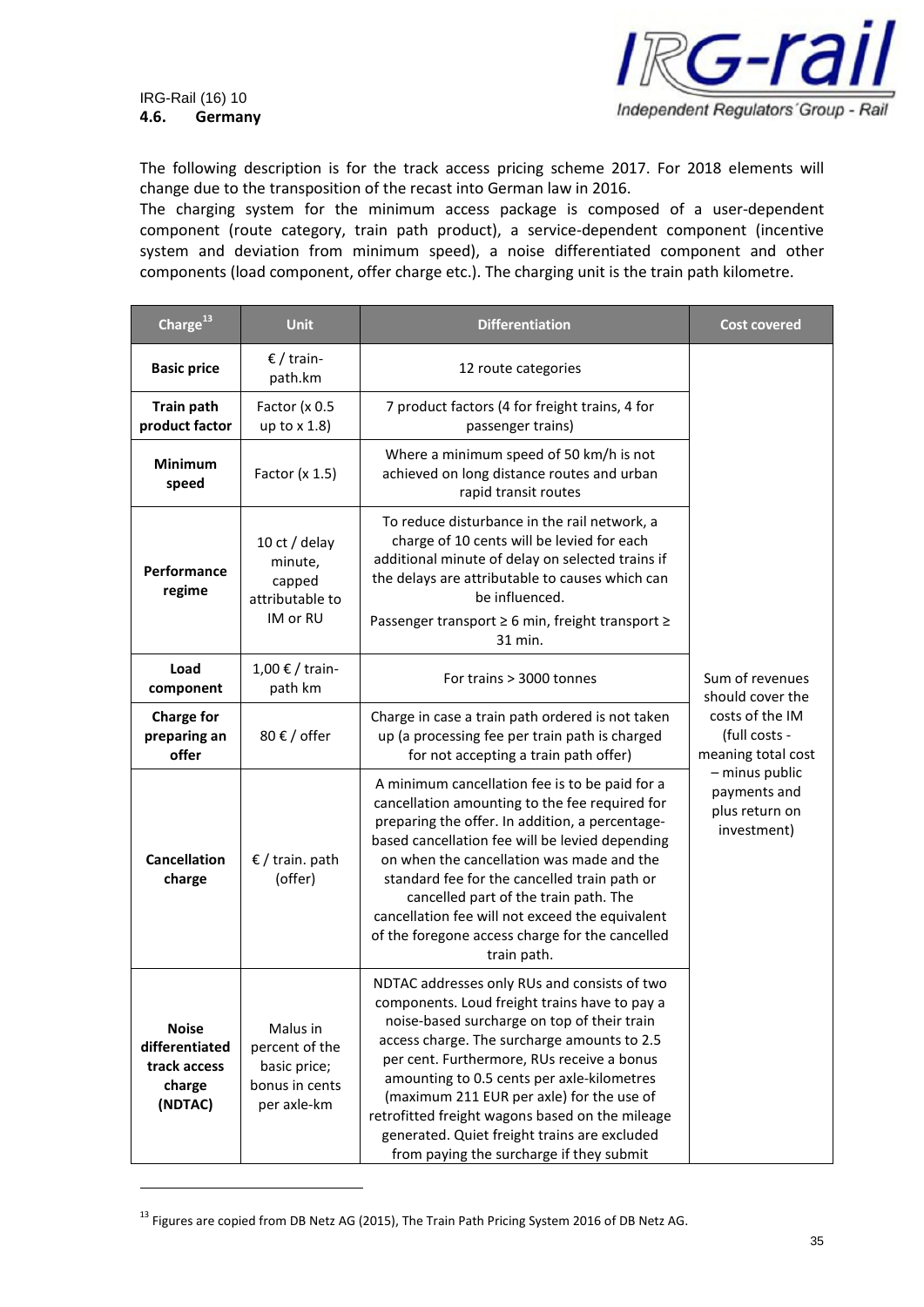

| $1110 - 1101$ $101$ | appropriate documentation. A train is defined independent Regulators Group - F                                                                                                                                                                                                                                                                                                                                                                                                                                                                                                      |  |
|---------------------|-------------------------------------------------------------------------------------------------------------------------------------------------------------------------------------------------------------------------------------------------------------------------------------------------------------------------------------------------------------------------------------------------------------------------------------------------------------------------------------------------------------------------------------------------------------------------------------|--|
|                     | as quiet if it consists of at least 90% of quiet<br>wagons.                                                                                                                                                                                                                                                                                                                                                                                                                                                                                                                         |  |
|                     | e.g. Diminution of track charges due to bad<br>infrastructure quality.<br>(Reduced charge if the condition of the track<br>infrastructure does not comply with the terms<br>of the contract: If the condition of the track<br>infrastructure, the related command and<br>control technology and/or the facilities for the<br>supply of traction current do not comply with<br>the terms of the contract, DB Netz AG will<br>reduce the infrastructure usage charges upon<br>own initiative or upon advice).                                                                         |  |
| <b>Further</b>      | e.g. On-demand train path (last minute request,<br>optional path): RUs can apply for a maximum of<br>15% (calculated on the basis of the train path<br>kilometres) of their total number of registered<br>train paths as optional train paths. If the<br>optional train path is used, the corresponding<br>train path price is to be paid. If the optional<br>train path is not or only partly used, a<br>reservation charge for the unused part of the<br>train path will be levied. The reservation charge<br>depends on the charge levied for the unused<br>optional train path. |  |
| components          | e.g. Pre-designed train path: for the promotion<br>of the use of lines with a low level of utilisation,<br>the IM offers free capacity on such lines in the<br>form of pre-designed paths after the drafting of<br>the working timetable. Those train paths are<br>offered at a discount of 10 % on the regular<br>usage charge. The discount is only granted if<br>train paths are ordered in unaltered and<br>complete form; no entitlement to the provision<br>of pre-designed train paths.                                                                                      |  |
|                     | e.g. Limited-period discounts: On lines with a<br>low level of utilisation, the IM grants limited-<br>period discount. These are designed to act as an<br>incentive to use alternative routes with a low<br>level of utilisation. (Actually one line and<br>discount of 40%).                                                                                                                                                                                                                                                                                                       |  |
|                     | e.g. Discounts for new services: As a means of<br>promotion for new train services, the IM grants<br>all access parties limited period discounts in the<br>form of a percentage discount on the regular<br>usage charge on certain line sections (10% on<br>train path charge).                                                                                                                                                                                                                                                                                                     |  |

## **4.7. Greece**

The infrastructure management charging system is constituted of a basic cost which includes the cost of track maintenance and operational services. Where appropriate, it also includes additional charges such as electrification and special costs.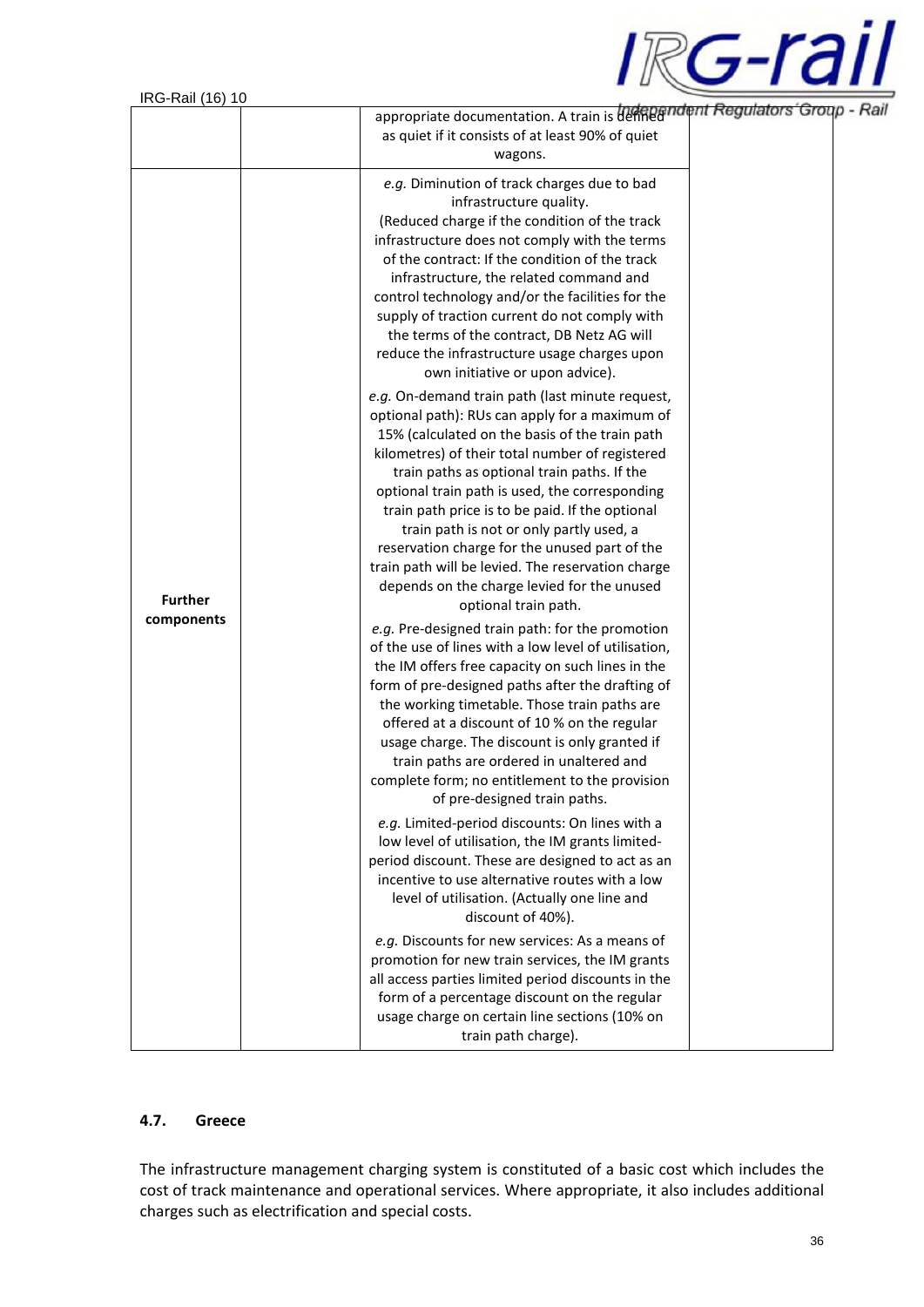

There are two basic charges, each per train.km, one concerning operation services (0.65 euros per train.km) and the other concerning track maintenance (0.40 euros per train.km). Each one of these charges is to be multiplied by two factors. The first factor for the operation services (for the first quantity) has to do with the relation of the day time period of the route with the peak one and ranges between 0.7 and 1.2 and the second factor for the operation services (for the first quantity) has to do with the relation of the whole time of the route in the timetable in relation with the ideal minimum time that a typical fast train can operate this route without intermediate stops and ranges roughly between 1 and 1.5. The first factor for the track maintenance (for the second quantity) is related to the quality of the track and ranges between 0.53 and 0.90, while the second factor for the track maintenance (for the second quantity) is related to the axial load, the total load and the speed of the train and ranges between 1.0 and 9.61 . The sum of the two quantities gives the charge per train.km.

| <b>Charge</b>              |                                                          | <b>Unit</b>                                                      | <b>Differentiation</b>                                                                                                       | <b>Cost covered</b>                             |
|----------------------------|----------------------------------------------------------|------------------------------------------------------------------|------------------------------------------------------------------------------------------------------------------------------|-------------------------------------------------|
| <b>Basic cost</b>          | Operation                                                |                                                                  | Categorization of routes<br>based on peak periods<br><b>Burdening line capacity</b>                                          | $\leq$ 30% of the actual<br>cost (accrued       |
|                            | <b>Maintenance</b>                                       | € / train.km                                                     | Maximum speed<br>The train's composition<br>(number of axes)<br>The mean axial load<br>Quality of infrastructure<br>provided | expenditure) of<br>maintenance and<br>operating |
| <b>Additional</b><br>costs | <b>Electrification</b>                                   | € / train.km                                                     | Whenever using a route<br>which operates under<br>electrification                                                            |                                                 |
|                            | <b>Additional</b><br>charges<br>depending on<br>the case | No charge per<br>unit:<br>charging on a<br>case-by-case<br>basis | Special- dangerous<br>consignments                                                                                           |                                                 |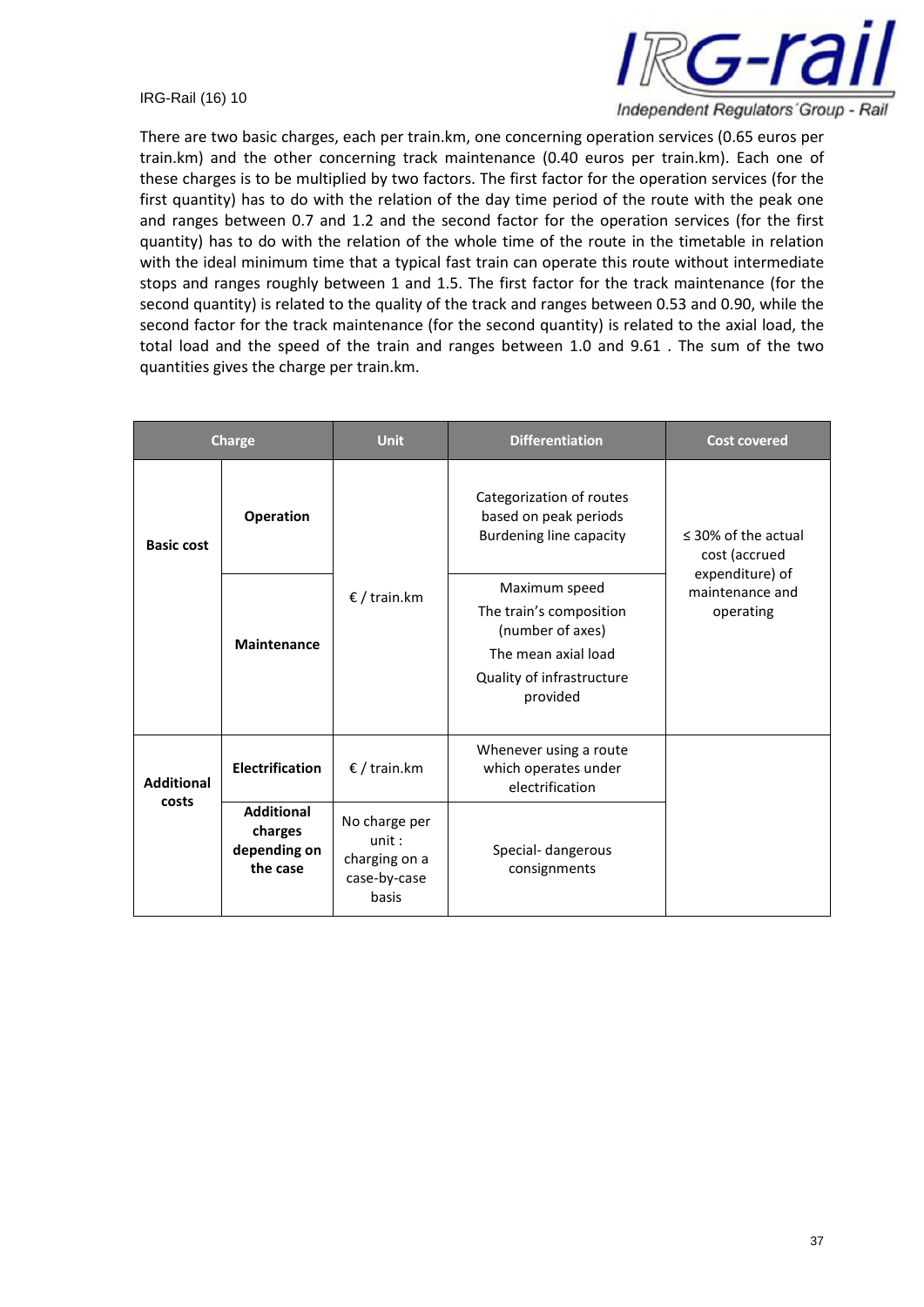

## **4.8. Hungary**

The Hungarian State Railway (MAV Co.) was established in 1992. In 2000, an internal separation of accounts occurred. Different entities were created in order to manage the main activities. In 2003 the first Hungarian Network Statement was released and opened the way to foreign RUs on the network in 2004 (4 freight companies at the end of the year). The same year, the independent Rail Capacity Allocation Body was created. In 2006, the Hungarian Railway Authority was set up. The Hungarian network has a total length of 7700km. It is owned and managed by the Infrastructure Management Business Unit that is a separate organisational entity, however still part of MAV Co.

The Győr-Sopron-Ebenfurti Vasúti Co. (GYSEV Co.) was founded in 1872 and is owned mainly (94%) by the Hungarian and the Austrian State. The company operates in the North-Western region of Hungary and Austria. In Hungary GYSEV provides IM (in its geographical area) passenger and traction services and is considered as one of the two national PSO companies and also has a freight company (GYSEV Cargo) legally separated since 2010. The GYSEV network has a total length of more than 400km.

The main principles of the access charge are the following:

- no discrimination between RUs should take place;
- **PED FIGUREY 11** prices set by the IMs must reflect the total justified costs;
- differentiation of the pricing system;
- bottom-up (engineering) approach;
- **IDONG** long term orders are preferred.

| <b>Charge</b>                             | <b>Unit</b>                                         | <b>Differentiation</b>                                                             | <b>Cost covered</b>                                                                               |
|-------------------------------------------|-----------------------------------------------------|------------------------------------------------------------------------------------|---------------------------------------------------------------------------------------------------|
| <b>Minimum</b><br>access                  | Number of paths                                     | Path allocation                                                                    | MAV Co. is seeking a<br>full cost recovery                                                        |
| package                                   | Train.km                                            | Train running                                                                      | without profit                                                                                    |
|                                           | Electric train.km                                   | Use of overhead catenaries                                                         |                                                                                                   |
|                                           | Number of stops<br>Train departures/<br>destination | Passenger train stops<br>Passenger train<br>departures/destinations                |                                                                                                   |
|                                           | Number of cases                                     |                                                                                    |                                                                                                   |
| <b>Access to</b><br>service<br>facilities | Number of wagons                                    | Freight train<br>start/interim/destination usage                                   | Shall relate to the cost<br>of providing it,<br>calculated on the basis<br>of the actual level of |
|                                           |                                                     | Freight wagon access to<br>loading/unloading tracks (station<br>usage for serving) |                                                                                                   |
|                                           | Number of wagons                                    | Rail vehicle storage                                                               | use                                                                                               |
|                                           | Number of wagons                                    | Access to weighting facilities                                                     |                                                                                                   |
|                                           | Person/hours                                        | Additional personnel                                                               |                                                                                                   |
|                                           | Number of cases                                     | Freight train check in                                                             |                                                                                                   |
|                                           | Number of wagons                                    | Marshalling, shunting and<br>consignment of freight wagons                         |                                                                                                   |
| <b>Additional</b><br>services             | Number of wagons                                    | Weighting                                                                          |                                                                                                   |
|                                           | Number of wagons                                    | Change of axles                                                                    |                                                                                                   |
|                                           | Number of cases                                     | Forwarding of dangerous and                                                        |                                                                                                   |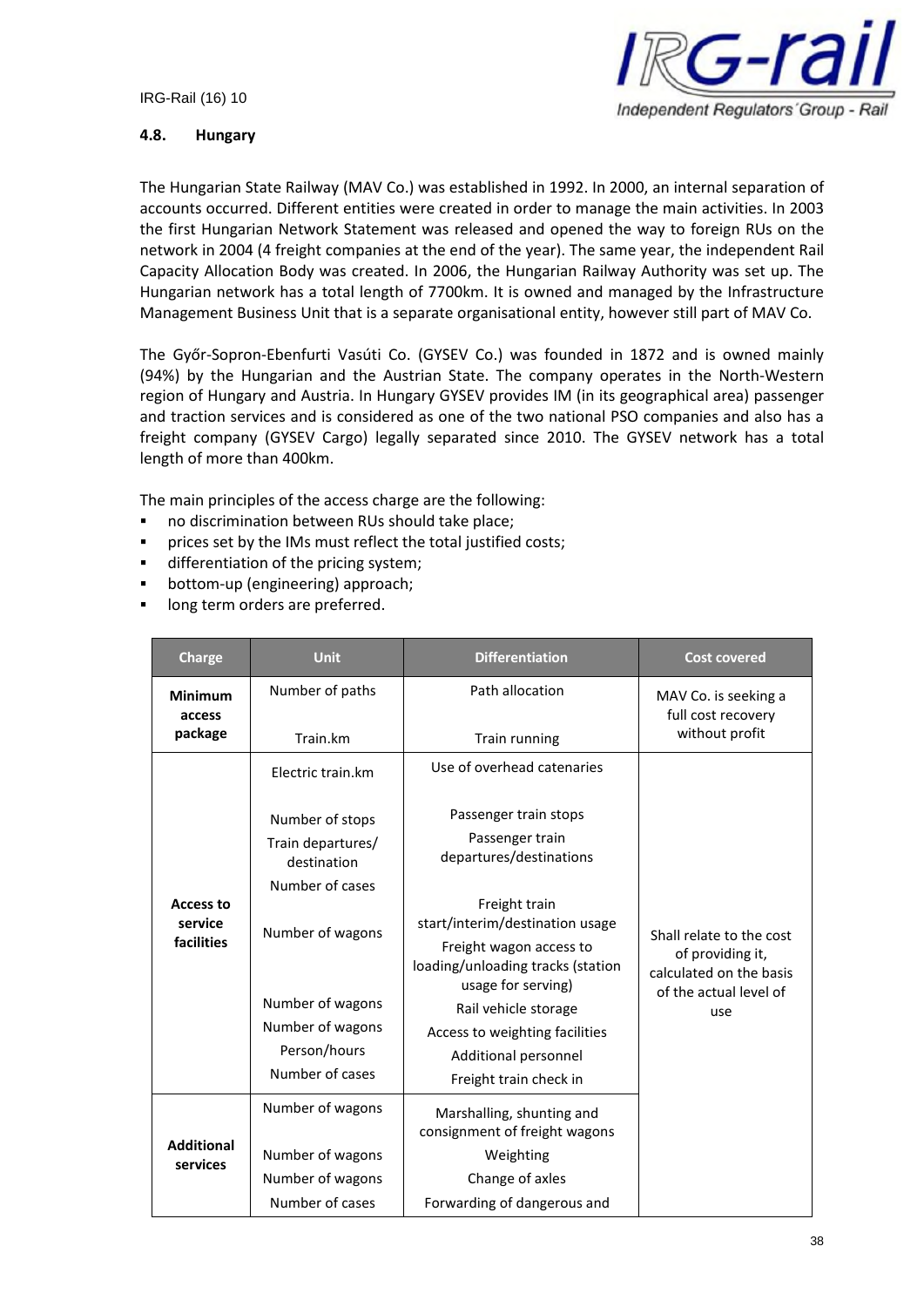

| טו נטון ווסח־טר              |                 |                                           |                                     |
|------------------------------|-----------------|-------------------------------------------|-------------------------------------|
|                              |                 | outsized goods                            | Independent Regulators Group - Rail |
|                              | <b>Hours</b>    | Usage of normal gauge bogies              |                                     |
| <b>Ancillary</b><br>services | Number of cases | Education and examination of<br>personnel |                                     |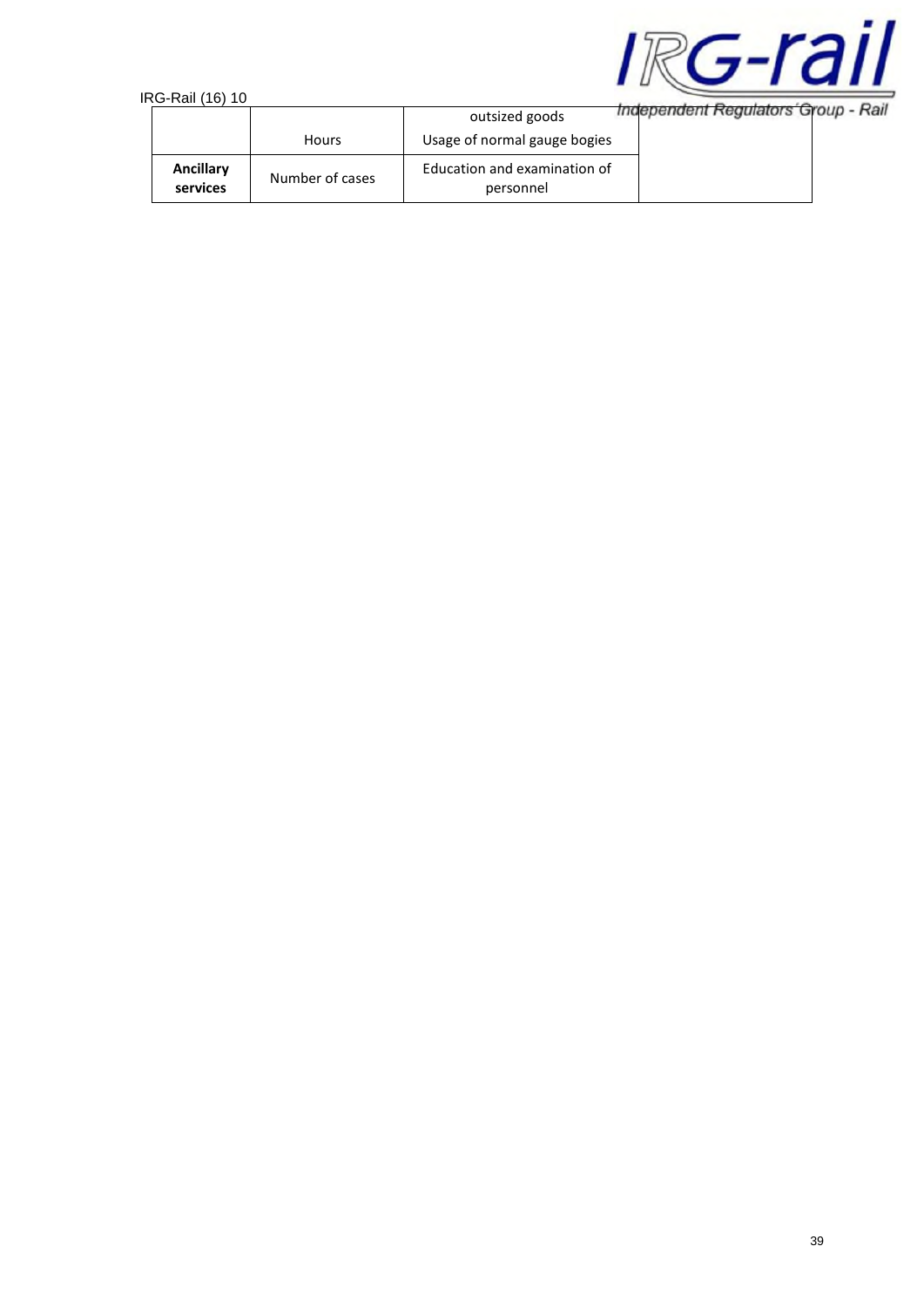

## **4.9. Italy**

In Italy, the charging system in place applied to the all lines is based on the economic regulation issued by ART in November 2015 (Decision 96/2015), that follows the Recast criteria and principles as well as all other relevant EU regulation (in particular, Regulation 2015/909 and Regulation  $2015/429$ <sup>14</sup>. The new regulatory framework includes both costing and pricing rules as well as it introduces regulatory accountability obligations on the IM and different verification procedures along all the regulatory period that last 5 years.

The identification of the perimeter of admissible costs to be recovered by the IM with access charges follows these principles and criteria: (i) only the relevant costs for operating the train service are considered, distinguishing direct costs from other costs; (ii) a full (efficient) cost approach, where a 2% annual efficiency target on operative costs is set for the IM; (iii) the CAPM/WACC methodology for the computation of the cost of capital is adopted.

The pricing established by the IM is modulated in components: (i) direct costs (depending on mass, speed and contact wire related to the rolling stock used by the railway undertaking); (ii) mark-ups; (iii) other components (for scarcity, environmental incentives, ETCS, etc.).

In July 2016, the Italian IM adopted the access charges for the regulatory period 2016-2021. The new set of charges successfully passed the verification procedure set by the Regulatory body. It foresees 24 different market segments that belong to 8 main categories: technical services, maritime services, PSO regional passenger services, PSO national passenger services, OA international passenger services, OA basic national passenger services, OA national premium passenger services, freight services.

In the table below the principal elements of the access charges system according to the regulation issued by ART in November 2015:

| <b>Charge</b>                            | <b>Unit</b> | <b>Market segmentation</b>                                                                                                 | Cost covered                                                                     |
|------------------------------------------|-------------|----------------------------------------------------------------------------------------------------------------------------|----------------------------------------------------------------------------------|
| <b>Access</b><br>charges: A<br>component | €/train.km  | Depending on the mass, the<br>speed and the use of contact<br>wire by the rolling stock used by<br>the railway undertaking | Direct costs (following<br><b>Regulation 2015/909)</b>                           |
| <b>Access</b><br>charges: B<br>component | €/train.km  | -Market segments<br>-Track category<br>-Slot time<br>-market segments                                                      | Other costs than direct<br>ones, such as the cost of<br>capital and depreciation |
| <b>Access</b><br>charges: C<br>component | €/train.km  | -Scarcity<br>-Environmental effects<br>-ETCS<br>-Regional compensation regimes                                             | Cost based                                                                       |

 $14$  Italy implemented the Recast with the Legislative Decree 112/2015 in July 2015.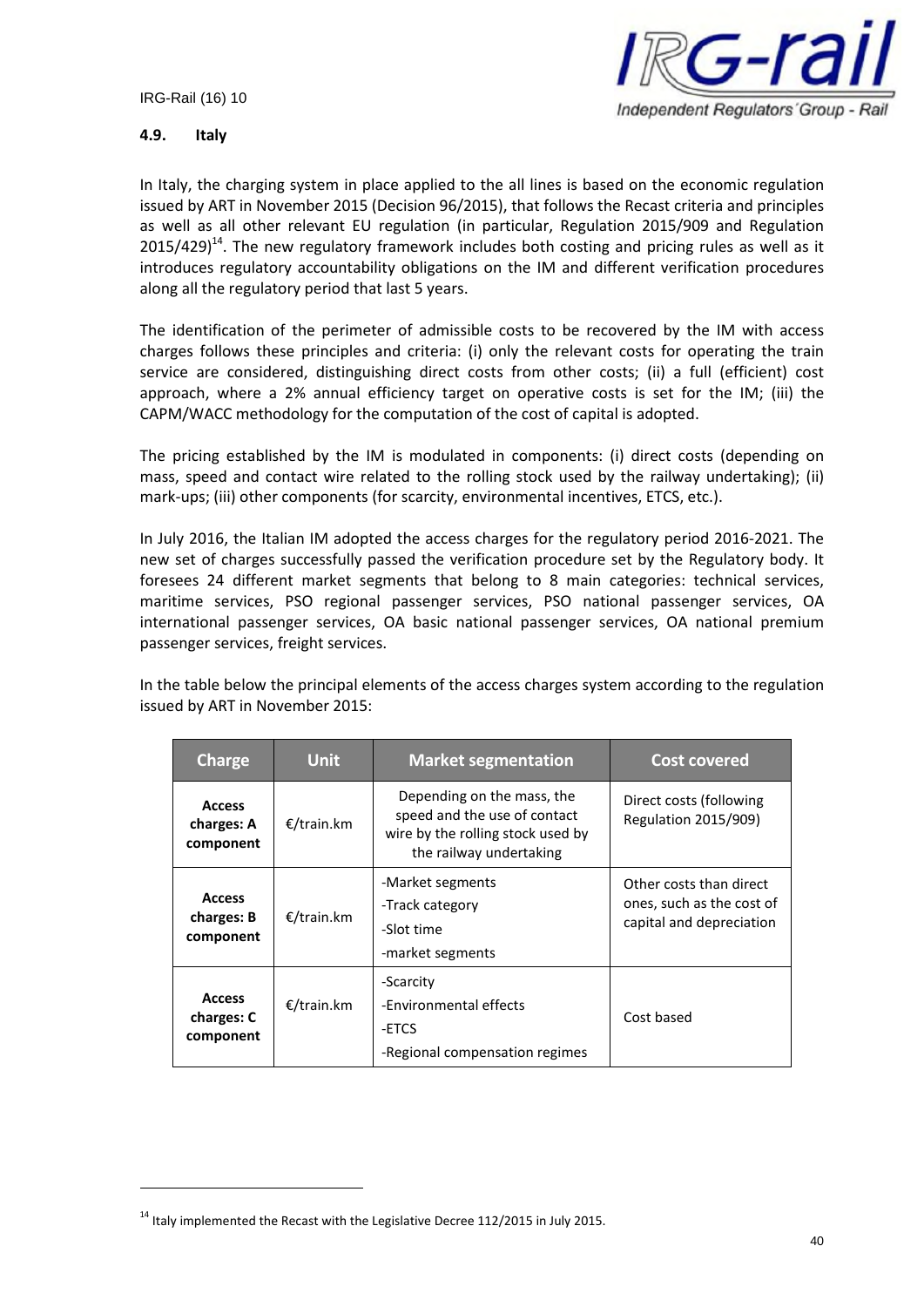IRG-Rail (16) 10 **4.10. Latvia**



The main principles of the access charges are developed hereafter<sup>15</sup>:

- the full cost of infrastructure should be covered by accumulated charges and state budget funding if it is available;
- all expenses are traced to particular train category;
- **Train-kilometres and gross tonne-kilometres are used as cost drivers.**

| <b>Charge</b>    | <b>Unit</b> | <b>Market segmentation</b>                                                                                                                                                    | <b>Cost covered</b>                                                                                                                                                                                                                                                                                                                                                   |
|------------------|-------------|-------------------------------------------------------------------------------------------------------------------------------------------------------------------------------|-----------------------------------------------------------------------------------------------------------------------------------------------------------------------------------------------------------------------------------------------------------------------------------------------------------------------------------------------------------------------|
| <b>Operating</b> | Train.km    | Differentiation among:<br>Freight trains;<br>Passenger trains<br>(electric);<br>Passenger trains<br>(diesel);<br>Passenger trains with<br>locomotive;<br>Narrow-gauge trains. | 1/ Costs of maintenance<br>of railway infrastructure<br>objects made by IM;<br>2/ Costs of railway<br>infrastructure objects<br>development (renewals,<br>reconstruction, building)<br>consists of capital<br>depreciations costs<br>(excluding capital<br>depreciations costs of<br>government, EU funds)<br>and premium costs;<br>3/ Duties and taxes paid<br>by IM |

<sup>&</sup>lt;sup>15</sup> In order to transpose Directive 2012/34/EU, currently responsible institutions and stakeholders in Latvia have started to develop new charging scheme. Significant changes are therefore planned.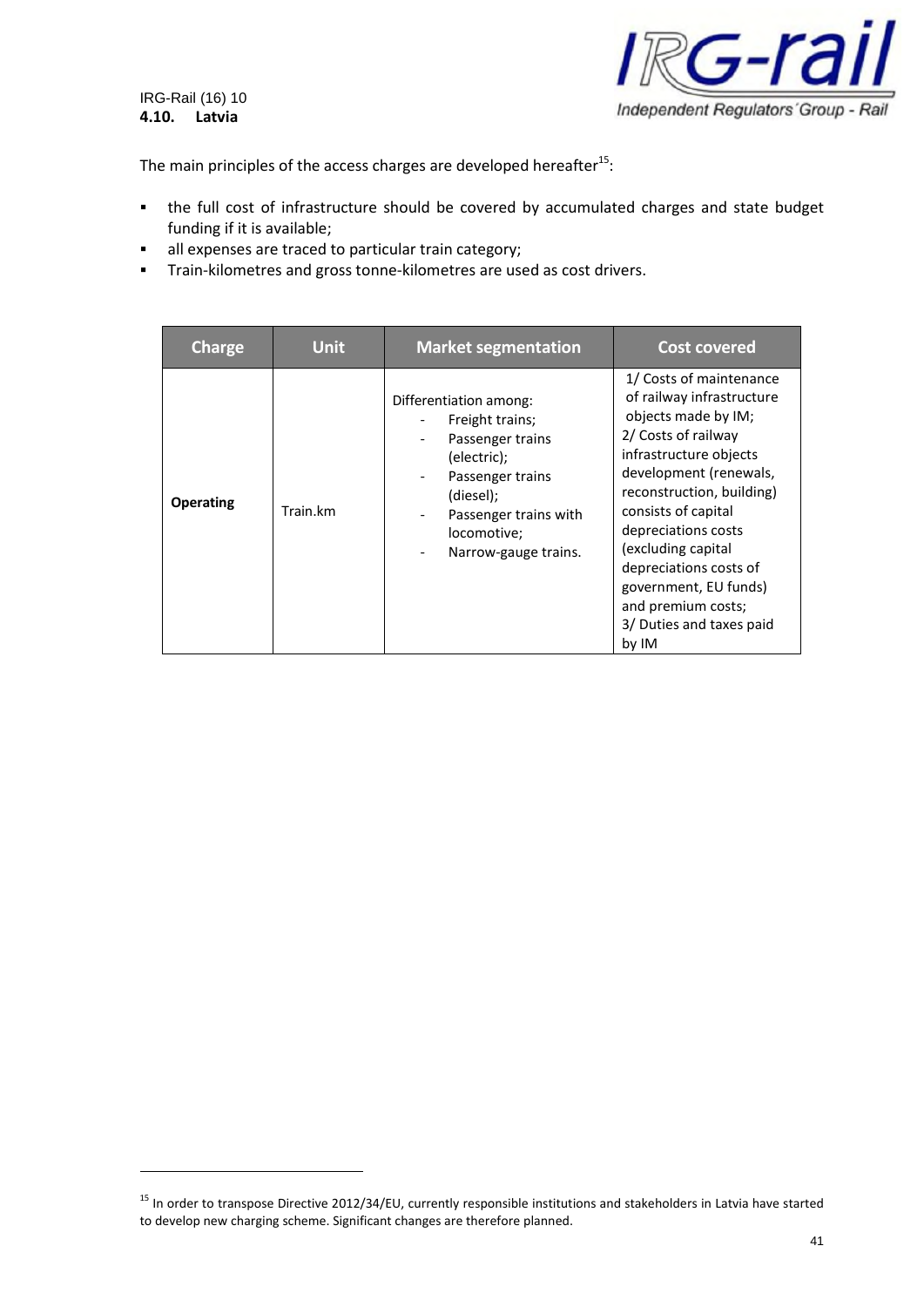

# **4.11. Luxemburg**

| Charge                               | <b>Unit</b>            | <b>Differentiation</b>                                                                                                                                            | <b>Cost covered</b> |
|--------------------------------------|------------------------|-------------------------------------------------------------------------------------------------------------------------------------------------------------------|---------------------|
|                                      | <b>Minimum service</b> | Equals the cost that can be<br>allocated directly to running the<br>railway service and include a<br>fee for scarcity of access to<br>infrastructure capabilities |                     |
| Access and<br>request of path        | Train path.km          | Regular train path<br>Pre-arranged extraordinary train<br>path<br>Tailor made extraordinary train<br>path                                                         |                     |
| Operation of<br>path (track<br>wear) | Train path.km          | Freight train<br>Combined transport freight train<br>Motor-driven passenger train<br>Passenger train<br>Running locomotive                                        |                     |
| Capacity /<br>congestion<br>charge   | Train path.km          |                                                                                                                                                                   |                     |

Note: A performance regime is applied with penalties and compensations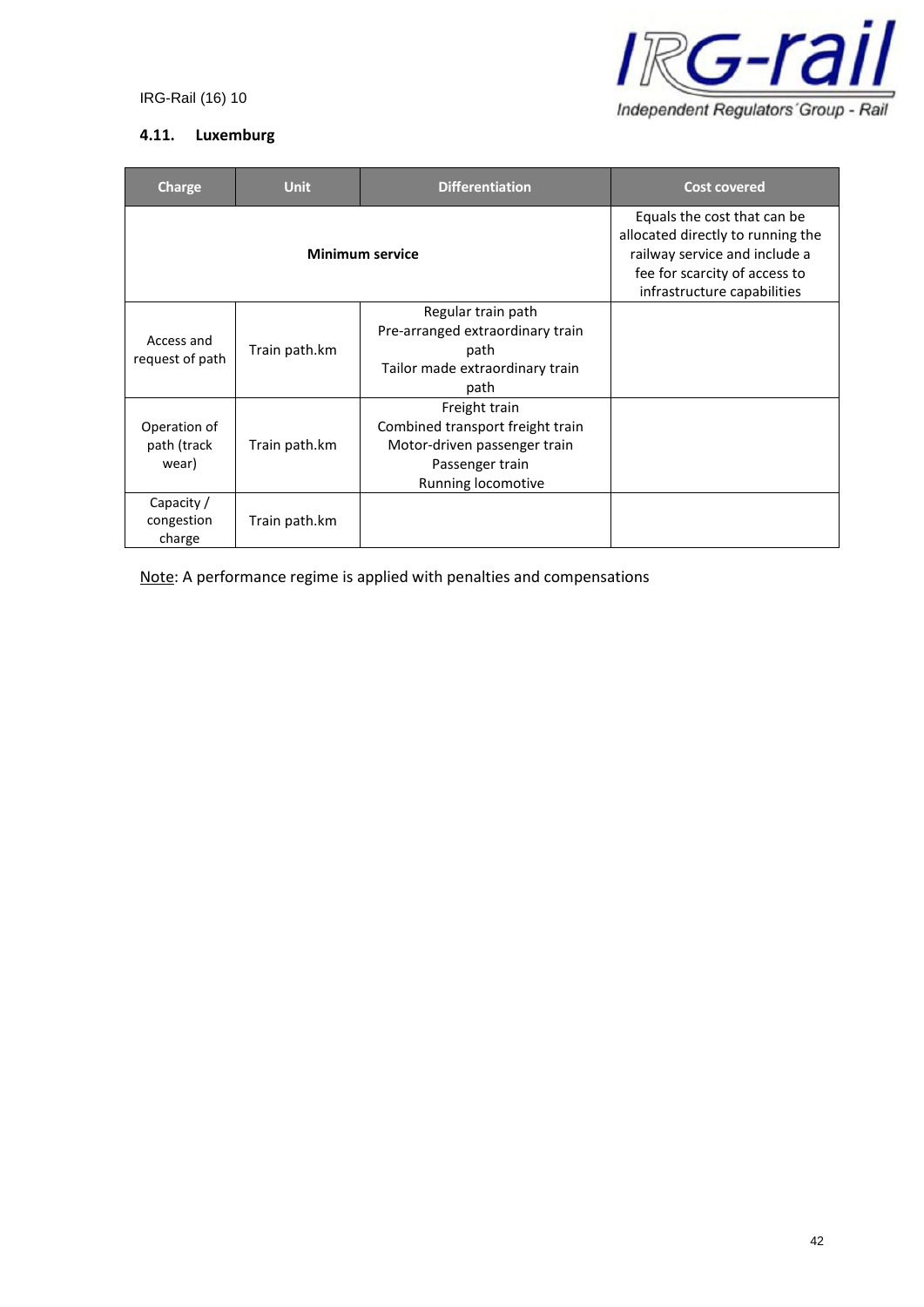

## **4.12. Netherlands**

| <b>Charge</b>                                        | <b>Unit</b>                                           | <b>Differentiation</b>                                                                                                                                                                                                                                                                                                       | <b>Cost covered</b>                                                                                                                                                                                                                                                               |
|------------------------------------------------------|-------------------------------------------------------|------------------------------------------------------------------------------------------------------------------------------------------------------------------------------------------------------------------------------------------------------------------------------------------------------------------------------|-----------------------------------------------------------------------------------------------------------------------------------------------------------------------------------------------------------------------------------------------------------------------------------|
| <b>Access</b><br><b>Variable Usage</b><br>Charge     | train.km $/$<br>tonne.km                              | Differentiation between<br>freight and passengers<br>Freight: train km by graduated<br>weight category<br>Passengers: train km by<br>graduated weight category                                                                                                                                                               | Covers the incremental cost of<br>operating a train on the<br>network. Measured by a<br>percentage of wear and tear<br>cost in total maintenance costs.                                                                                                                           |
| <b>Electrification:</b><br>use of<br>electrical wire | € per<br><b>KwH</b>                                   | No segmentation, defined by<br>km per train type/weight,<br>train type and speed (actual<br>usage in case gauges have<br>been fitted)                                                                                                                                                                                        | Covers cost of transport of<br>electricity only, wear and tear<br>of wire not included                                                                                                                                                                                            |
| Access via rail<br>to railway<br>stations            | $\epsilon$ per<br>stop per<br>train<br>category       | Six categories of stations (by<br>size/number of passengers).<br>Three train categories<br>defined by percentage of<br>stops on their total route.<br>Category A: stops at max.<br>15% of stations on route<br>Category B: stops at max.<br>50% of stations on route<br>Category C: stops at 51-100%<br>of stations on route | Recovery of ProRail's part of<br>station maintenance; ProRail<br>does not own the stations, but<br>has a right of use of the tracks<br>and passenger corridors to and<br>from platforms. Charge covers<br>only the costs involved with<br>corridors (cleaning and<br>maintenance) |
| <b>Shunting and</b><br>parking                       | € per<br>meter of<br>track /<br>day/<br>month<br>year | Two categories: service areas<br>controlled centrally/<br>decentrally (switch points<br>controlled locally or centrally)                                                                                                                                                                                                     | Covers incremental cost of<br>track wear and tear measured<br>by a percentage of<br>maintenance cost                                                                                                                                                                              |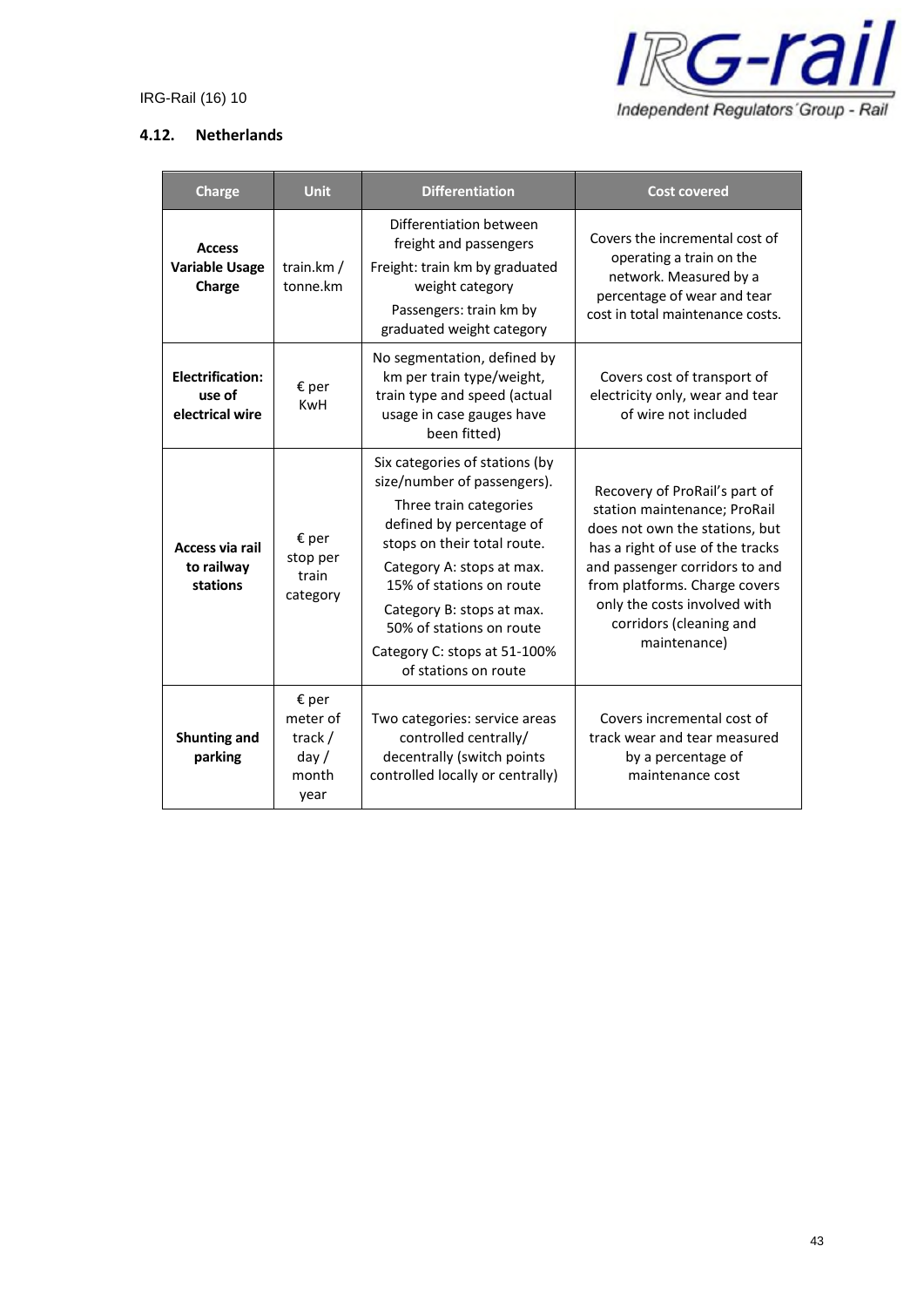

The domestic legislation states that charges for the minimum access package must equal the costs that are directly incurred. However, in practice, infrastructure charges are determined yearly through the Government budget process. The charge is based on direct social marginal costs. The social marginal costs of passenger railway transport is considered to be negative (because of positive externalities), hence there are no charges. To stimulate a transfer of transport to railway from other transport modes, there are no charges for freight traffic either. Only heavy freight trains (axle load above 25 tonnes) are levied a charge, which only applies to the transport of iron ore on Ofotbanen. However, with the implementation of 2012/34 and the ongoing railway reform in Norway, a charging regime in line with the legislation is foreseen.

| <b>Charge</b>                                       | <b>Unit</b>  | <b>Differentiation</b>                                                     | <b>Cost covered</b>                                                                                                                |
|-----------------------------------------------------|--------------|----------------------------------------------------------------------------|------------------------------------------------------------------------------------------------------------------------------------|
| <b>Access</b><br>Variable<br><b>Usage</b><br>Charge | NOK/train.km | Charge only levied for freight<br>trains with axle load above 25<br>tonnes | Assumed incremental<br>costs for maintenance<br>and renewal as a result<br>of running a train with<br>axle load above 25<br>tonnes |
| <b>Operating</b><br>charge                          | No           | n/a                                                                        | None                                                                                                                               |
| <b>Reservation</b><br>Charge                        | No           | n/a                                                                        | None                                                                                                                               |

#### **4.14. Poland**

In Poland charges for the minimum access package are based on the costs directly incurred as a result of operating the train service and they are applied on non-discriminatory terms to all rail companies.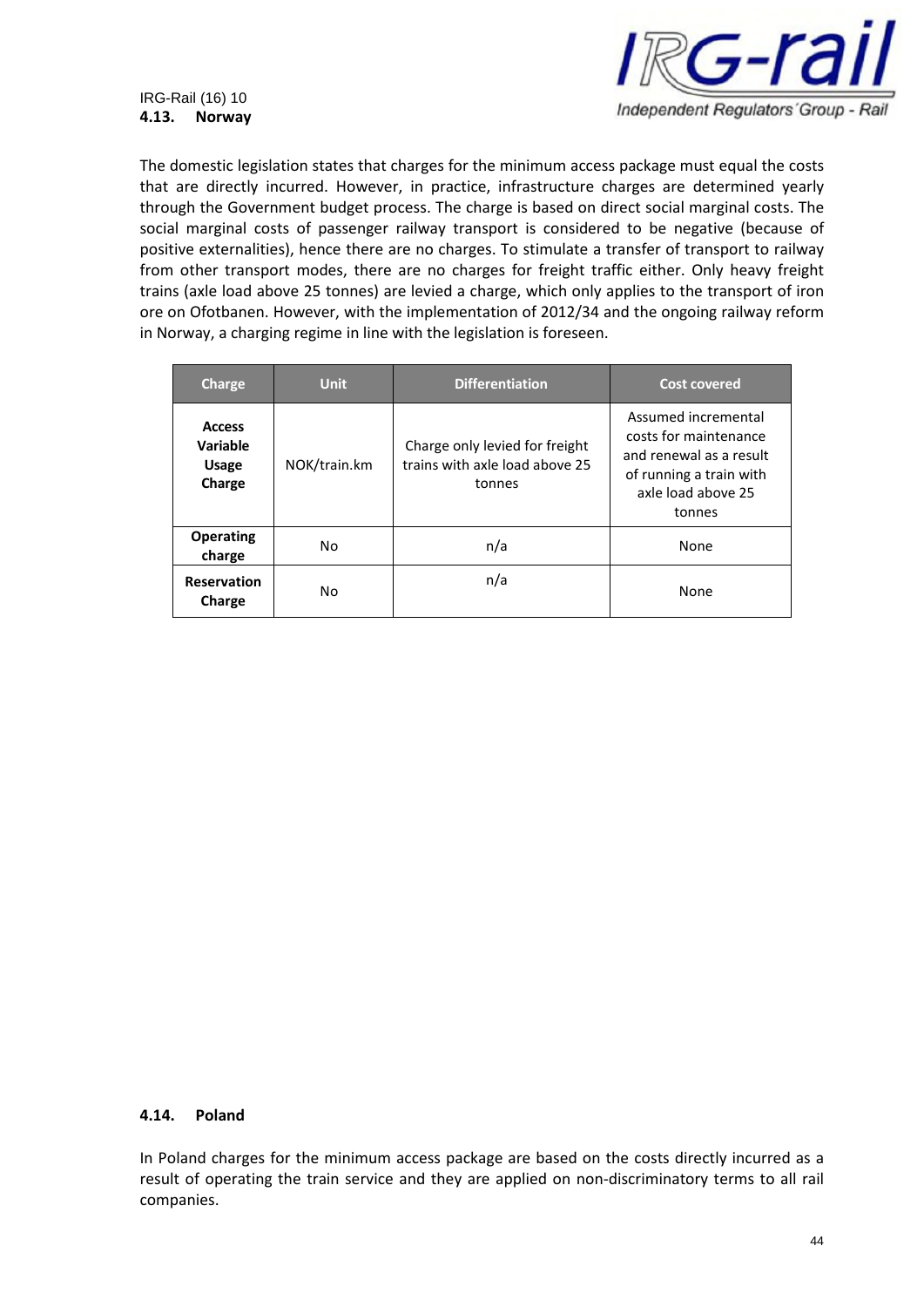

The unit rates of these charges must be submitted, together with the calculations of analysings, up - Rail to the President of the Office of Rail Transport. The President of the Office of Rail Transport approves the unit rates of charges within 30 days of the receipt or refuses to approve them if there is any infringement of calculation rules.

The calculation of charges for the minimum access package takes into account the part of the costs which is directly incurred as a result of operating the train service, in particular the part of the costs of:

- maintenance and renewal;
- rail traffic management;
- depreciation, if it is determined on the basis of the actual wear of the infrastructure attributable to traffic.

The calculation of charges for the minimum access package does not include costs which are not directly incurred as a result of operating the train service, in particular:

- the administration costs;
- **·** infrastructure safety and public order in railway area;
- the financial costs;
- **the indirect costs**

Charges depend on train-km and they are differentiated on the basis of five different line categories and weight categories of trains. For passenger services there are 16 weight categories of trains and for freight services - 37 weight categories of trains. The line categories are determined on the basis of traffic intensity and speed limits.

The basic charge may be increased during periods of congestion on a particular rail line or its section with insufficient capacity.

The IM may increase the basic charge, if it proves that the expenditures have been incurred in made to:

- improve insufficient capacity of a particular line, or;
- to avoid negative impact of rail traffic on the environment, provided that the increase in charges will be comparable to those used by the competing modes of transport.

The IM may grant discount on the basic charge. Discounts may be granted for a limited time and on a particular section of the infrastructure:

- to develop new rail services;
- in order to use the railways with a significant unused capacity, or;
- if the savings were made in the management of railway infrastructure by the IM.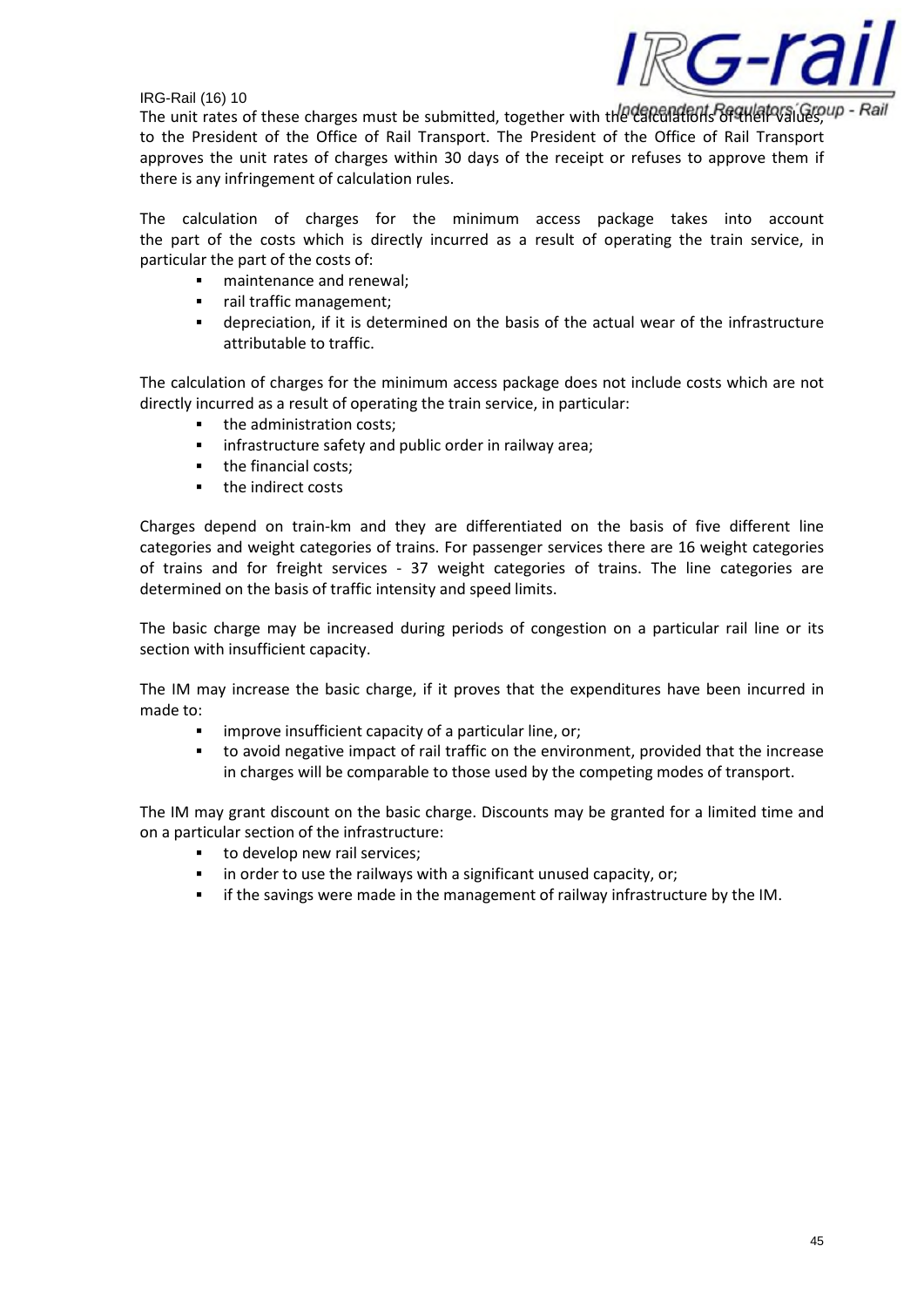

| <b>Charge</b>                                 | <b>Unit</b>    | <b>Differentiation</b>                                                                                                                                | <b>Cost covered</b>                                                                                                                                                                                                                                                                    |
|-----------------------------------------------|----------------|-------------------------------------------------------------------------------------------------------------------------------------------------------|----------------------------------------------------------------------------------------------------------------------------------------------------------------------------------------------------------------------------------------------------------------------------------------|
| <b>Operating</b><br>charge                    | PLN/ train. km | - Freight/passengers<br>services<br>- Weight categories of trains<br>16 for passengers services,<br>37 for freight services)<br>- Line categories (5) | The costs directly incurred, i.e.<br>the part of the costs of:<br>- maintenance and renewal;<br>- rail traffic management;<br>- depreciation, if it is<br>determined on the basis of the<br>actual wear of the<br>infrastructure attributable to<br>traffic                            |
| Reservation/<br><b>Cancellation</b><br>Charge | % charge       |                                                                                                                                                       | Depends on the term of<br>cancellation                                                                                                                                                                                                                                                 |
| The additional charges                        |                |                                                                                                                                                       | The additional charges shall be<br>determined on the same basis<br>for all carriers, so as to ensure<br>the financing of the costs which<br>the IM will have to bear<br>providing the expected range<br>of available railway<br>infrastructure, plus a margin of<br>not more than 10%. |

The IM can levy higher charges (excluding transport for which the minimum unit rate basic charge is used and transport dependent on public funding), if the market can bear it bear it that is, on the case it has been established that the increased charge does not result in the shift to the road transport. IM undertakes 'market can bear tests' no less than once every three years, taking into account the division of the market into at least the following pairs of types of services:

- 1) passenger services/freight services;
- 2) regional passenger service/ sub-regional passenger services ;
- 3) trains carrying dangerous goods /other freight trains;
- 4) domestic services /international services;
- 5) combined transport / direct trains;
- 6) block trains / single wagon load trains;
- 7) regular in services / occasional train services.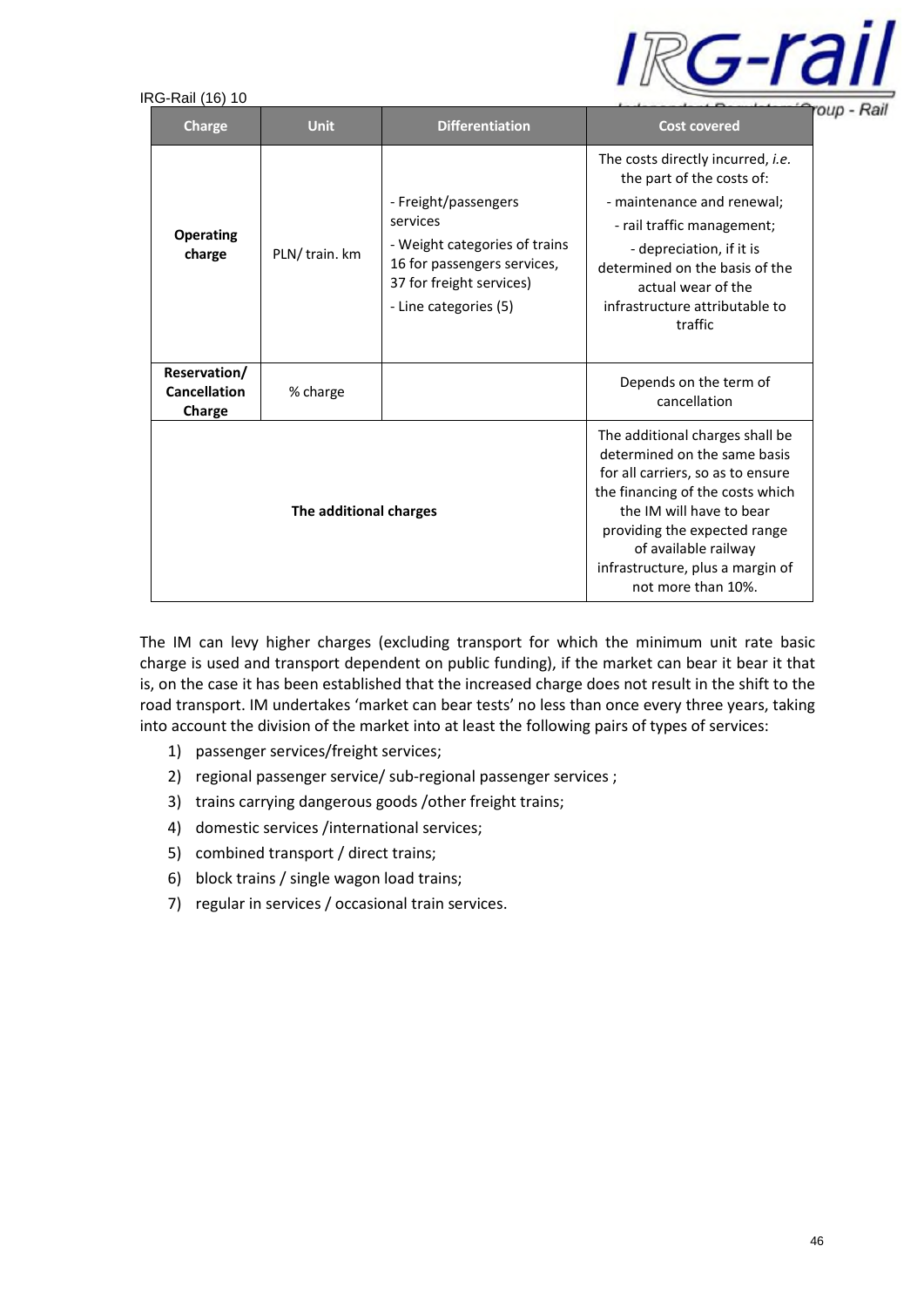



The Slovak Republic is preparing a new regulatory framework and new data will be available in 2017 or 2018.

|                    | <b>Charge</b>            | <b>Unit</b>         | <b>Differentiation</b> | <b>Cost covered</b> |
|--------------------|--------------------------|---------------------|------------------------|---------------------|
| Minimal access     | ordering and             | € per train.km      |                        | Variable costs and  |
| package            | allocation of            |                     |                        | fixed costs are     |
|                    | capacity                 |                     |                        | extracted           |
| Minimal access     | management and           | € per train.km      |                        | Variable costs and  |
| package            | organization of          |                     |                        | fixed costs are     |
|                    | traffic                  |                     |                        | extracted           |
| Minimal access     | operability of           | € per 1000.gross    |                        | Variable costs and  |
| package            | infrastructure           | tonne.km            |                        | fixed costs are     |
|                    |                          |                     |                        | extracted           |
| Track access to    | <b>Electrical supply</b> | € per 1000.gross    | different for          | Variable costs and  |
| service facilities | facilities               | tonne.km            | passenger and          | fixed costs are     |
|                    |                          |                     | freight transport      | extracted           |
| Track access to    | <b>Access to</b>         | € per stop          | different for          | Variable costs and  |
| service facilities | passenger                |                     | passenger and          | fixed costs are     |
|                    | stations, buildings      |                     | freight transport      | extracted           |
|                    | and facilities           |                     |                        |                     |
| Track access to    | Access to                | $\epsilon$ per stop | different for          | Variable costs and  |
| service facilities | marshalling yards        |                     | passenger and          | fixed costs are     |
|                    | and freight              |                     | freight transport      | extracted           |
|                    | terminals                |                     |                        |                     |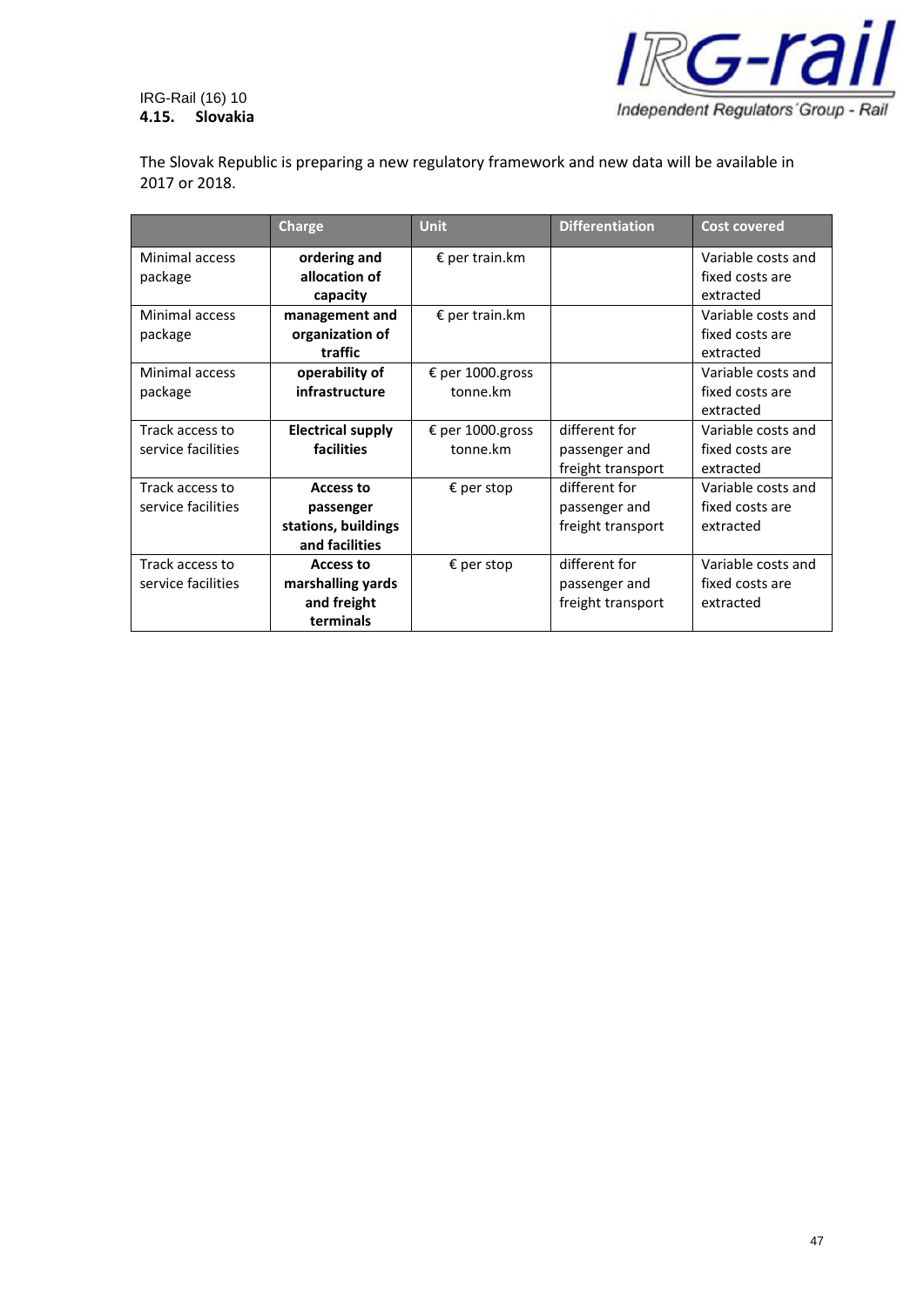IRG-Rail (16) 10 **4.16. Slovenia**



In February 2013 the Public Agency for Railway Transport (the allocation and safety authority), who is competent for determining and collecting track access charges, implemented a new charging methodology, based on direct costs. Track access charges for the minimum access package are calculated considering:

- the number of train kilometres preformed on certain line categories
- type of power car;
- weighting of the line category;
- the coefficient of the power car category;
- cost of supplement / deduction for the type of transport.

User fee for minimum access package are based on costs, which are directly incurred by train operations. The difference with full costs is subsidized by state funding. To date Slovenia has not taken the decision to introduce mark-ups.

In accordance with Railway Transport Act the allocation authority may establish higher access charges for congested infrastructure under following conditions:

- Allocation authority defines track section as congested;
- IM envisaged this situation and published in NS;
- IM prepares enhancement plan;
- RB approves higher access charge.

By amending Railway Transport Act on  $6<sup>th</sup>$  November 2015, which implemented Recast Directive, all essential functions (included determination of track access charges) were transposed from Public Agency for Railway Transport to Infrastructure manager. It is still not clear when IM will determine new charging scheme.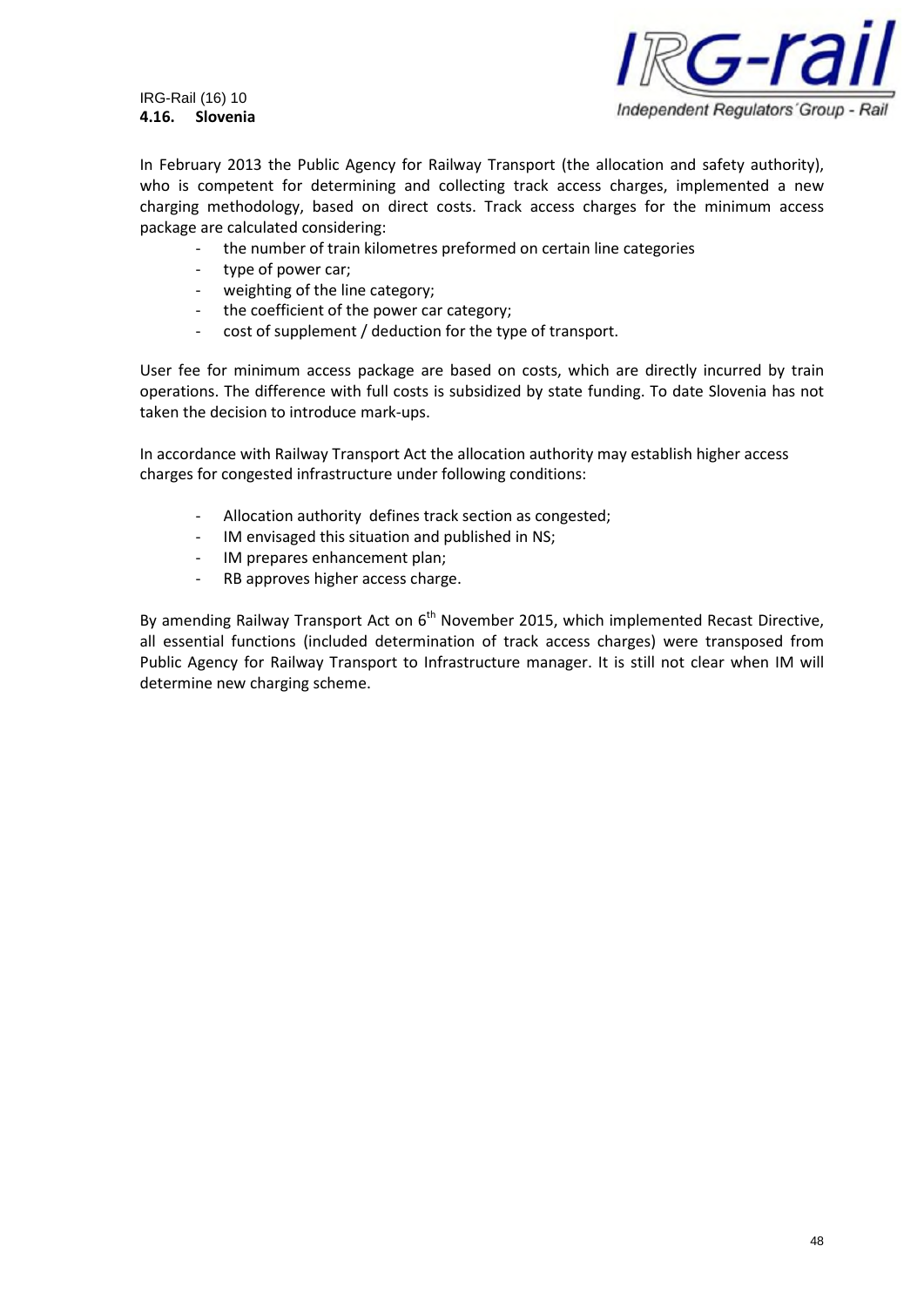

| <b>Charge</b>                   | Unit                                                                                     | <b>Differentiation</b>                                                                                                                                                                                                                                                                                                                                                                                                                                                                                                                                                                                                                                                                                                                                                                                                     | <b>Cost covered</b>                            |
|---------------------------------|------------------------------------------------------------------------------------------|----------------------------------------------------------------------------------------------------------------------------------------------------------------------------------------------------------------------------------------------------------------------------------------------------------------------------------------------------------------------------------------------------------------------------------------------------------------------------------------------------------------------------------------------------------------------------------------------------------------------------------------------------------------------------------------------------------------------------------------------------------------------------------------------------------------------------|------------------------------------------------|
| <b>Access</b>                   | €/train.km                                                                               | Line category (7):<br>3 main lines (G1-G3)<br>4 regional lines (R1-R3)                                                                                                                                                                                                                                                                                                                                                                                                                                                                                                                                                                                                                                                                                                                                                     |                                                |
| <b>Operating</b>                | €/train.km                                                                               | Factor of power car's (3):<br>(A,B,C)<br>Factor of transport type (18):<br>Cargo trains up to 1000 t<br>gross weight<br>Cargo trains from 1001 to<br>1500 t gross weight<br>Cargo trains from 1501 to<br>1750 t gross weight<br>Cargo trains from 1751 to<br>2000 t gross weight<br>Cargo trains more than<br>2000 t gross weight<br>Cargo trains - empty (less<br>than 100 t net weight)<br>Cargo trains (circular,<br>collecting)<br>Locomotive trains (empty<br>multiple units, solely<br>running power cars)<br>Tilting passenger trains<br>Classic passenger trains<br>Multiple units<br>Motorail through the<br>Bohinj tunnel<br>Other motorails<br>Empty classic passenger<br>trains<br>Heritage trains<br>Service trains (scheduled<br>maintenance)<br>Service trains (unscheduled<br>maintenance)<br>Other trains | Costs directly incurred by<br>train operations |
| Congestion /<br><b>Scarcity</b> | €/train.km                                                                               | (In 2015 no congested lines<br>were declared)                                                                                                                                                                                                                                                                                                                                                                                                                                                                                                                                                                                                                                                                                                                                                                              |                                                |
| Late<br>cancellation<br>fees    | % of user<br>charge for<br>allocated<br>train path<br>$(+25 \notin$ for ad-<br>hoc train | Cancellation:<br>up to 6 hours before<br>scheduled time of<br>departure - FREE<br>less than 6 hours before<br>scheduled time of<br>departure - 50% of user                                                                                                                                                                                                                                                                                                                                                                                                                                                                                                                                                                                                                                                                 |                                                |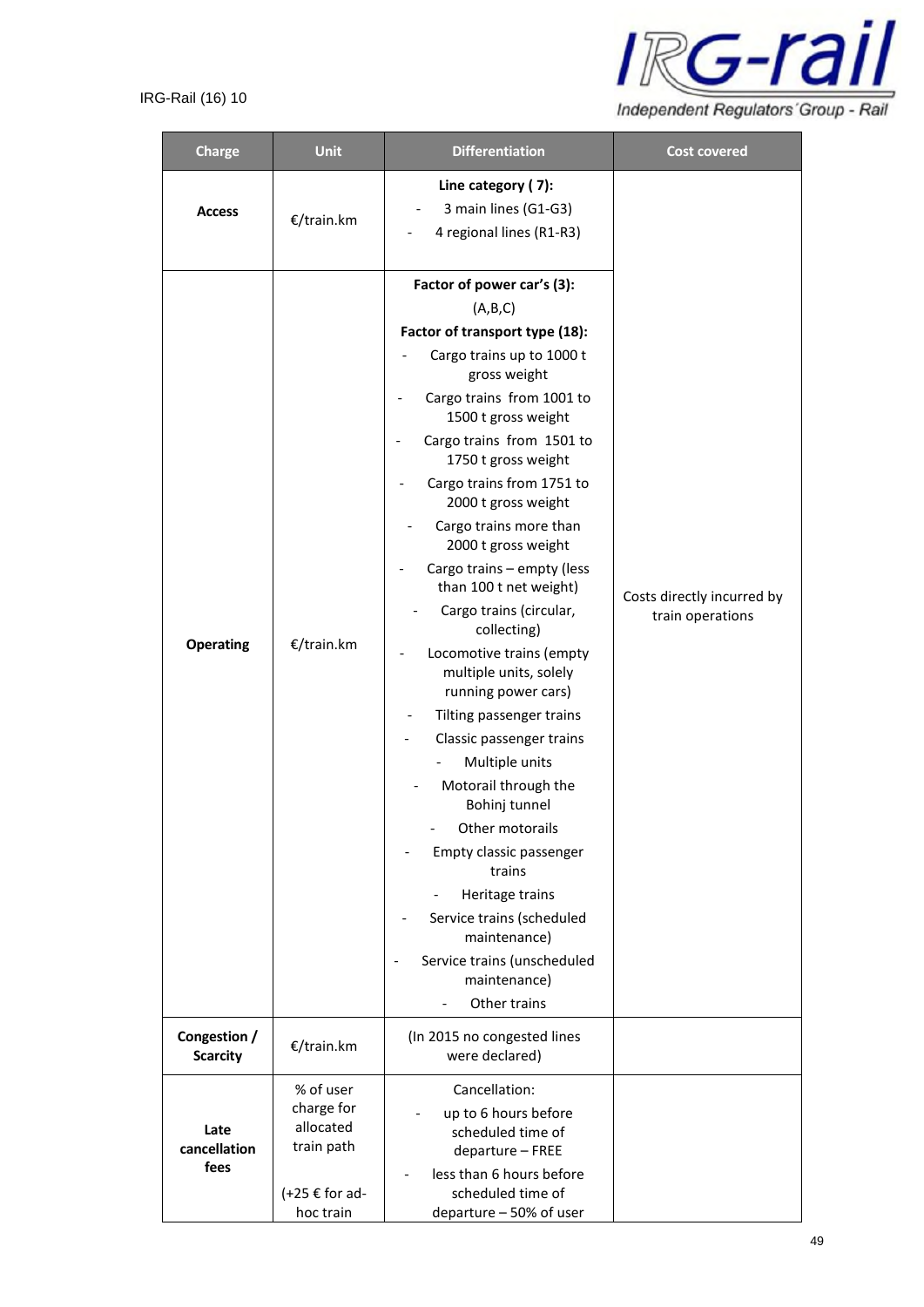



| טו וטווווואריטרו |        |                                                |                                     |  |
|------------------|--------|------------------------------------------------|-------------------------------------|--|
|                  | paths) | charge                                         | Independent Regulators Group - Rail |  |
|                  |        | not cancelled / train does<br>not run $-100\%$ |                                     |  |
|                  |        |                                                |                                     |  |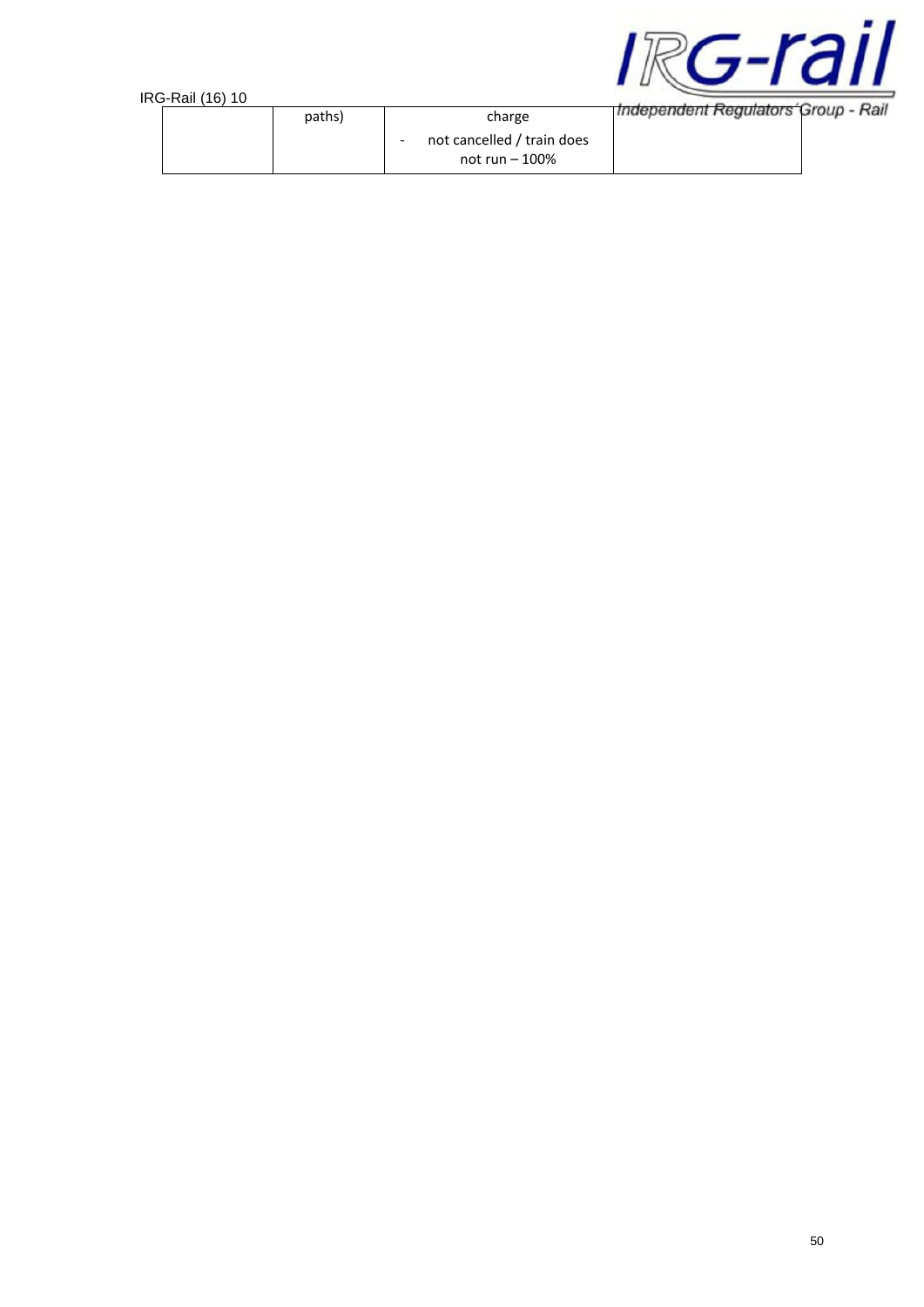

## **4.17. Spain**

In Spain, the chosen charging system is based on a two part tariff (while the fixed part of the fee is very low).

For the rail network, the minimum access package is based on train-kilometres and includes operating charges and reservation charges. According to the new railway law, the reservation charge will provide incentives for efficient use of capacity, foreseeing a penalization for the capacity reserved and not used.

The IM's cost accounting model is based on a *top down* fully distributed cost, because the main goal of the charging system is full "cost recovery". However, nowadays, this objective is only feasible for high speed lines due to the operational deficit of the conventional network.

| Charge                                 | <b>Unit</b>           | <b>Differentiation</b>                                                          | <b>Cost covered</b>                                                                                                                                                                     |
|----------------------------------------|-----------------------|---------------------------------------------------------------------------------|-----------------------------------------------------------------------------------------------------------------------------------------------------------------------------------------|
| <b>Access</b><br>charge                | €/year                | <b>Total Annual Train-km running</b>                                            | Administrative costs<br>related to the<br>relationship of the IM<br>with RUs. E g. the<br>publication of the<br>Network Statement, or<br>the process of network<br>capacity allocation. |
| <b>Reservation</b><br>charge           | €/ path.km            | Period of the day (3)<br>Route category (4)<br>Type of service/train (4)        | Fixed cost for operating<br>and maintenance.                                                                                                                                            |
| <b>Running</b><br>€/train.km<br>charge |                       | Route category (4)<br>Type of service/train (4)                                 | Variable cost for<br>operating and<br>maintenance.                                                                                                                                      |
| <b>Traffic</b><br>charge               | €/seats.km<br>offered | Period of the day (3)<br>Route category (4)<br>Type of service/train (only HST) | Amortization and<br>financial cost                                                                                                                                                      |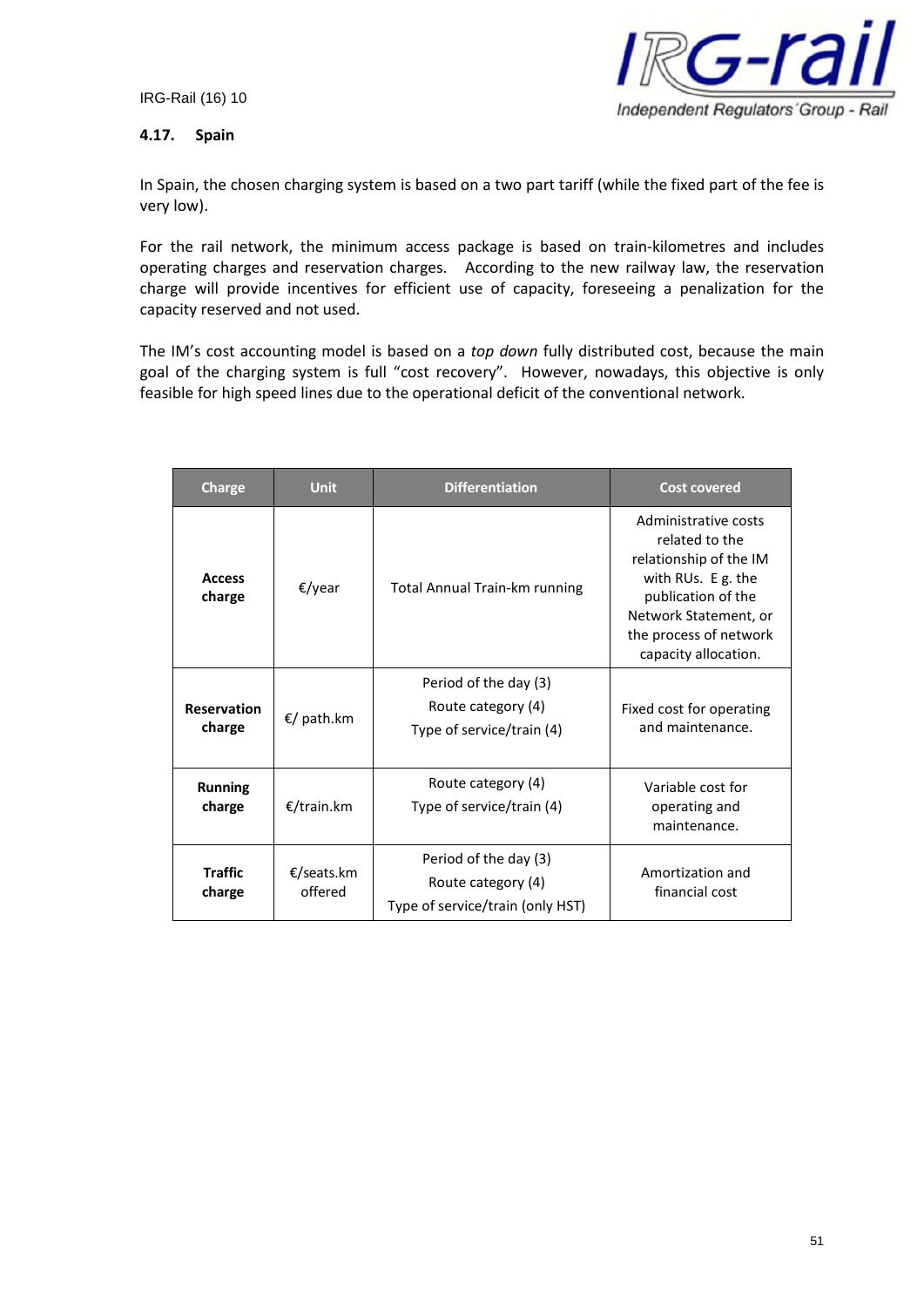

#### IRG-Rail (16) 10 **4.18. Sweden**

The charges for the minimum package of access services are based on the short-term marginal cost of operation, maintenance and reinvestments and charged according to use per kilometre, gross tonne-kilometre and passages.

The track charge is based on gross tonne-kilometres, and is imposed at varying amounts for both freight traffic and service trains, and for passenger traffic. From 2016 Track charges are levied in different amounts depending on the maximum admissible axle load (STAX) of the train. Trains with a higher STAX thus pay a higher track charge. STAX is an important parameter that reflects the wear and tear that is caused by a train. Differentiated track charges reflect variations in wear and tear between different trains.

The train path charges are levied at three levels. Passage charges are levied in three major cities during rush hours on weekdays. The emissions charge is based on the socioeconomic costs in terms of environmental and health effects. The size of the charge depends partly on the engine's environmental classification and partly on the amount of fuel consumed.

In the case of allocated capacity for train paths cancelled by railway undertakings or traffic organisers, a reservation charge is imposed.

| <b>Charge</b>                                                        | <b>Unit</b>                                                              | <b>Differentiation</b>                                                                                                      | <b>Cost covered</b>                                                                                                     |
|----------------------------------------------------------------------|--------------------------------------------------------------------------|-----------------------------------------------------------------------------------------------------------------------------|-------------------------------------------------------------------------------------------------------------------------|
| Access &<br><b>Operating</b><br><b>Charges</b><br>(marginal<br>cost) | €/gross<br>tonne.km                                                      | Passenger, service or freight<br>traffic                                                                                    |                                                                                                                         |
| <b>Track charge</b>                                                  | From 2016:<br>Factor 0.9-<br>1.1<br>depending<br>on maximum<br>axle load | Freight traffic and service trains<br><22,5 tonne/ 22,5-25 tonne/ ><br>25 tonne<br>Passenger traffic<br><20 tonne/>20 tonne | Maintenance, operation<br>and reinvestment cost<br>and socio-economical<br>costs of environmental<br>and health effects |
| Emission<br>charge                                                   | €/litre of<br>diesel fuel                                                | Train type (diesel engine)                                                                                                  |                                                                                                                         |
| <b>Train path</b><br>(also<br>marginal<br>cost)                      | €/train-km                                                               | Passenger, freight, service traffic<br>Route categories<br>(high, medium and base)                                          |                                                                                                                         |
| <b>Passage</b><br>charge<br><b>Passage</b><br>charge                 | per crossing<br>per passage                                              | Freight traffic Öresund link<br>Stockholm, Gothenburg and<br>Malmö during peak hours                                        | Special project<br>Part of fixed cost of infra                                                                          |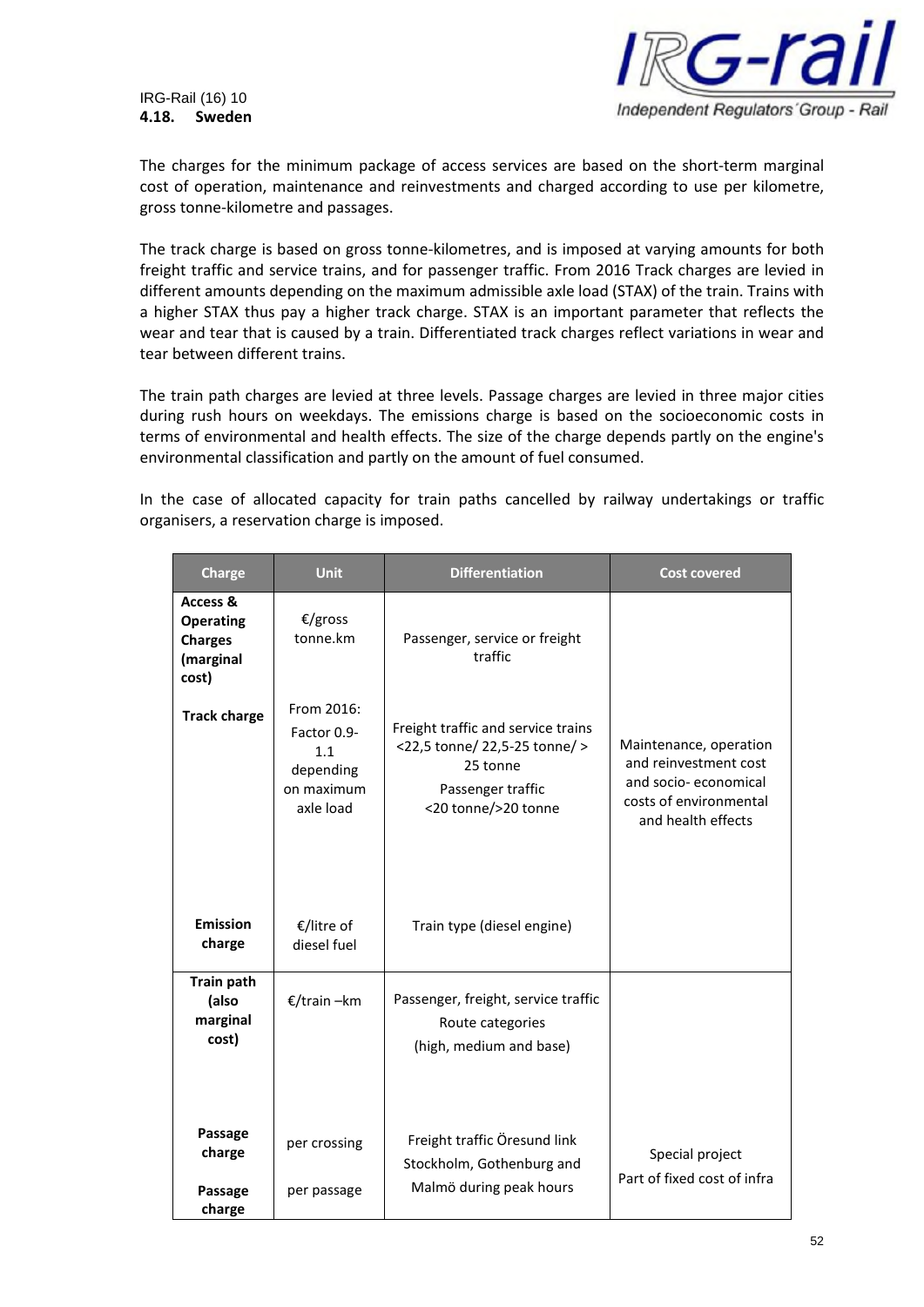| i-Rail (16) 10     |                                    |                             |                                     |
|--------------------|------------------------------------|-----------------------------|-------------------------------------|
| Quality<br>charges | €/minute of<br>additional<br>delay | IM and railway undertakings | Independent Regulators Group - Rail |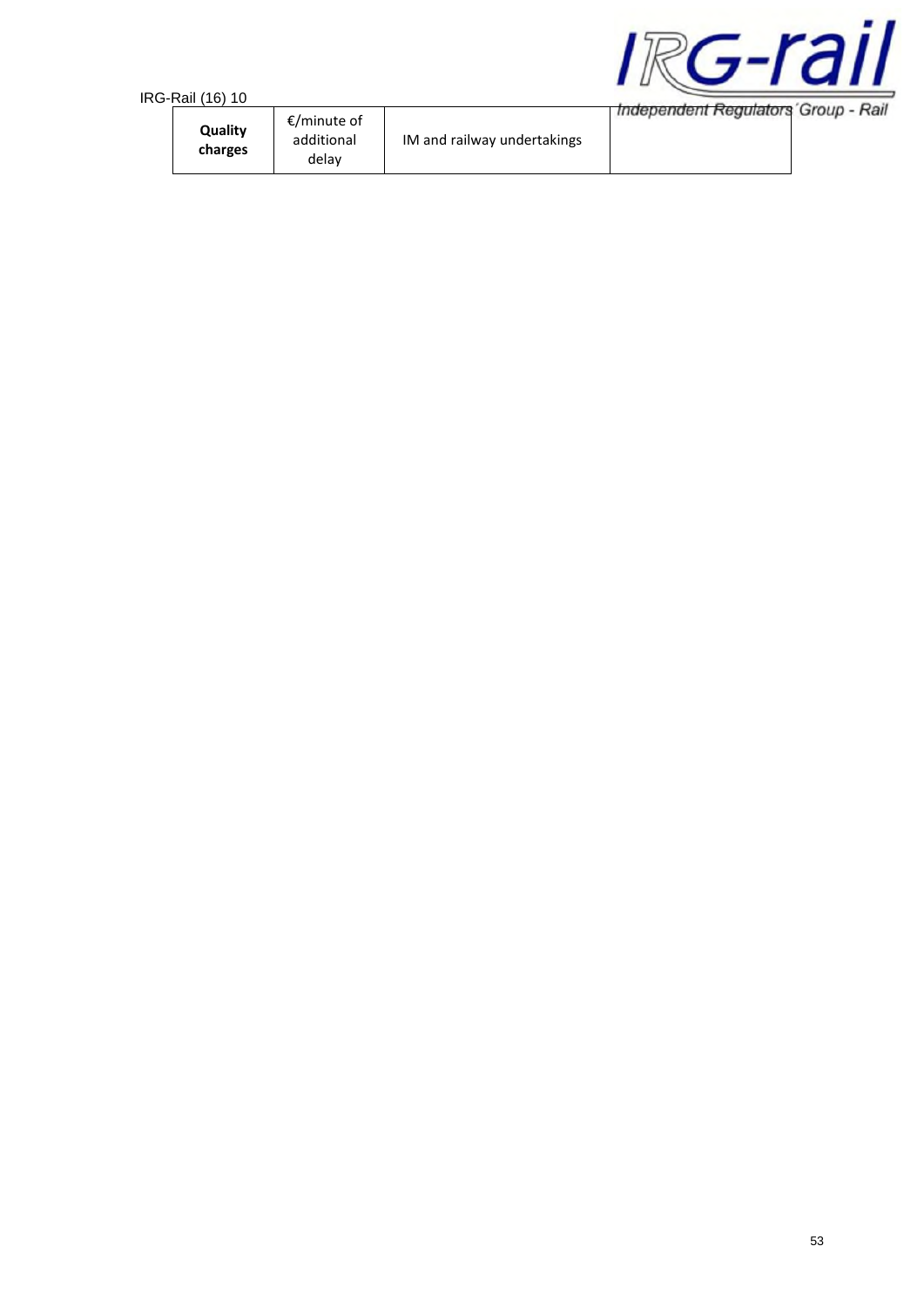## IRG-Rail (16) 10 **4.19. Switzerland**



This is the Swiss charging system valid from  $1<sup>st</sup>$  January 2017. The existing scheme of 2016 will be extended by a wear and tear factor by this date.

The charging for the minimum access package covers the standard marginal costs considering the different costs of infrastructure in the network, the demand and the environmental impact of the vehicles. Contribution margins are levied in the passenger transport segments, considering if it is a franchised or non-franchised service.

Note: Switzerland as non-member of the EU hasn't fully adopted the different European Railway reform steps. The legal structure of the Swiss charging system as well as the prices for the minimum access package are defined by State (and not the IM). However the prices for additional services are fixed by the IM.

|                                   | <b>Charge</b>                                                                                    | <b>Charging Unit</b> | <b>Differentiation</b>                                                                                                                  | Cost covered                                                                                   |  |
|-----------------------------------|--------------------------------------------------------------------------------------------------|----------------------|-----------------------------------------------------------------------------------------------------------------------------------------|------------------------------------------------------------------------------------------------|--|
|                                   | Minimum train-path<br>price                                                                      | CHF/path km          | 3 categories of routes on the<br>network                                                                                                |                                                                                                |  |
| Variable minimum train-path price | <b>Peak-hour demand</b><br>coefficient                                                           | Factor<br>1 or 2     | Factor is applied, when the<br>train-path is used during<br>peak-hours on Mo to Fri<br>between 6.00 to 8.59am<br>and/or 16.00 to 18.59. |                                                                                                |  |
|                                   | 4 different<br>Train-path quality<br>factors                                                     |                      | The applied factors consider<br>the priority rules for the<br>different traffic segments<br>based in the railway act                    | The revenue for<br>each traffic                                                                |  |
|                                   | <b>Stop surcharge</b>                                                                            | CHF/stop             | Surcharge for sections with<br>mixed traffic                                                                                            | segment should<br>cover the<br>standard<br>marginal costs<br>considering the                   |  |
|                                   | <b>Basic price by wear</b><br>CHF per unit                                                       |                      | Differentiation of the various<br>trains on infrastructure in<br>relation to speed, path<br>layout, vehicle type and<br>vehicle design. | different costs of<br>infrastructure in<br>the network, the<br>demand and the<br>environmental |  |
|                                   | CHF/gross ton<br><b>Basis price by weight</b><br>kilometre                                       |                      | For historic vehicles. For<br>regional transport segment<br>in 2017 only.                                                               | impact of the<br>vehicles                                                                      |  |
|                                   | <b>Surcharge for trains</b><br>CHF/gross ton<br>hauled by combustion-<br>kilometre<br>based move |                      | Trains with thermic traction<br>on electrified lines                                                                                    |                                                                                                |  |
|                                   | Dangerous goods<br>CHF/axle<br>surcharge for freight<br>kilometre<br>traffic                     |                      | Specific costs arise in<br>connection with the<br>transport of dangerous<br>goods (security or<br>restrictions on operation)            |                                                                                                |  |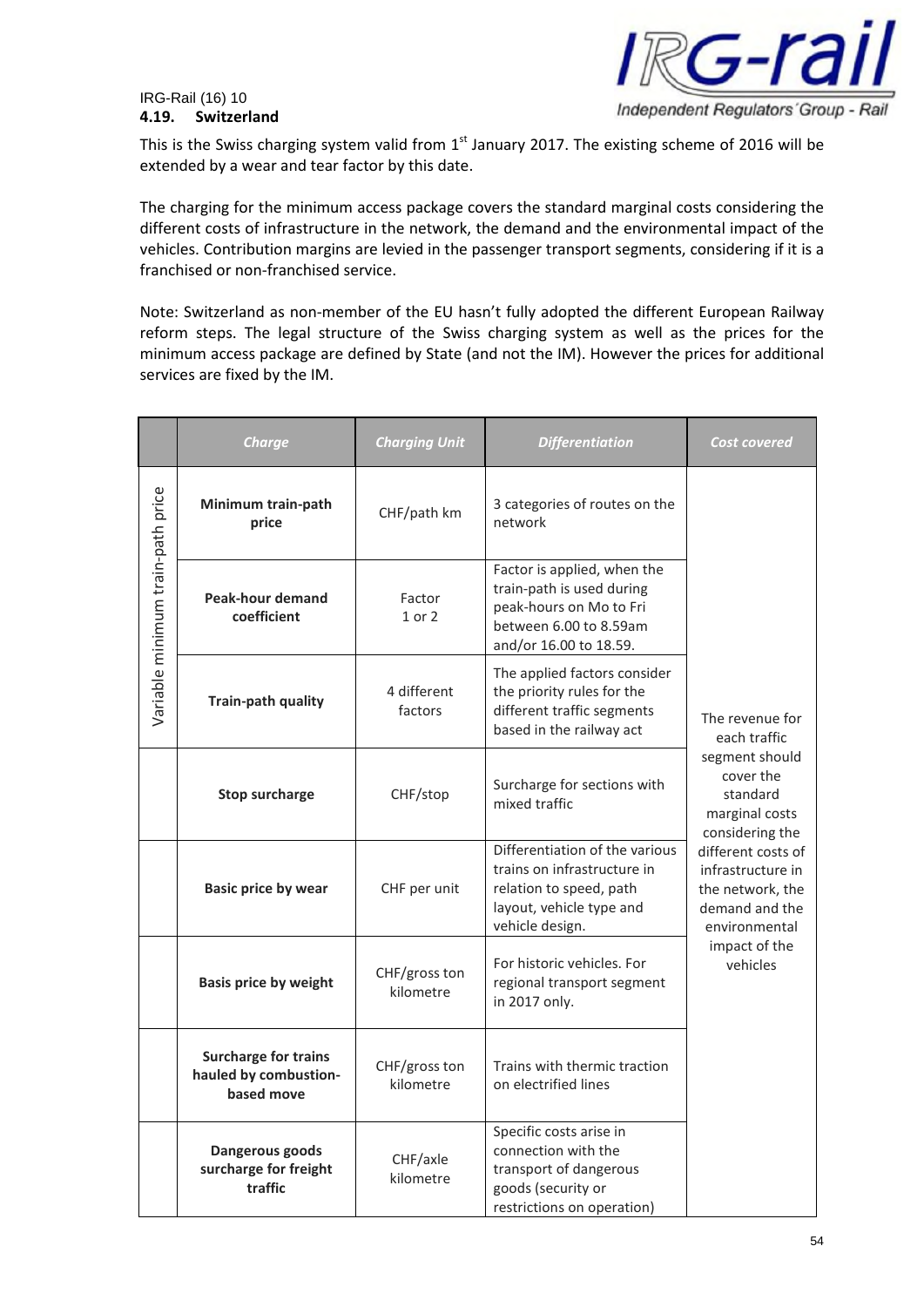

Independent Regulators Group - Rail

|                                                                        | Independent Regulators Gr                                  |                                                                                                                                                             |                                                                      |
|------------------------------------------------------------------------|------------------------------------------------------------|-------------------------------------------------------------------------------------------------------------------------------------------------------------|----------------------------------------------------------------------|
| Low-noise bonus for<br>freight traffic                                 | CHF/axle<br>kilometre                                      | For freight vehicles with disk,<br>drum or composite brakes                                                                                                 |                                                                      |
| <b>Discount for the ETCS</b><br>train control system                   | CHF per year                                               | Granted for vehicles not<br>travelling on specific new<br>lines and brought into<br>service before 1 <sup>st</sup> January<br>2013.                         |                                                                      |
| <b>Discount for traction</b><br>assisted transalpine<br>freight trains | CHF/powered<br>axle and train-<br>path kilometre           | The discount is applied for<br>the entire route travelled<br>with more than four<br>powered axles on the<br>Lötschberg-Simplon and<br>Gotthard-line section |                                                                      |
| <b>Cancellation fee</b>                                                | Factor                                                     | Depending on the deadline<br>of cancellation                                                                                                                |                                                                      |
| <b>Contribution margin for</b><br>passenger trains                     | % of traffic<br>revenues<br>or<br>CHF/kilometre<br>offered | Differentiation between<br>franchise-holders' and non-<br>franchise holders' passenger<br>trains                                                            |                                                                      |
| <b>Ex-catenary energy</b>                                              | CHF/kwh<br>x Factor                                        | The "network load factor"<br>takes account of varying<br>demand and the resulting<br>production costs throughout<br>the day                                 | Price is fixed in<br>the manner, that<br>no uncovered<br>costs arise |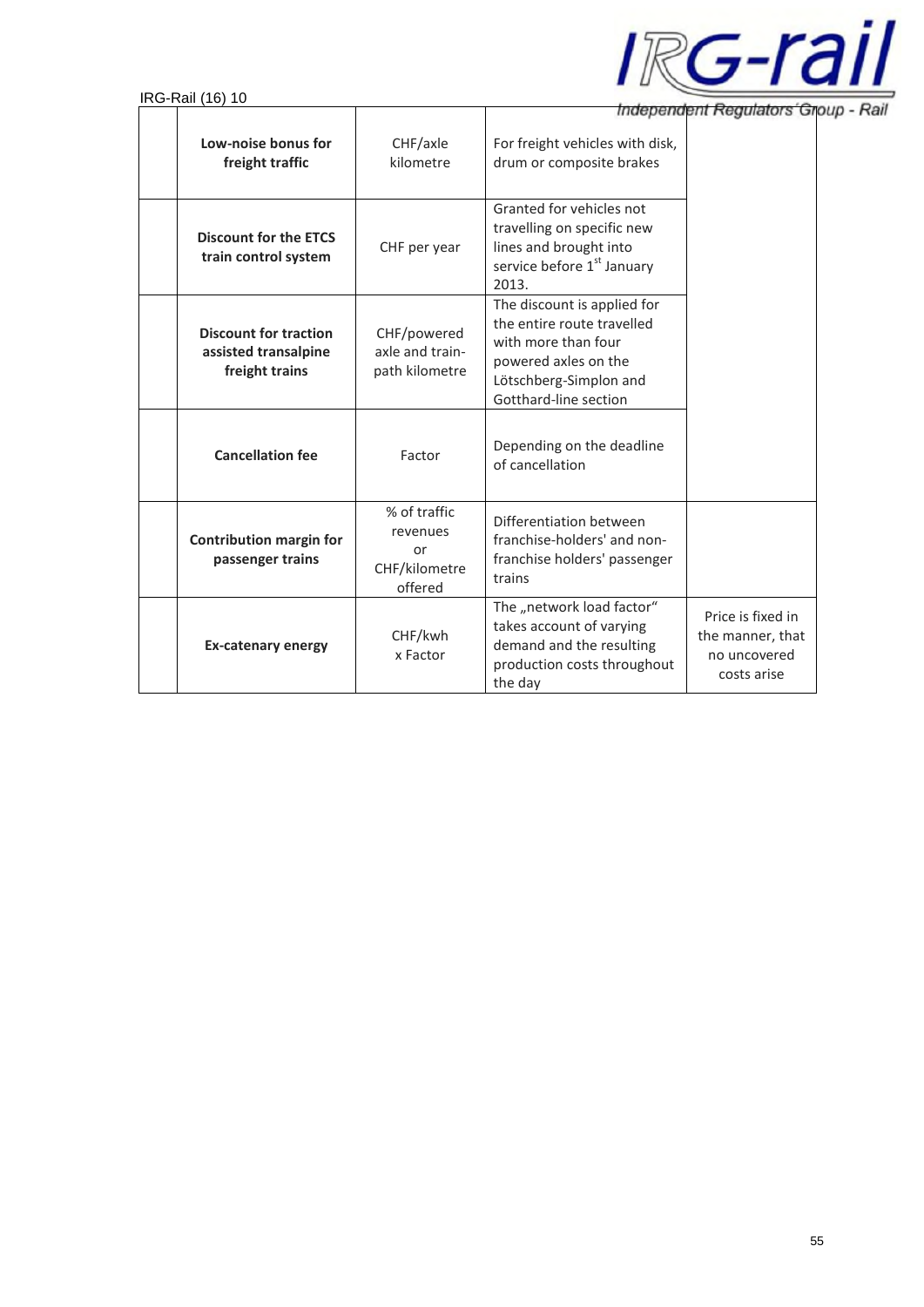## IRG-Rail (16) 10 **4.20. United Kingdom**



In the UK, the charging regime for the IM of the national network<sup>16</sup> has been developed to cover the short-run marginal costs of running services on the network. In addition, for the purposes of full cost recovery, train operators pay various fixed charges to cover a proportion of the IM's fixed costs. These charges are recovered as mark-ups. Currently, open access operators do not make contributions towards the IM's fixed costs.

 $16$  All other infrastructure managers are not considered here.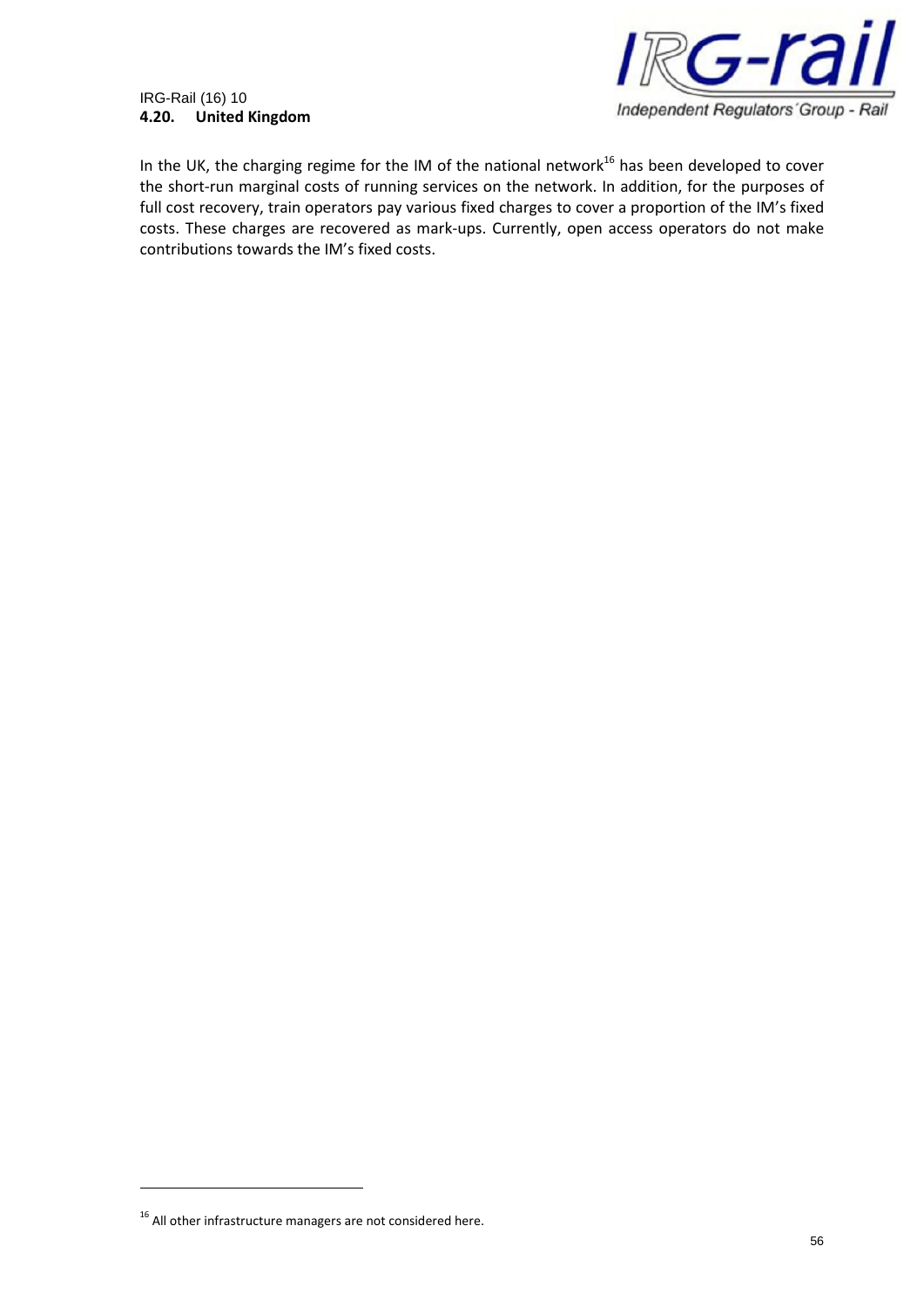

| טו (טו) ווש∖ו−ט                                 |                                                                                                                                           |                                                                                                                                | ΞI                                                                                                                                                                                                                                 |
|-------------------------------------------------|-------------------------------------------------------------------------------------------------------------------------------------------|--------------------------------------------------------------------------------------------------------------------------------|------------------------------------------------------------------------------------------------------------------------------------------------------------------------------------------------------------------------------------|
| <b>Charge</b>                                   | <b>Unit</b>                                                                                                                               | <b>Differentiation</b>                                                                                                         | <b>Cost covered</b>                                                                                                                                                                                                                |
| <b>Variable Usage</b><br>Charge                 | £ per thousand<br>gross tonne<br>vehicle mile<br>for freight and<br>per vehicle<br>mile for<br>passenger                                  | All services pay this<br>charge but it varies<br>based on the vehicles<br>used and for freight, also<br>the commodity carried. | Covers the maintenance and<br>renewal costs that vary with<br>traffic in terms of the<br>incremental damage the service<br>does to the track, civils and<br>signalling infrastructure                                              |
| <b>Traction</b><br>electricity<br>charge        | kWh. For<br>services that<br>are not<br>metered, this<br>is modelled<br>per train mile<br>for multiple<br>units,<br>otherwise per<br>kgtm | Operators have option<br>of using modelled<br>consumption rates or<br>metering their use of<br>electricity                     | Network Rail recovers their<br>costs of providing electricity for<br>traction purposes.                                                                                                                                            |
| <b>Electrification</b><br>asset usage<br>charge | £ per vehicle<br>mile<br>(passenger)<br>£ per<br>thousand<br>gross tonne<br>mile (freight)                                                | Applied to all electrically<br>powered services                                                                                | Recovers maintenance and<br>renewal costs of electrification<br>assets that vary with traffic.                                                                                                                                     |
| <b>Coal spillage</b><br>charge                  | £ per<br>thousand<br>gross tonne<br>miles                                                                                                 | Only applicable to<br>freight trains carrying<br>coal                                                                          | Recovers cost of coal spillage                                                                                                                                                                                                     |
| Capacity<br>charge                              | £ per train<br>mile                                                                                                                       | Applied to all types of<br>train operators                                                                                     | Intended to allow Network Rail<br>to recover the performance<br>regime costs that it incurs by<br>allowing additional traffic onto<br>the network                                                                                  |
| <b>Fixed Track</b><br><b>Access Charge</b>      | Lump sum<br>charge<br>determined<br>for the control<br>period (5<br>years)                                                                | Applies to passenger<br>services under public<br>service contracts<br>(franchises) only                                        | Determined on basis of<br>Network Rail's revenue<br>requirement after accounting<br>for the income received from<br>variable track access charges,<br>regulated station charges,<br>other single till income and<br>network grant. |
| <b>Freight only</b><br>line charge              | £ per<br>thousand<br>gross tonne<br>mile                                                                                                  | Applies to freight<br>services carrying coal for<br>electricity generators,<br>nuclear fuel or iron ore.                       | Recovers fixed costs of freight<br>only lines.                                                                                                                                                                                     |
| <b>Freight specific</b><br>charge               | £ per<br>thousand<br>gross tonne                                                                                                          | Applies to freight<br>services carrying coal for<br>electricity generators,                                                    | Recovers 'freight avoidable<br>costs' - the costs that would be<br>foregone if freight services<br>were to no longer use the                                                                                                       |